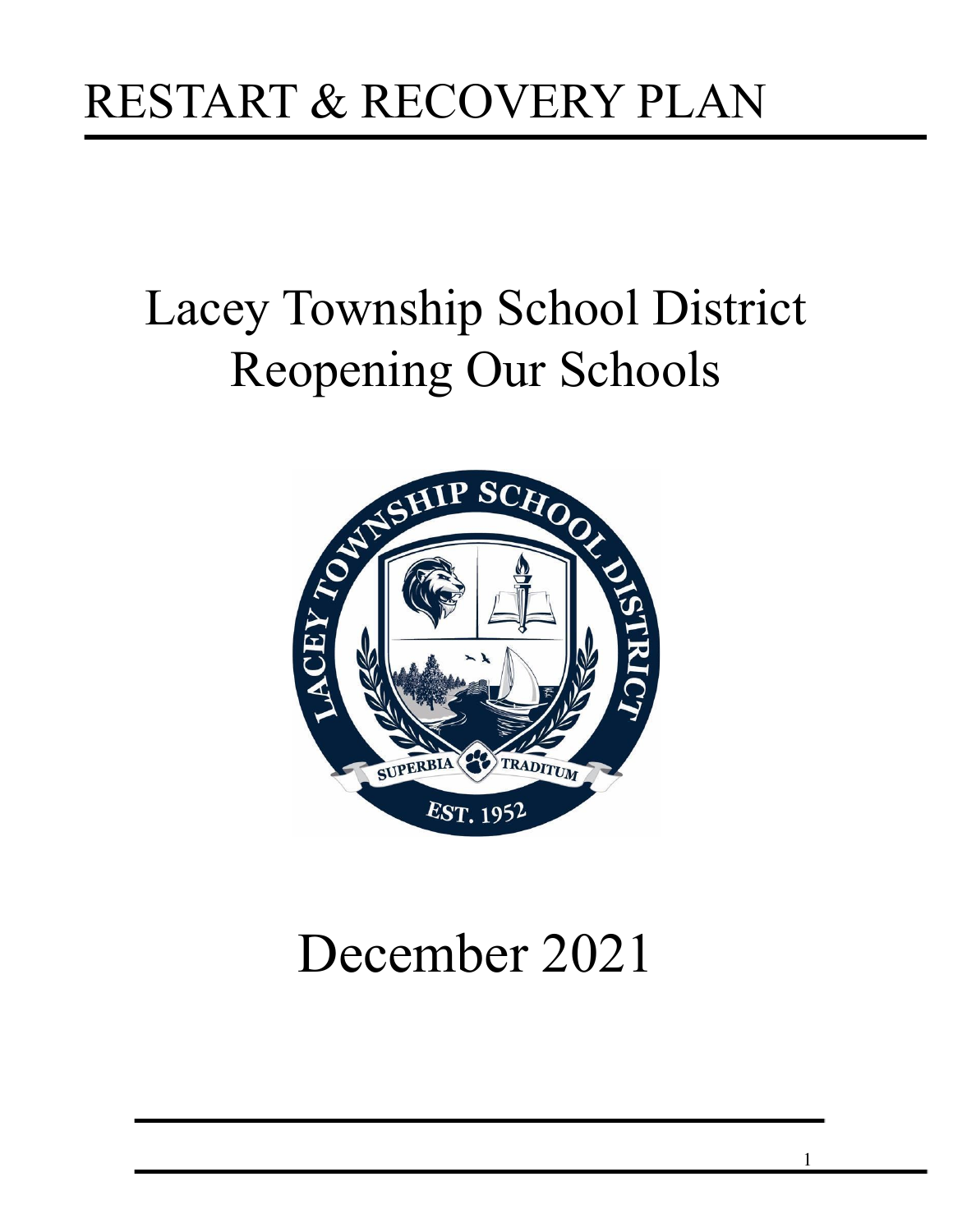### **TABLE OF CONTENTS**

|                                                      |    |                                                                                            |                                                                                                                              | Page $#$ |
|------------------------------------------------------|----|--------------------------------------------------------------------------------------------|------------------------------------------------------------------------------------------------------------------------------|----------|
| Introduction<br><b>Conditions for Learning</b><br>A. |    |                                                                                            |                                                                                                                              | 4        |
|                                                      |    |                                                                                            |                                                                                                                              |          |
|                                                      | 1. | Health and Safety – Standards for Establishing<br>Safe and Healthy Conditions for Learning |                                                                                                                              | 6        |
|                                                      |    | a.                                                                                         | Critical Area of Operation #1<br>General Health and Safety Guidelines                                                        | 7        |
|                                                      |    | $\mathbf b$ .                                                                              | Critical Area of Operation #2<br>Classrooms, Testing, and Therapy Rooms                                                      | 8        |
|                                                      |    | $\mathbf{c}$ .                                                                             | Critical Area of Operation #3<br>Transportation                                                                              | 10       |
|                                                      |    | d.                                                                                         | Critical Area of Operation #4<br>Student Flow, Entry, Exit, and Common Areas                                                 | 11       |
|                                                      |    | e.                                                                                         | Critical Area of Operation #5<br>Screening, PPE, and Response to Students<br>and Staff Presenting Symptoms                   | 11       |
|                                                      |    | f.                                                                                         | Critical Area of Operation #6<br><b>Contact Tracing</b>                                                                      | 14       |
|                                                      |    | g.                                                                                         | Critical Area of Operation #7<br><b>Facilities Cleaning Practices</b>                                                        | 14       |
|                                                      |    | h.                                                                                         | Critical Area of Operation #8<br>Meals                                                                                       | 16       |
|                                                      |    | $\mathbf{i}$ .                                                                             | Critical Area of Operation #9<br>Recess/Physical Education                                                                   | 17       |
|                                                      |    | j.                                                                                         | Critical Area of Operation #10<br>Field Trips, Extra-Curricular Activities,<br>and Use of Facilities Outside of School Hours | 18       |
|                                                      | 2. |                                                                                            | Academic, Social, and Behavioral Supports                                                                                    | 18       |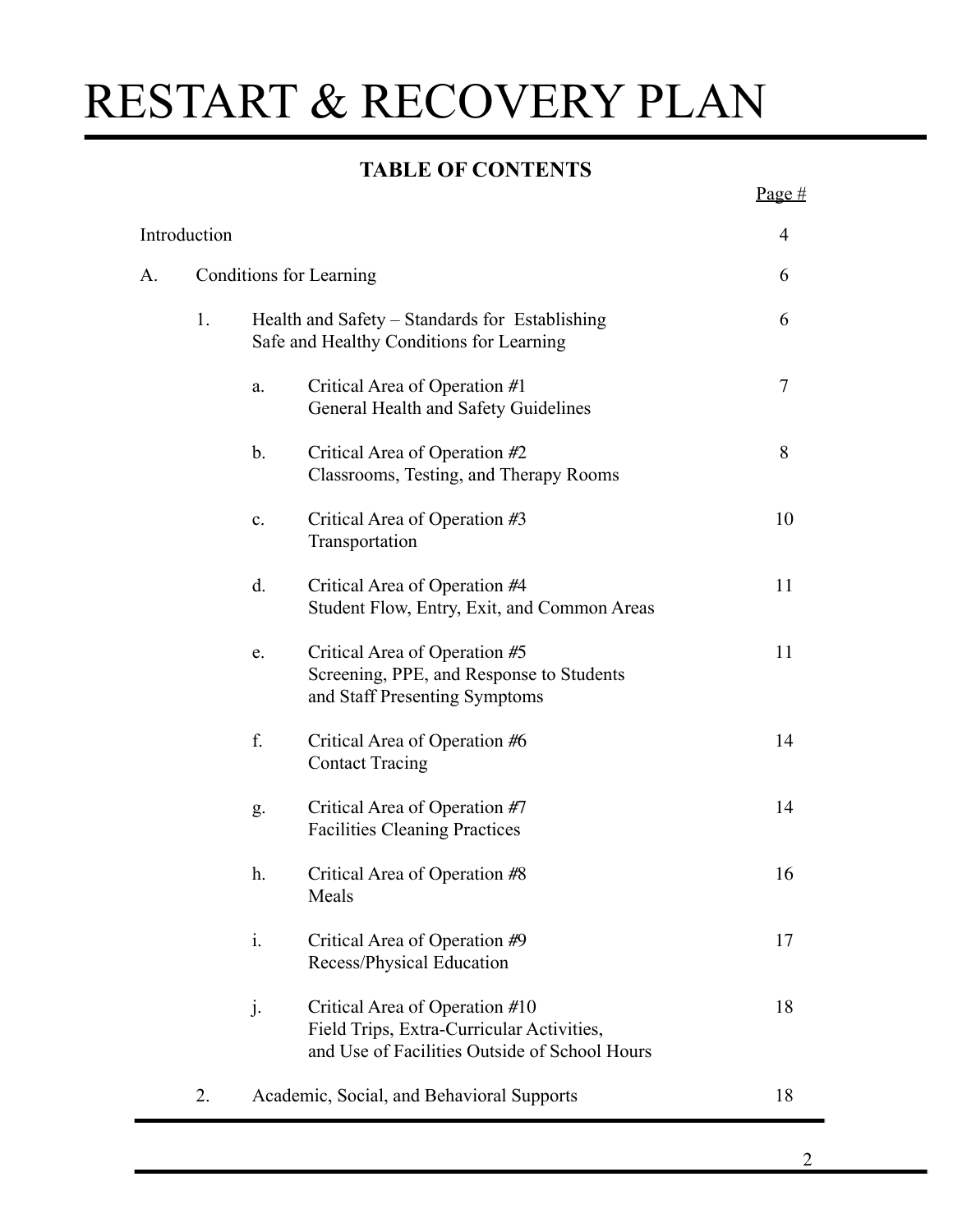### Page #

| <b>B.</b>  | Leadership and Planning |                                                                                              |    |
|------------|-------------------------|----------------------------------------------------------------------------------------------|----|
|            | 1.                      | <b>Establishing a Restart Committee</b>                                                      | 19 |
|            | 2.                      | Pandemic Response Teams                                                                      |    |
|            | 3.                      | Scheduling                                                                                   | 21 |
|            | 4.                      | Staffing                                                                                     | 23 |
|            | 5.                      | In-Person and Hybrid Learning Environments:<br>Roles and Responsibilities                    | 25 |
|            | 6.                      | <b>Educator Roles Related to School Technology Needs</b>                                     | 30 |
|            | 7.                      | Athletics                                                                                    | 32 |
| $C$ .      | Policy and Funding      |                                                                                              |    |
|            | 1.                      | <b>School Funding</b>                                                                        | 33 |
| D.         | Continuity of Learning  |                                                                                              |    |
|            | 1.                      | Ensuring Delivery of Special Education and<br>Related Services to Students with Disabilities | 34 |
|            | 2.                      | Technology and Connectivity                                                                  | 36 |
|            | 3.                      | Curriculum, Instruction, and Assessments                                                     | 36 |
|            | 4.                      | Professional Learning                                                                        | 39 |
| Appendices |                         |                                                                                              |    |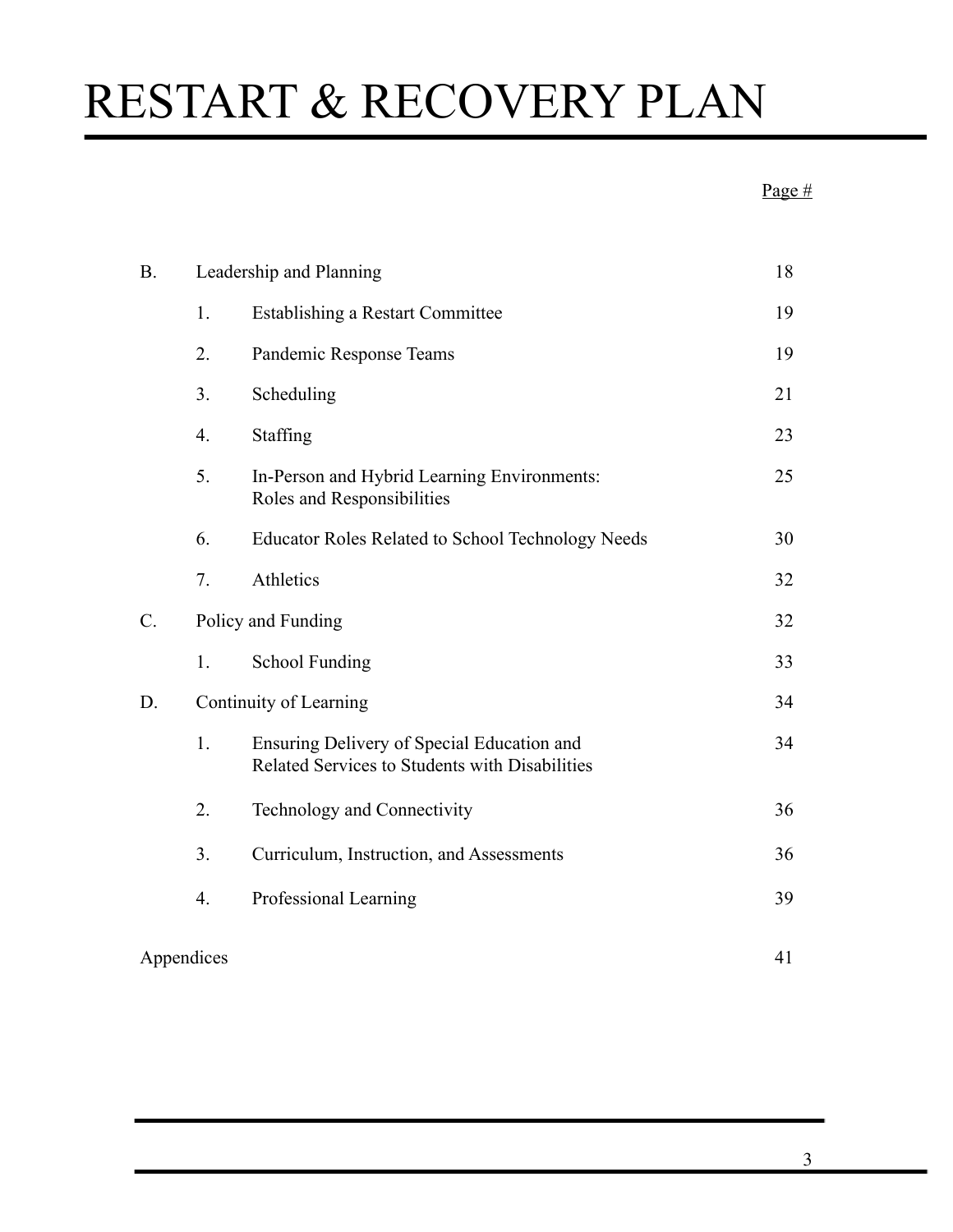#### **Introduction**

On June 26, 2020, the New Jersey Department of Education (NJDOE) published "The Road Back – Restart and Recovery Plan for Education" (NJDOE Guidance), a Guidance document to assist New Jersey school districts to develop, in collaboration with community stakeholders, a Restart and Recovery Plan (Plan) to reopen schools in September 2020 that best fits the school district's local needs. The NJDOE Guidance presents information for New Jersey public school districts related to four key subject areas: Conditions for Learning; Leadership and Planning; Policy and Funding; and Continuity of Learning.

The Lacey Township School District Board of Education Restart and Recovery Plan has been developed and updated to be consistent with the requirements in the NJDOE Guidance with consideration to the school district's local needs in order to ensure schools in the district reopen safely and are prepared to accommodate students' unique needs during this unprecedented time.

To ensure consistency with respect to the health and safety of school communities across the State, the NJDOE Guidance speaks specifically to health and safety measures identified as "anticipated minimum standards." These "anticipated minimum standards" are items the NJDOE Guidance recommends a school district incorporate into the Plan as definite components related to health, safety, and operations. Through this established set of Statewide standards, the NJDOE can ensure the State's educational health does not come at the expense of public health. The "anticipated minimum standards" in the NJDOE Guidance are listed and have been incorporated into the school district's locally developed Plan.

The NJDOE Guidance also provides "considerations" that may help school officials in strategizing ways to adhere to the "anticipated minimum standards", but do not represent necessary components of the Plan. These "considerations" are not listed in the school district Plan, but school officials have reviewed and incorporated the "considerations" included in the NJDOE Guidance when developing the Plan.

The NJDOE Guidance uses the term "should" throughout the document when referencing "anticipated minimum standards … that school districts should incorporate into their reopening plans as definitive components related to health, safety, and operations." Therefore, those provisions in the NJDOE Guidance listed as "anticipated minimum standards" have been interpreted to be required components in the Plan.

The NJDOE Guidance uses the term "school districts" or "schools" or "districts" when referring to the completion of tasks. For example, "districts must develop a schedule for increased routine cleaning and disinfection." This Plan assigns the responsibility for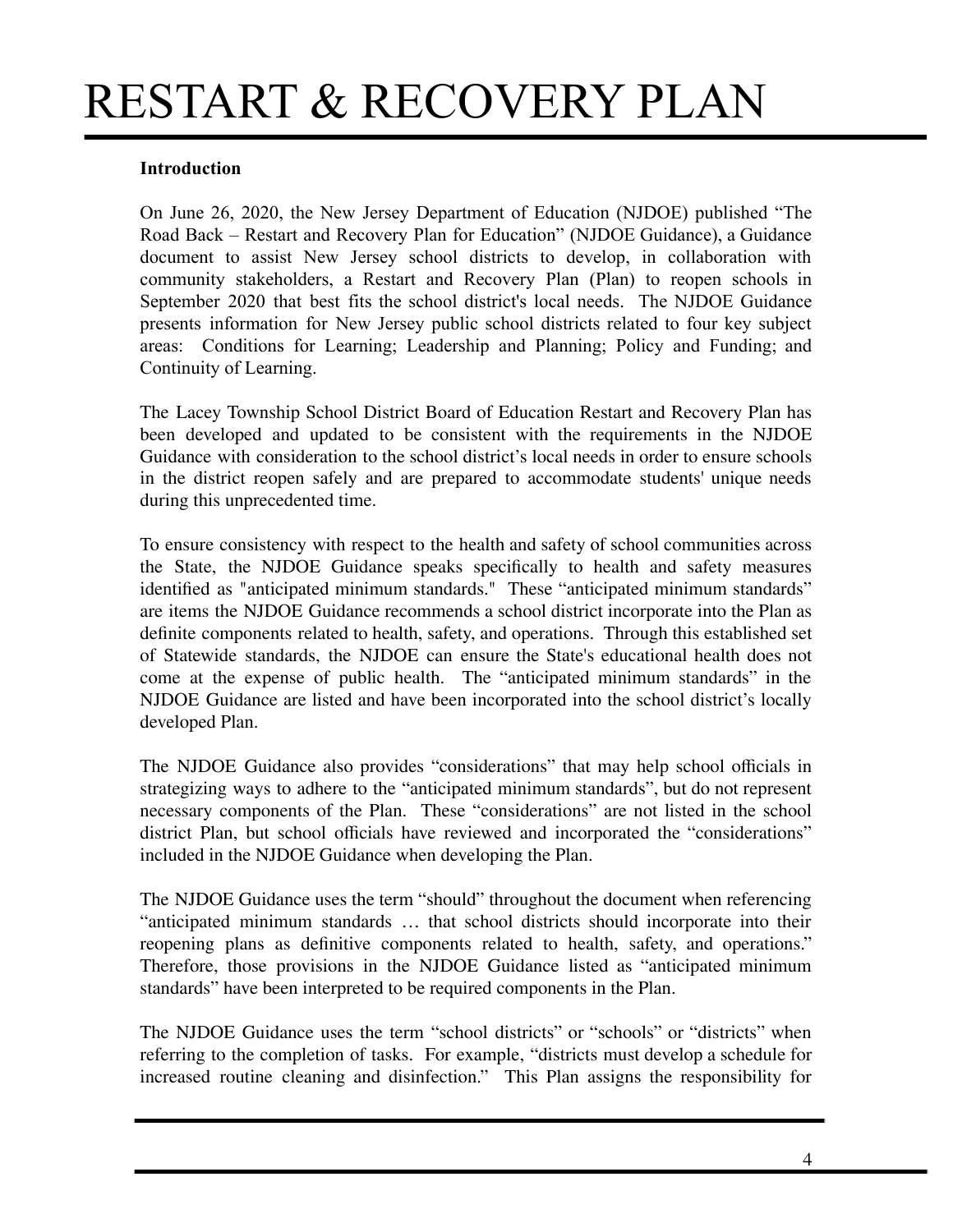completing tasks to "school officials" which would be the Superintendent of Schools or a designee of the Superintendent of Schools.

The NJDOE Guidance requires a Board Policy to address several elements outlined in the NJDOE Guidance. The Board of Education has adopted Board Policy 1648 – Restart and Recovery Plan that includes the policies required in the NJDOE Guidance.

This Plan is aligned with the requirements outlined in the NJDOE Guidance. The Appendices section of this Plan include the school district's unique and locally developed protocols to ensure schools in the district reopen safely and are prepared to accommodate staff and students' unique needs during this unprecedented time. Also included in the Appendices section is a chart that includes all websites and outside guidance information that are listed in the NJDOE Guidance.

The requirements outlined in the NJDOE Guidance and incorporated into this Plan are controlled by Executive Order of the Governor of New Jersey and are subject to change.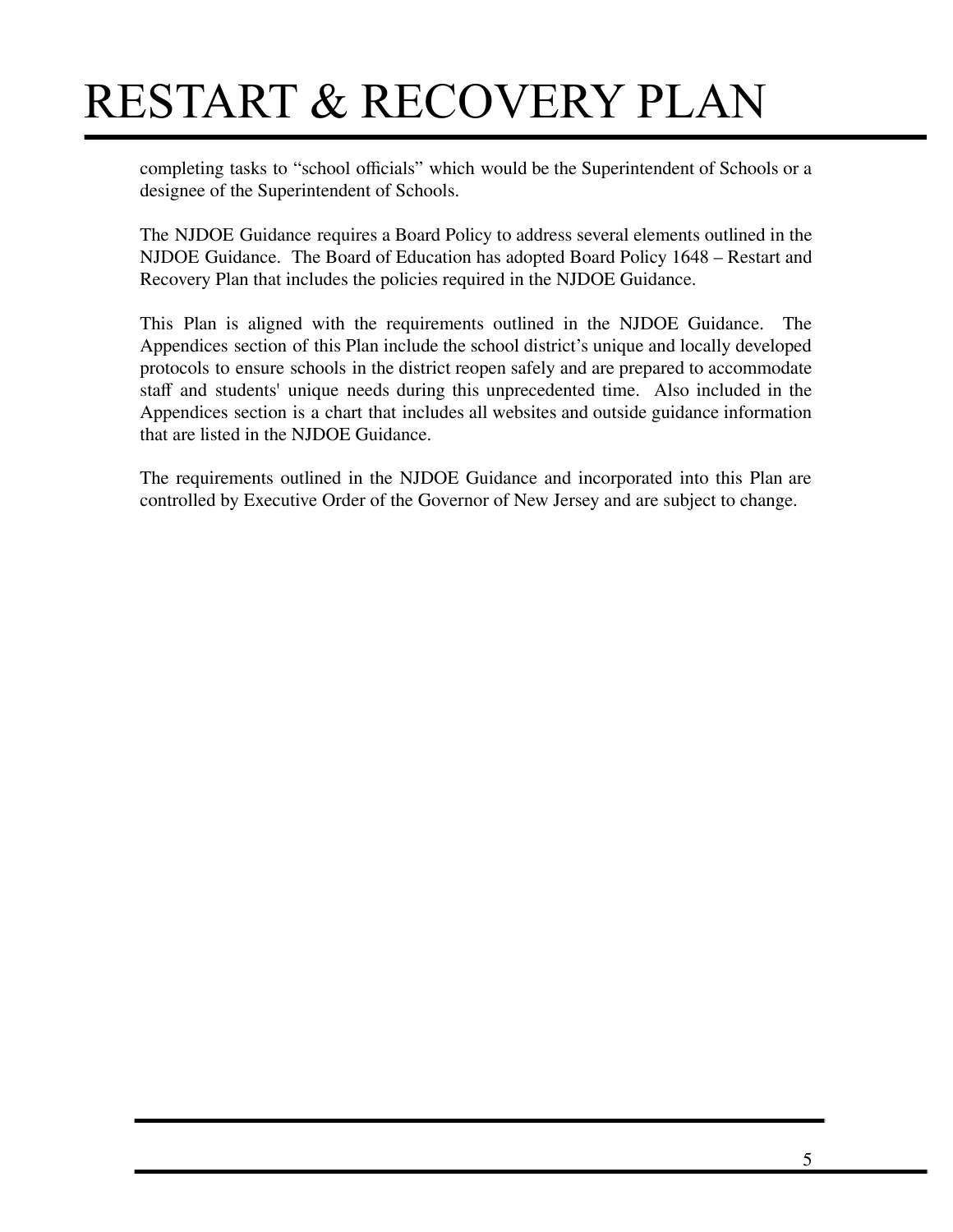#### **THE BOARD OF EDUCATION'S RESTART AND RECOVERY PLAN**

The Lacey Township School District Board of Education's Restart and Recovery Plan addresses four key subject areas:

- A. Conditions for Learning;
- B. Leadership and Planning;
- C. Policy and Funding; and
- D. Continuity of Learning.
- A. Conditions for Learning

Conditions for learning involve the social, emotional, and environmental factors that can impact educator capacity to teach and student capacity to learn, including standards for maintaining healthy and safe school conditions. As schools reopen, the impact of social isolation on both educators and students is a key area of concern.

Conditions for Learning include: Health and Safety – Standards for Establishing Safe and Healthy Conditions for Learning; and Academic, Social, and Behavioral Supports

1. Health and Safety – Standards for Establishing Safe and Healthy Conditions for Learning; and Academic, Social, and Behavioral Supports

The Health and Safety Section of the Board's Plan identifies Ten Critical Areas of Operation which the Board has addressed in the Plan: General Health and Safety Guidelines; Classrooms, Testing, and Therapy Rooms; Transportation; Student Flow, Entry, Exit, and Common Areas; Screening, PPE, and Response to Students and Staff Presenting Symptoms; Contact Tracing; Facilities Cleaning Practices; Meals; Recess/Physical Education; and Field Trips, Extra-Curricular Activities, and Use of Facilities Outside School Hours.

Throughout this Health and Safety Section, the provisions marked "anticipated minimum standards" as outlined in the NJDOE Guidance have been incorporated into the Board's Plan and related protocols, as applicable.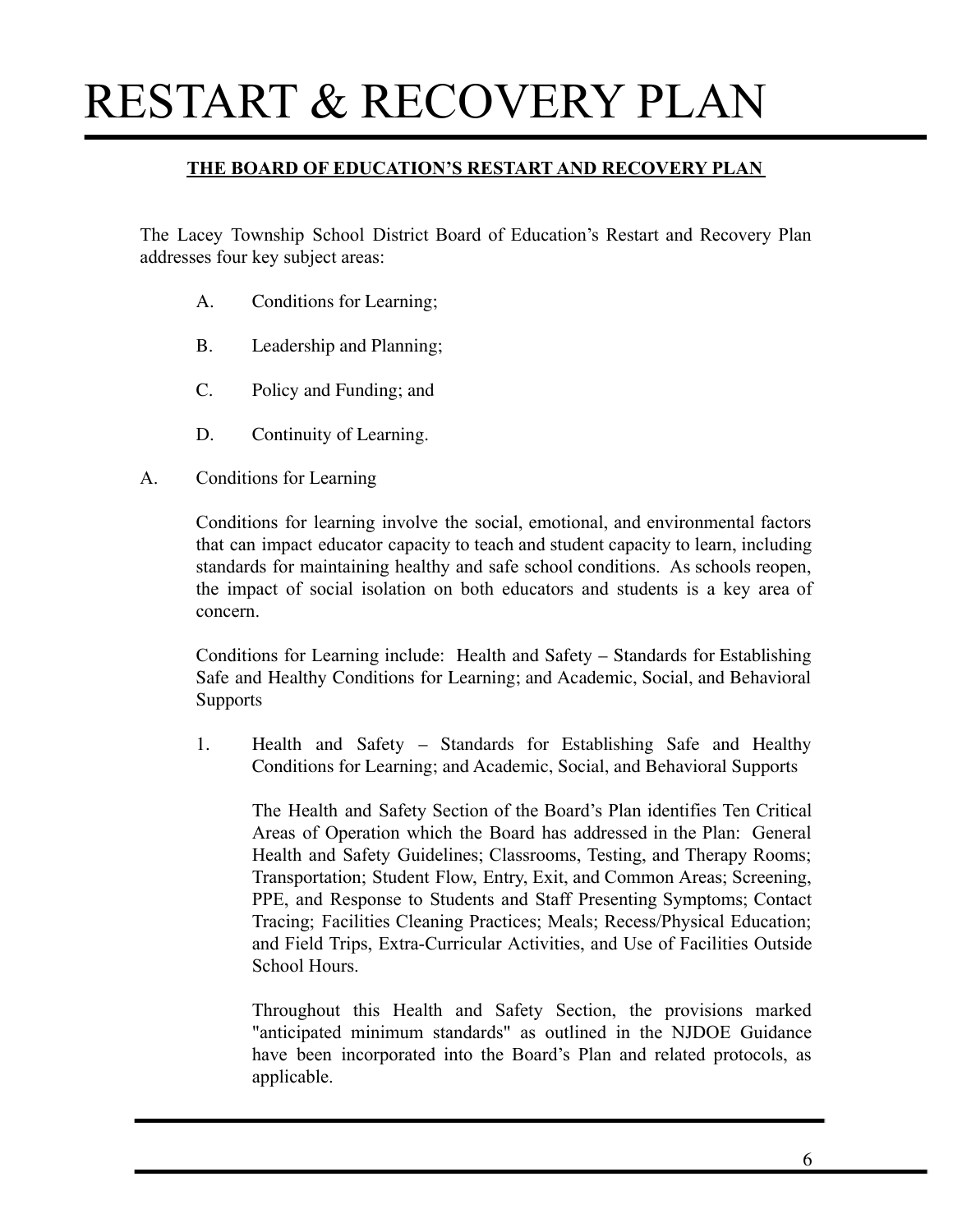The Health and Safety section of the NJDOE Guidance also provided "additional considerations" to assist school officials in considering ways to adhere to the anticipated minimum standards. These provisions are also consistent with the Board's general obligation to ensure the health and safety of its students and staff pursuant to N.J.S.A. 18A:40-6 and N.J.A.C. 6A:16-2.1. District officials should abide by the advice of local health officials to determine the safest course of action based on local circumstances, which will change as the public health landscape evolves. The health and safety of students and staff is the number one priority and has guided all decisions of the Board's Plan.

Ten Critical Areas of Operation

- a. Critical Area of Operation #1 General Health and Safety Guidelines – Anticipated Minimum Standards Incorporated into the Plan
	- (1) In all stages and phases of pandemic response and recovery, the Centers for Disease Control and Prevention (CDC) recommends the following actions:
		- (a) School officials will establish and maintain communication with local and State authorities to determine current mitigation levels in the community.
		- (b) School officials will ensure staff and students who are at higher risk for severe illness are protected and supported, such as providing options for telework and virtual learning.
		- (c) The CDC's Guidance for Schools and Childcare Programs, if applicable, will be followed.
		- (d) The Board promotes behaviors that reduce the spread of COVID-19 such as encouraging staff and students to stay home when appropriate; encouraging the practice of hand hygiene and respiratory etiquette; requiring the use of face coverings; and signs and messages in and around school buildings.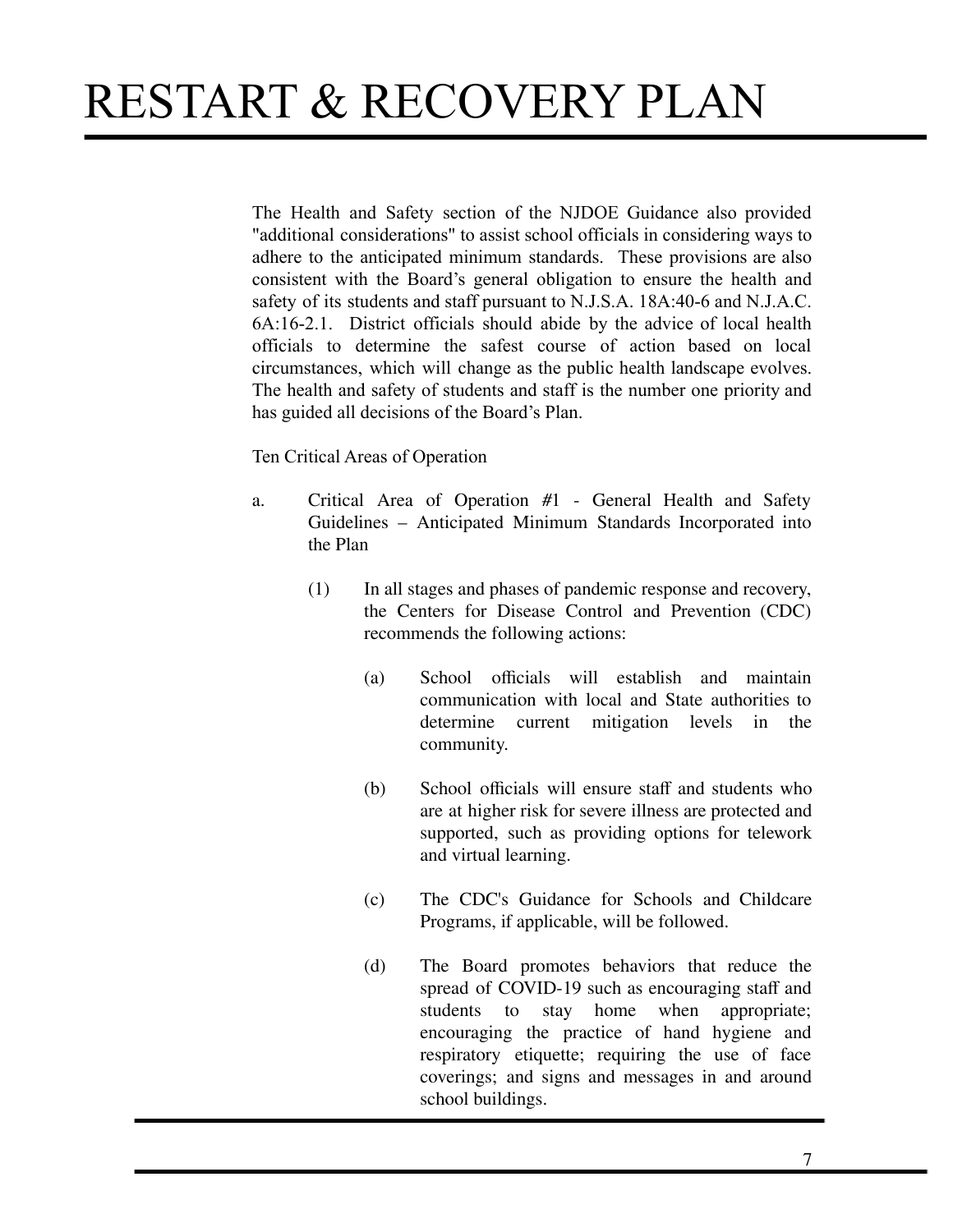- (e) Reasonable accommodations will be provided for individuals that the CDC identifies as having a higher risk for severe illness from COVID-19, including older adults (aged 65 years and older) and individuals with disabilities or serious underlying medical conditions, which may include:
	- (i) Chronic lung disease or asthma (moderate to severe);
	- (ii) Serious heart conditions;
	- (iii) Immunocompromised;
	- (iv) Severe obesity (body mass index, or BMI, of 40 or higher);
	- (v) Diabetes;
	- (vi) Chronic kidney disease undergoing dialysis;
	- (vii) Liver disease;
	- (viii) Medically fragile students with Individualized Education Programs (IEPs);
	- (ix) Students with complex disabilities with IEPs; or
	- (x) Students who require accommodations under a Plan in accordance with the Section 504 of the Rehabilitation Act of 1973 (504 Plan).

[See Appendix A – Critical Area of Operation #1 – General Health and Safety Guidelines]

b. Critical Area of Operation #2 – Classrooms, Testing, and Therapy Rooms – Anticipated Minimum Standards Incorporated into the Plan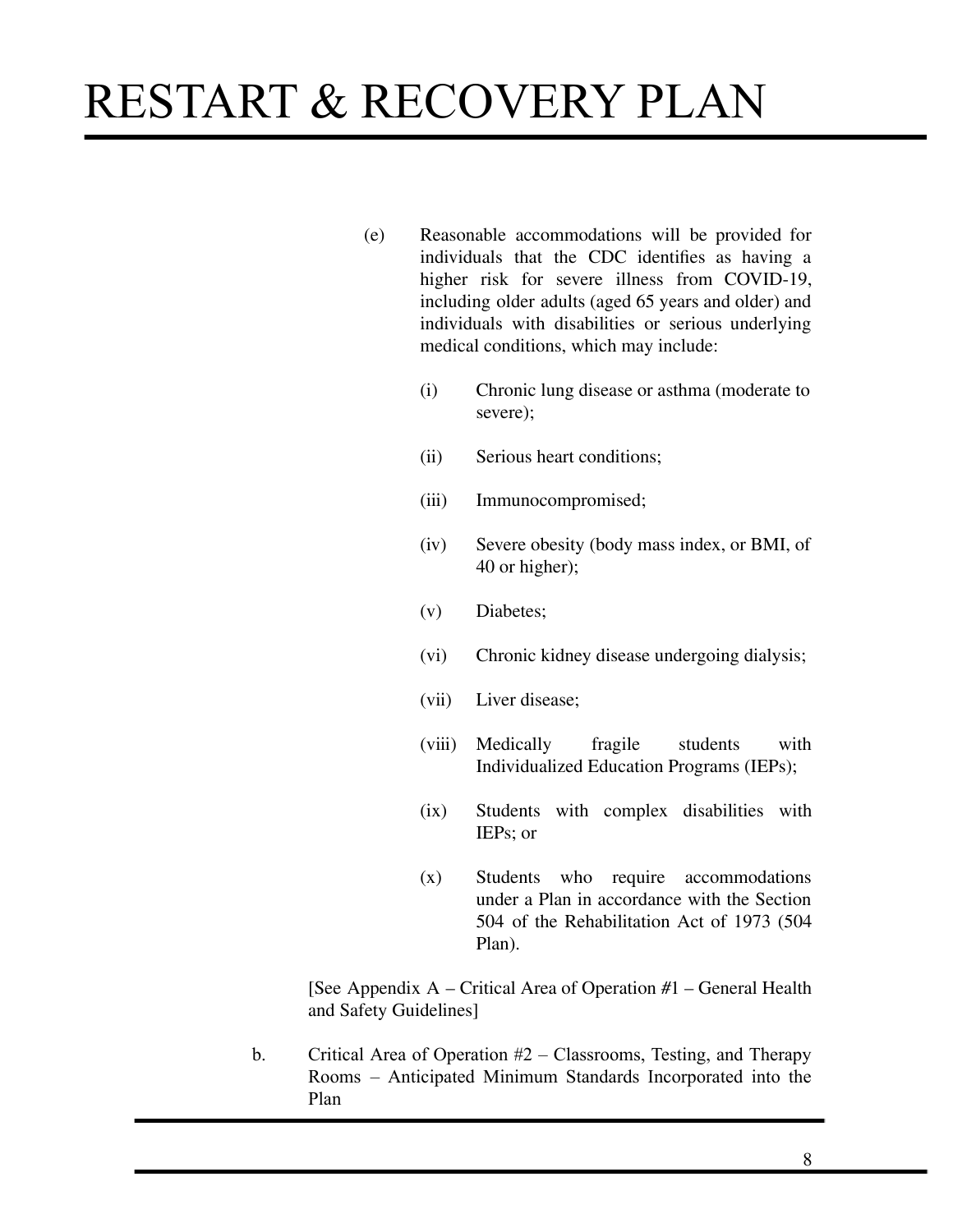- (1) Schools in the district will allow for social distancing within the classroom to the maximum extent practicable. This will be achieved by ensuring students are seated at least six feet apart. If a school in the district is not able to maintain this physical distance, additional modifications should be considered including using physical barriers between desks, turning desks to face the same direction (rather than facing each other), and/or having students sit on only one side of the table, spaced apart.
- (2) When social distancing is difficult or impossible, face coverings will be required for students, and face coverings are always required for visitors and staff unless it will inhibit the individual's health.
	- (a) Enforcing the use of face coverings may be impractical for young children or individuals with disabilities
- (3) All instructional and non-instructional rooms in schools and district facilities must comply with social distancing standards to the maximum extent practicable.
- (4) Use of shared objects should be limited when possible or cleaned between use.
- (5) All indoor facilities will have adequate ventilation, including operational heating and ventilation systems where appropriate. Recirculated air must have a fresh air component, windows will be opened, if practical, if air conditioning is not provided, and filter(s) for A/C units must be maintained and changed according to manufacturer recommendations.
- (6) School districts will prepare and maintain hand sanitizing stations with alcohol-based hand sanitizers (at least 60% alcohol). Such stations should be:
	- (a) In each classroom (for staff and older children who can safely use hand sanitizer).
	- (b) At entrances and exits of buildings.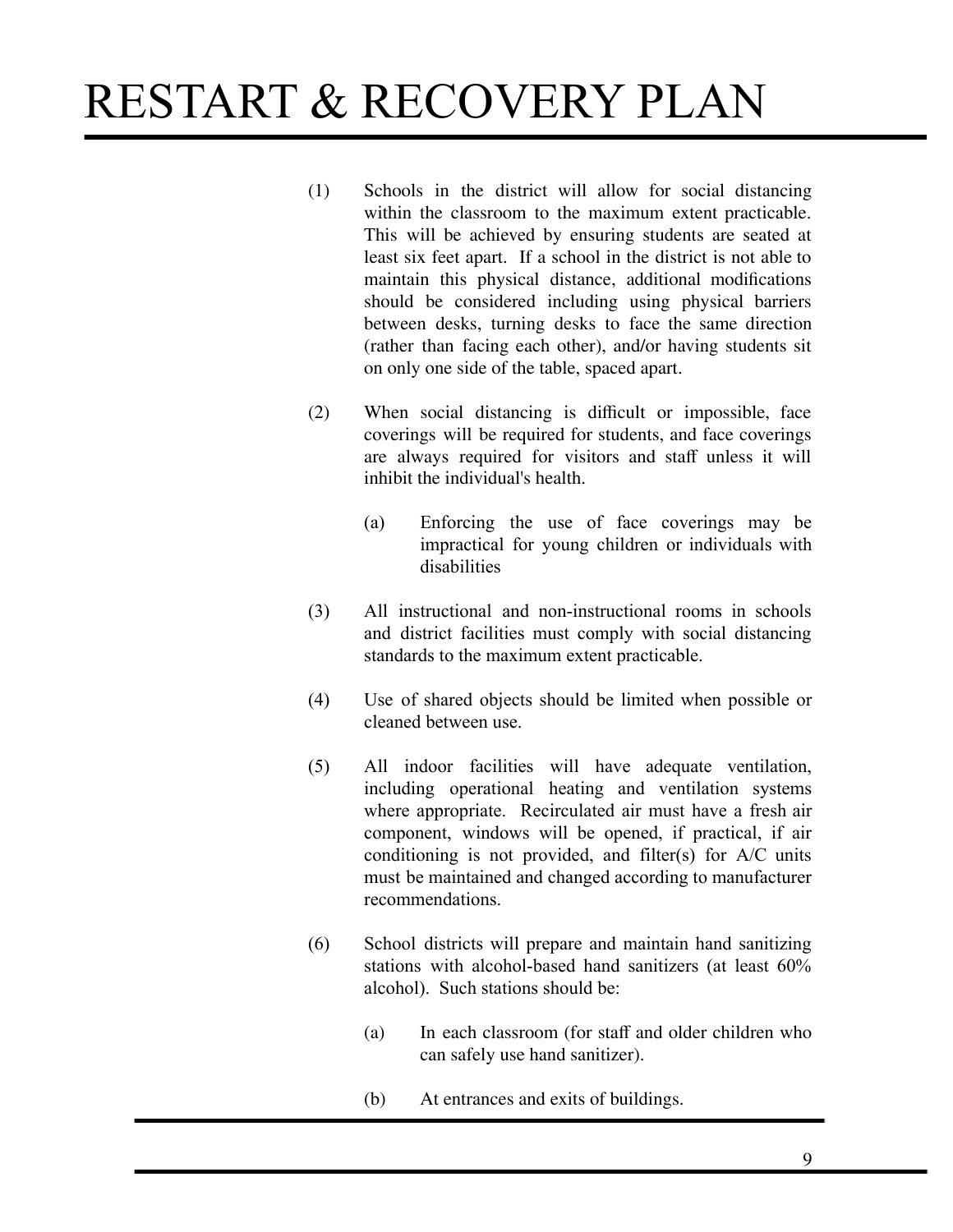- (c) Near lunchrooms and toilets.
- (d) Children ages five and younger should be supervised when using hand sanitizer.
- (e) For classrooms that have existing handwashing stations, stations should be prepared with soap, water, and alcohol-based hand sanitizers (at least 60% alcohol).
- (7) School officials should develop a school-wide plan where students are required to wash hands for at least twenty seconds at regular intervals during the school day and always before eating, after using the bathroom, and after blowing their nose, coughing, and/or sneezing.
	- (a) If washing with soap and water is not possible, washing with an alcohol-based hand sanitizer (at least 60% alcohol) should be used.

[See Appendix  $B -$ Critical Area of Operation  $#2 -$ Classroom, Testing, and Therapy Rooms]

- c. Critical Area of Operation #3 Transportation Anticipated Minimum Standards Incorporated into the Plan
	- (1) If the school district is providing transportation services on a school bus and is unable to maintain social distancing, a face covering must be worn by all students who are able to do so upon entering the bus.
	- (2) Accommodations for students who are unable to wear a face covering should be addressed according to that student's particular need and in accordance with all applicable laws and regulations.
	- (3) Every school bus, either district-owned or contracted, should be cleaned and disinfected before and after each bus route when practicable.

[See Appendix C – Critical Area of Operation #3 – Transportation]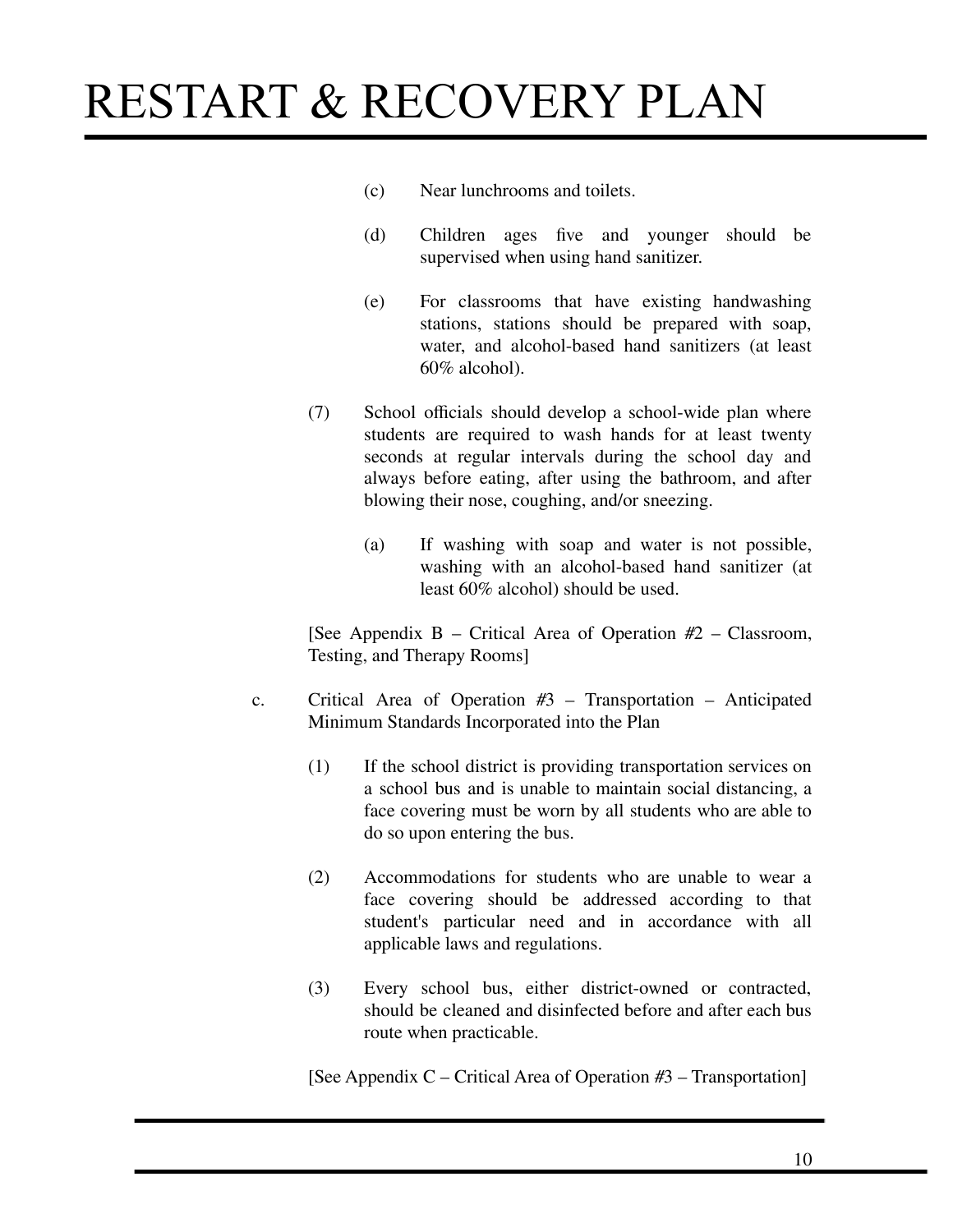- d. Critical Area of Operation #4 Student Flow, Entry, Exit, and Common Areas – Anticipated Minimum Standards Incorporated into the Plan
	- (1) The Board's Plan should establish the process and location for student and staff health screenings.
	- (2) If physical distancing (six feet apart) cannot be maintained for individuals in line waiting to enter or exit a building, face coverings shall be worn while in the line.
	- (3) Each school in the district will provide physical guides, such as tape on floors or sidewalks and signs on walls, to help ensure that staff and students remain at least six feet apart in lines and at other times (e.g. guides for creating "one-way routes" in hallways).

[See Appendix D – Critical Area of Operation #4 – Student Flow, Entry, Exit, and Common Areas]

- e. Critical Area of Operation #5 Screening, Personal Protection Equipment (PPE), and Response to Students and Staff Presenting Symptoms – Anticipated Minimum Standards Incorporated into the Plan
	- (1) The school district will adopt Board Policy 1648 regarding the screening procedures for students and employees upon arrival at school or work location for symptoms and history of exposure. These screening procedures must include the following:
		- (a) Staff must visually check students for symptoms upon arrival (which may include temperature checks) and/or confirm with families that students are free of COVID-19 symptoms.
		- (b) Health checks must be conducted safely and respectfully, and in accordance with any applicable privacy laws and regulations.
		- (c) Results must be documented when signs/symptoms of COVID-19 are observed.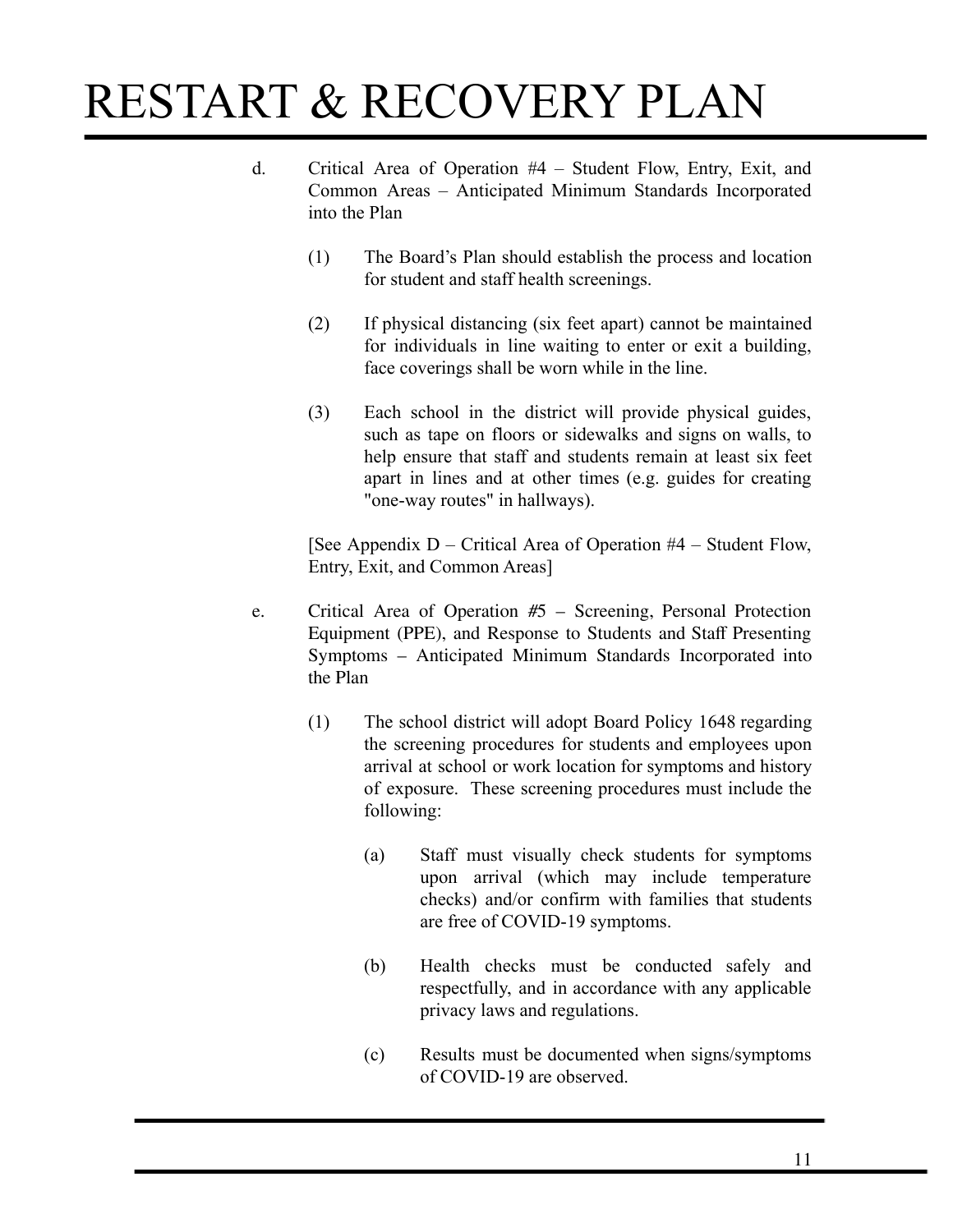- (d) Any screening policy/protocol must take into account students with disabilities and accommodations that may be needed in the screening process for those students.
- (2) The Board must adopt procedures for symptomatic staff and students, which shall include the following:
	- (a) Students and staff with symptoms related to COVID-19 must be safely and respectfully isolated from others. School officials will follow current Communicable Disease Service guidance for illness reporting.
	- (b) If the school district becomes aware that an individual who has spent time in a district facility tests positive for COVID-19, officials must immediately notify local health officials, staff, and families of a confirmed case while maintaining confidentiality.
	- (c) The procedures the district will use when someone tests positive for COVID-19 will include written procedures detailing the district's COVID-19 related response for symptomatic students and staff. The procedures must be consistent with the district's contact tracing procedures (see "Critical Area of Operation #6 – Contact Tracing") to the maximum extent practicable. The procedure includes:
		- (i) Establishment of an isolation space. Students and staff with symptoms related to COVID-19 must be safely and respectfully isolated from others. Students should<br>remain in isolation with continued remain in isolation supervision and care until picked up by an authorized adult.
		- (ii) Following current Communicable Disease Service guidance for illness reporting.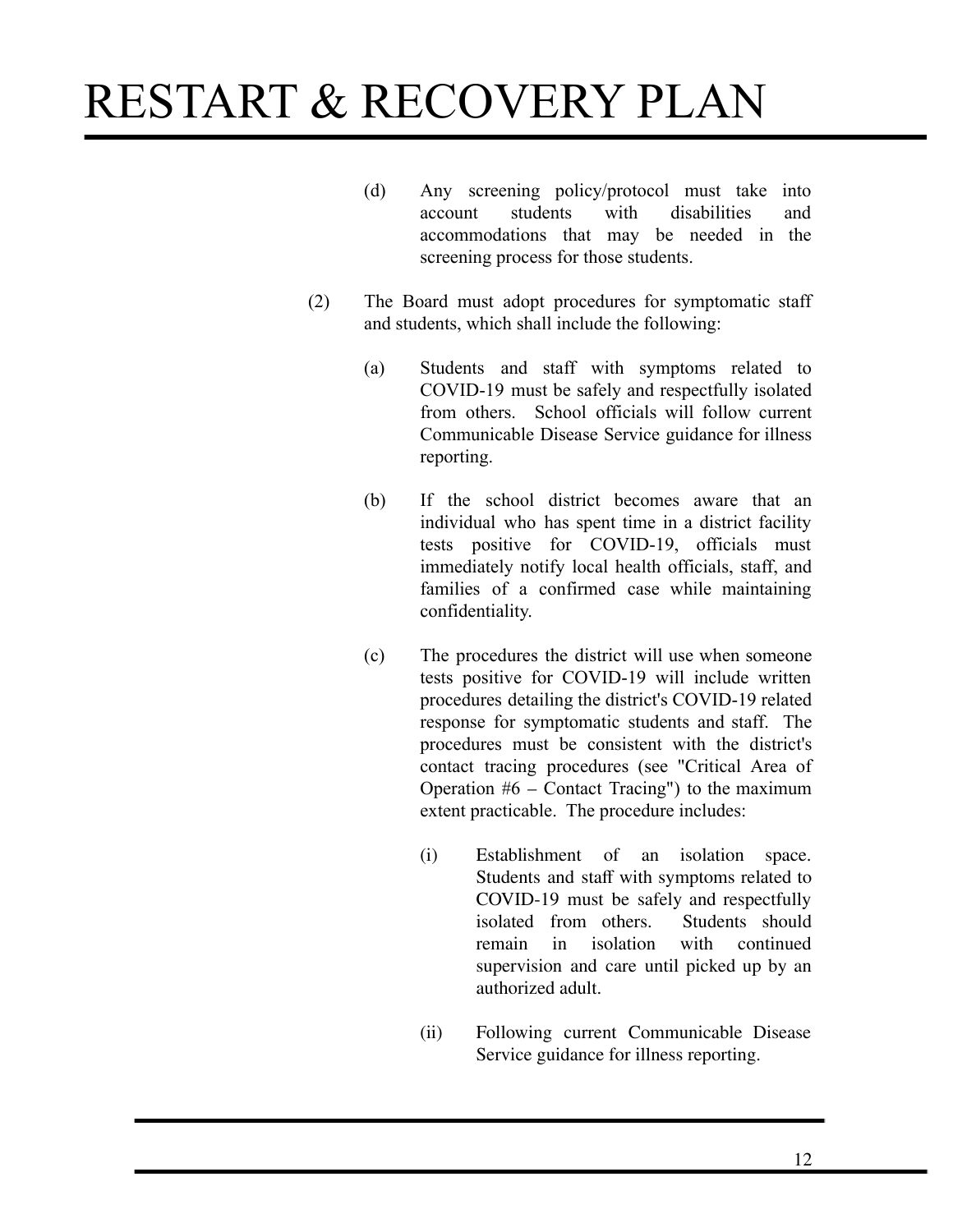- (iii) An adequate amount of PPE shall be available, accessible, and provided for use.
- (iv) Methods to assist in contact tracing<br>including records of groups/cohorts, including records of groups/cohorts, assigned staff, and daily attendance.
- (v) Continuous monitoring of symptoms.
- (vi) Re-admittance policies consistent with Department of Health guidance and information for schools and Department of Health/Communicable Disease Service's Reference Guidance on Discontinuation of Transmission-Based Precautions and Home Isolation for Persons Diagnosed with COVID-19.
- (vii) Written protocols to address a positive case.
- (3) School officials will encourage parents to be on alert for signs of the illness in their children and to keep their child home when they are sick.
- (4) School staff and visitors are required to wear face coverings unless doing so would inhibit the individual's health or the individual is under two years of age.
- (5) Face coverings will be required for all students at all times while inside a school building regardless of social distancing unless doing so would inhibit the individual's health.
	- (a) The updated guidance from NJDOE on face coverings for students will also include several exceptions to this standard including an exception for certain students with disabilities.
	- (b) Accommodation for students who are unable to wear a face covering should be addressed according to that student's need and in accordance with all applicable laws and regulations.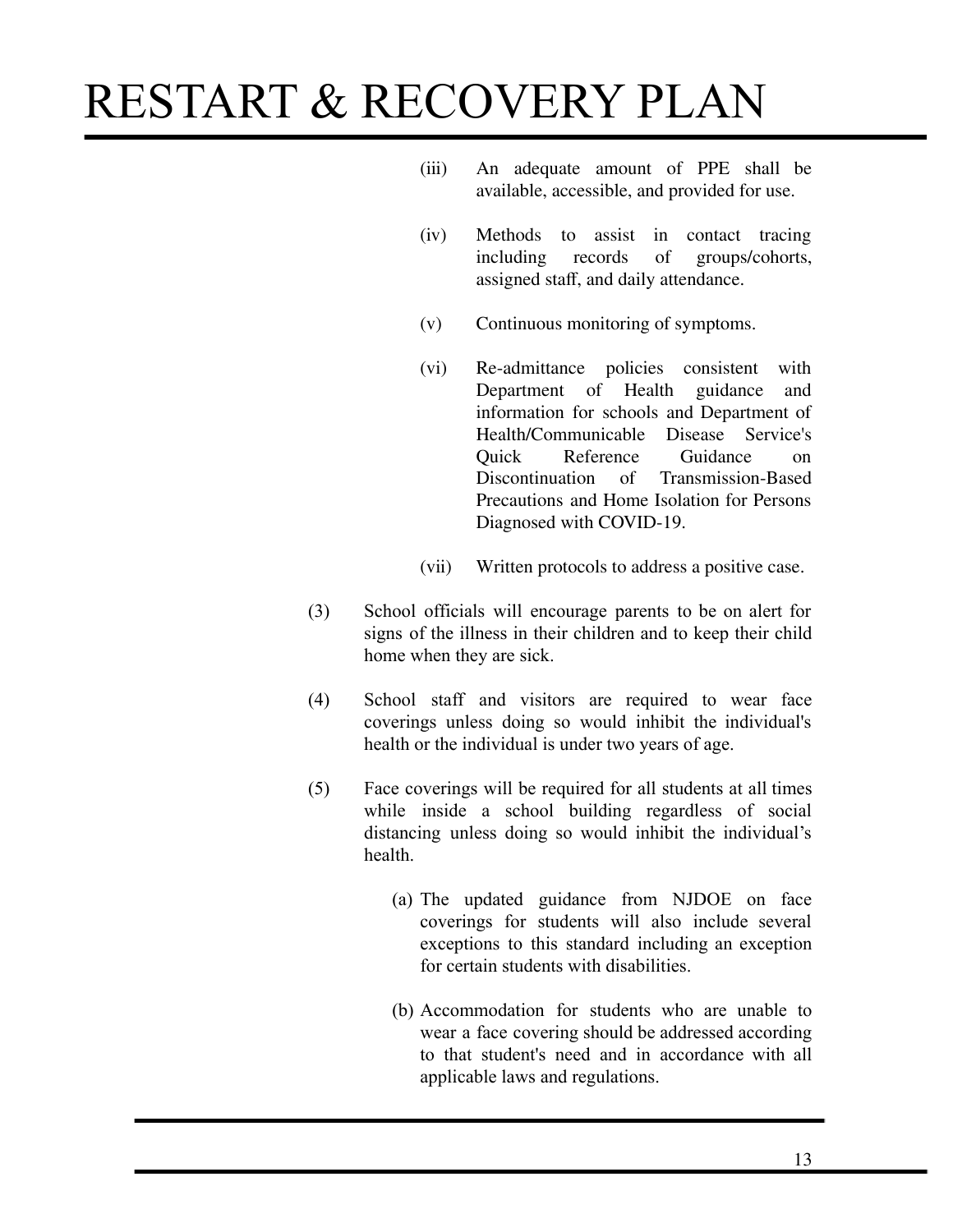- (6) Exceptions to requirements for face coverings shall be as follows:
	- (a) Doing so would inhibit the individual's health.
	- (b) The individual is in extreme heat outdoors.
	- (c) The individual is in water.
	- (d) A student's documented medical condition, or disability as reflected in an IEP, precludes the use of face covering.
	- (e) The student is under the age of two and could risk suffocation.
- (7) If a visitor refuses to wear a face covering for non-medical reasons and if such covering cannot be provided to the individual at the point of entry, the visitor's entry to the school/district facility may be denied.

[See Appendix E – Critical Area of Operation  $#5$  – Screening, PPE, and Response to Students and Staff Presenting Symptoms]

- f. Critical Area of Operation #6 Contact Tracing
	- (1) The NJDOE Guidance does not include any "anticipated minimum standards" for contact tracing. However, all school and district administrators, school safety specialists, counselors, and any other staff deemed appropriate by the Superintendent or designee should be provided information regarding the role of contact tracing conducted by State, county, and local officials.
	- (2) School officials should engage the expertise of their school nurses on the importance of contact tracing.
	- (3) The NJDOE will credit certified School Safety Specialists with three hours of training upon completion of Johns Hopkins University's COVID-19 Contact Tracing course.

[See Appendix F – Critical Area of Operation #6 – Contact Tracing]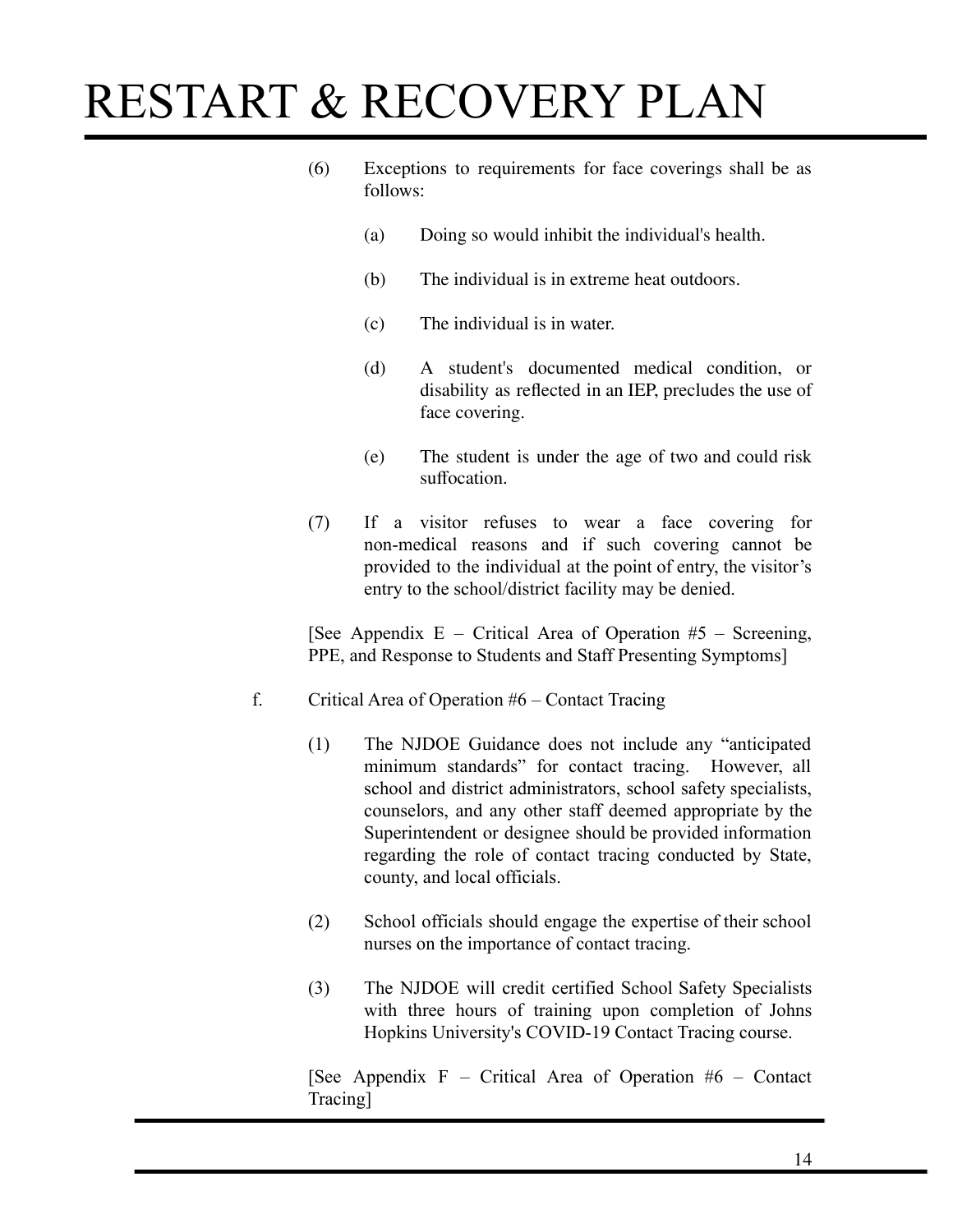- g. Critical Area of Operation #7 Facilities Cleaning Practices –Anticipated Minimum Standards Incorporated into the Plan
	- (1) School officials must continue to adhere to existing required facilities cleaning practices and procedures, and any new specific requirements of the local health department as they arise.
	- (2) The Board's Plan and Policy will establish cleaning/disinfecting schedules, targeted areas to be cleaned, and methods and materials to be used including:
		- (a) A schedule for increased routine cleaning and disinfection.
		- (b) Routinely cleaning and disinfecting surfaces and objects that are frequently touched. This may include cleaning objects/surfaces not ordinarily cleaned daily (e.g. door knobs, light switches, classroom sink handles, countertops).
		- (c) Use of all cleaning products according to the directions on the label. common EPA-registered household disinfectants should be effective. A list of products that are EPA-approved for use against the virus that causes COVID-19 is available on the EPA's website.
		- (d) Follow the manufacturer's instructions for all cleaning and disinfection products (e.g. concentration, application method, and contact time, etc.). Examples of frequently touched areas in schools are:
			- (i) Classroom desks and chairs;
			- (ii) Lunchroom tables and chairs;
			- (iii) Door handles and push plates;
			- (iv) Handrails;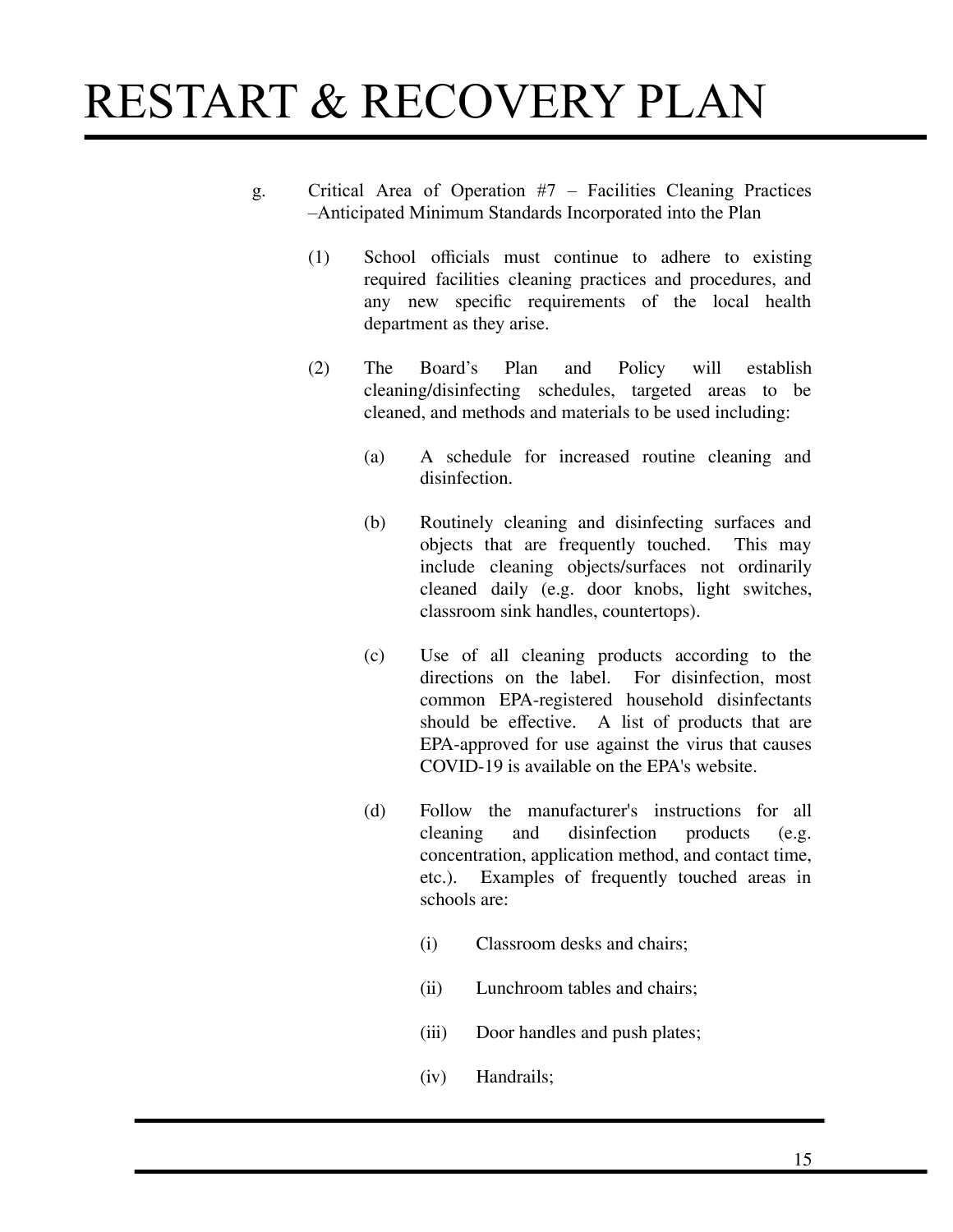- (v) Kitchens and bathrooms;
- (vi) Light switches;
- (vii) Handles on equipment (e.g. athletic equipment);
- (viii) Buttons on vending machines and elevators;
- (ix) Shared telephones;
- (x) Shared desktops;
- (xi) Shared computer keyboards and mice;
- (xii) Drinking fountains; and
- (xiii) School bus seats and windows.
- (e) Sanitize bathrooms daily, or between use as much as possible, using protocols outlined by the Environmental Protection Agency (EPA).

[See Appendix G – Critical Area of Operation  $#7$  – Facilities Cleaning Practices]

- h. Critical Area of Operation #8 Meals Anticipated Minimum Standards Incorporated into the Plan
	- (1) If cafeterias or group dining areas are used in the school district, the school district will incorporate the following into the Board's Plan, if applicable:
		- (a) Stagger times to allow for social distancing and clean and disinfect between groups.
		- (b) Discontinue family style, self-service, and buffet.
		- (c) Clean and sanitize tables/surfaces between each meal service, pursuant to the protocols outlined by the EPA.
		- (d) Space students at least six feet apart.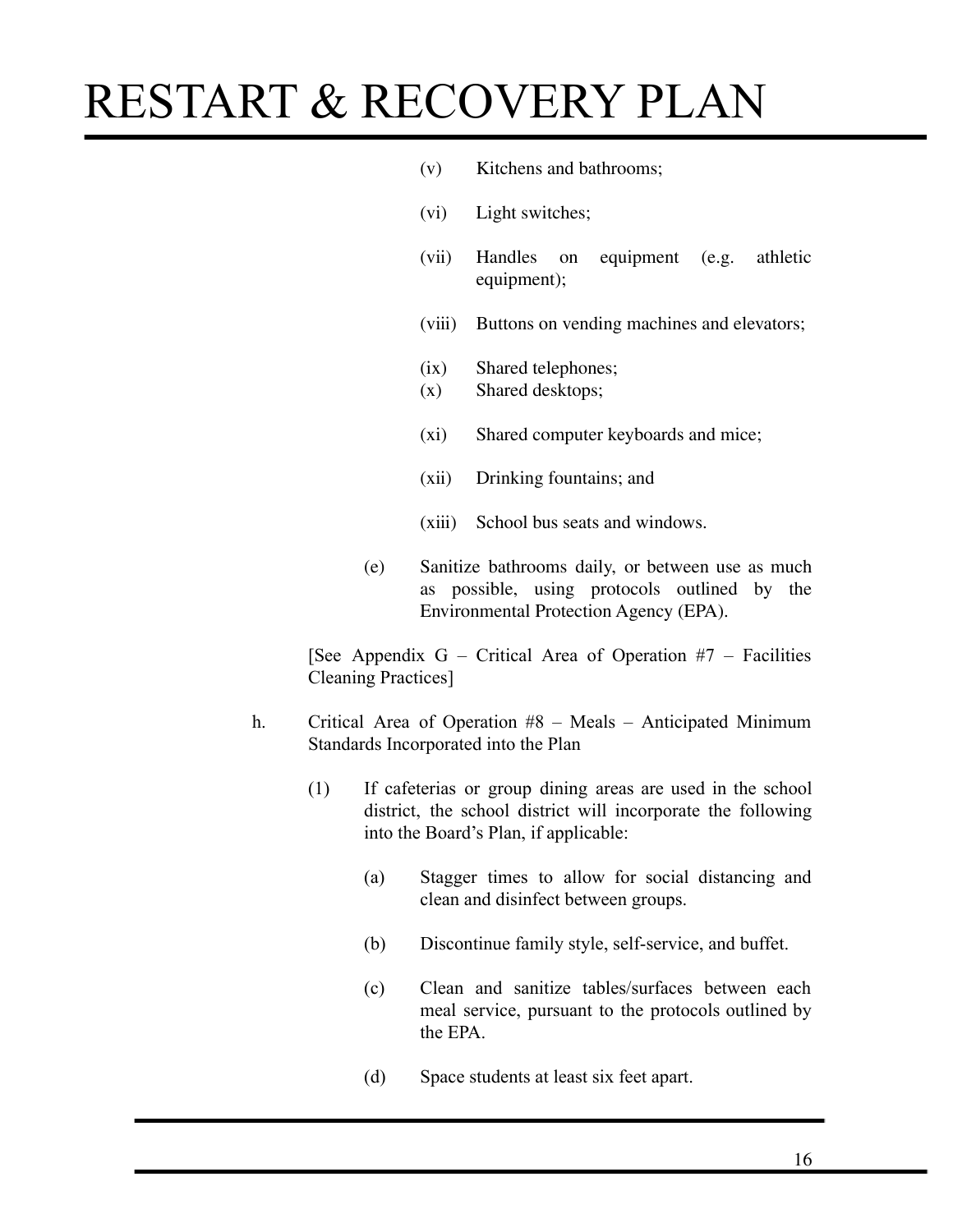(e) Require that individuals must wash their hands after removing their gloves or after directly handling used food service items.

[See Appendix H – Critical Area of Operation #8 – Meals]

- i. Critical Area of Operation #9 Recess/Physical Education Anticipated Minimum Standards Incorporated into the Plan
	- (1) The Board's Plan regarding recess and physical education should include protocols to address the following:
		- (a) Stagger recess, if necessary.
		- (b) If two or more groups are participating in recess at the same time, there will be at least six feet of open space between the two groups.
		- (c) The use of cones, flags, tape, or other signs to create boundaries between groups.
		- (d) A requirement that all individuals always wash hands immediately after outdoor playtime.
		- (e) Stagger the use of playground equipment and establish a frequent disinfecting protocol for all playground equipment used by students.
		- (f) Complete an inventory of outdoor spaces (athletic fields, track, green spaces, open space, and local parks) and designate zones, use stations, mark off areas, floor markers, floor tape, poly spots, etc., to ensure separation among students (six feet apart for social distancing).
		- (g) Locker rooms may be closed to mitigate risk and prohibit students and staff from confined spaces with limited ventilation and/or areas with large amounts of high contact surfaces.
			- (i) If it is not feasible to close locker rooms the district will stagger the use and clean and disinfect between use.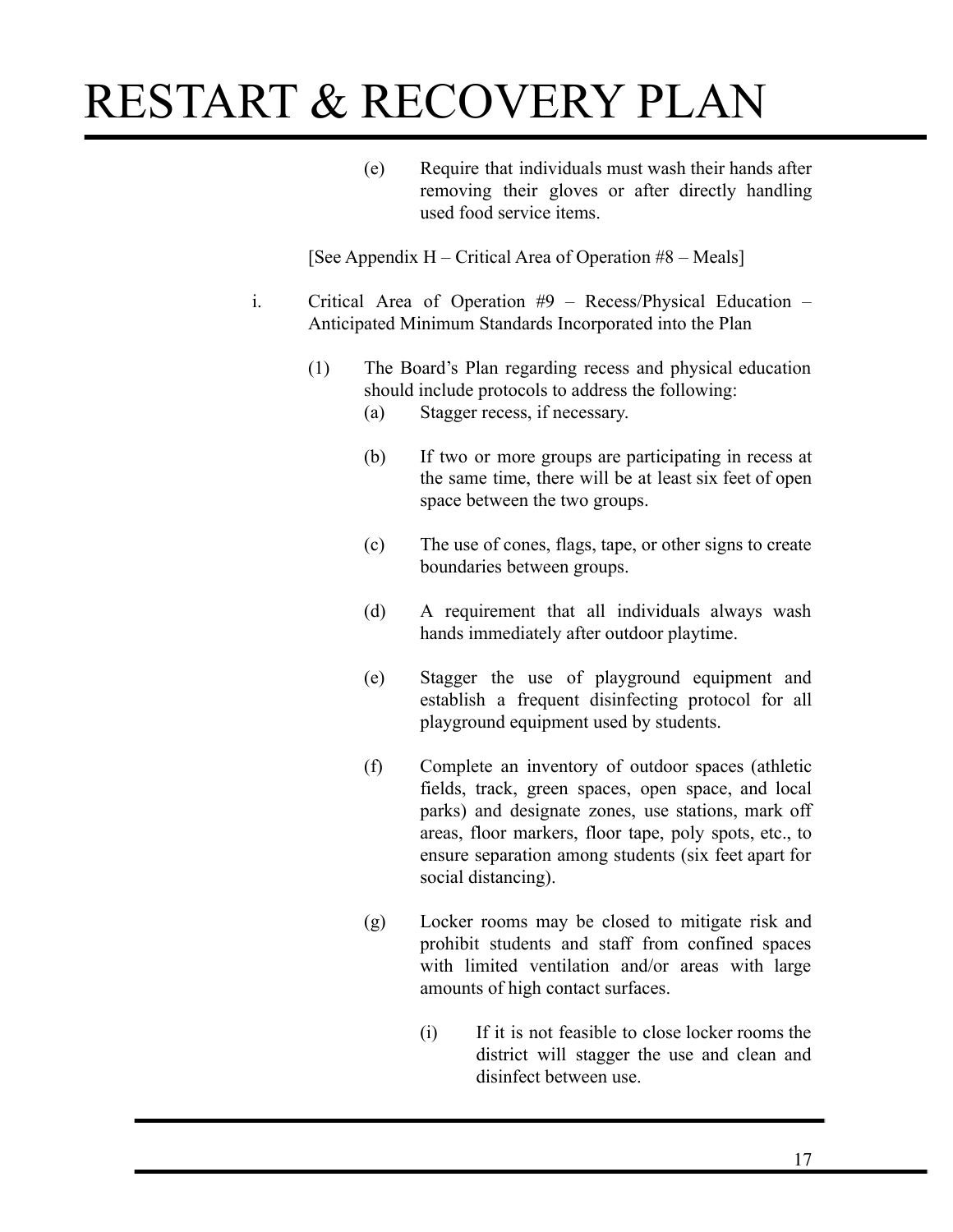- (ii) Students may be encouraged to wear comfortable clothing and safe footwear to school that allows for safe movement and is appropriate for the weather in order to participate in physical education without the use of a locker room.
- (2) The school district will mitigate risk, limit and/or eliminate direct contact with equipment (lessons with no equipment), and will not allow sharing of equipment. If equipment must be shared, the equipment will be cleaned and disinfected between each use.
- (3) The school district will designate specific areas for each class during recess to avoid cohorts mixing.

[See Appendix I – Critical Area of Operation #9 – Recess/Physical Education]

- j. Critical Area of Operation #10 Field Trips, Extra-Curricular Activities, and Use of Facilities Outside of School Hours – Anticipated Minimum Standards Incorporated into the Plan
	- (1) The Board's Plan should adhere to all applicable social distancing requirements and hygiene protocols during any extra-curricular activities.
	- (2) The Board of Education requires any external community organizations that use school/district facilities to follow district guidance on health and safety protocols.

[See Appendix J – Critical Area of Operation  $\#10$  – Field Trips, Extra-Curricular Activities, and Use of Facilities Outside of School Hours]

2. Academic, Social, and Behavioral Supports

In addition to taking the steps listed in the Health and Safety Guidelines section to protect students' and educators' physical health, the district's plan also considers the impact of social isolation on both educators and students.

[See Appendix K – Supplemental Materials and Explanations for Academic, Social, and Behavioral Supports]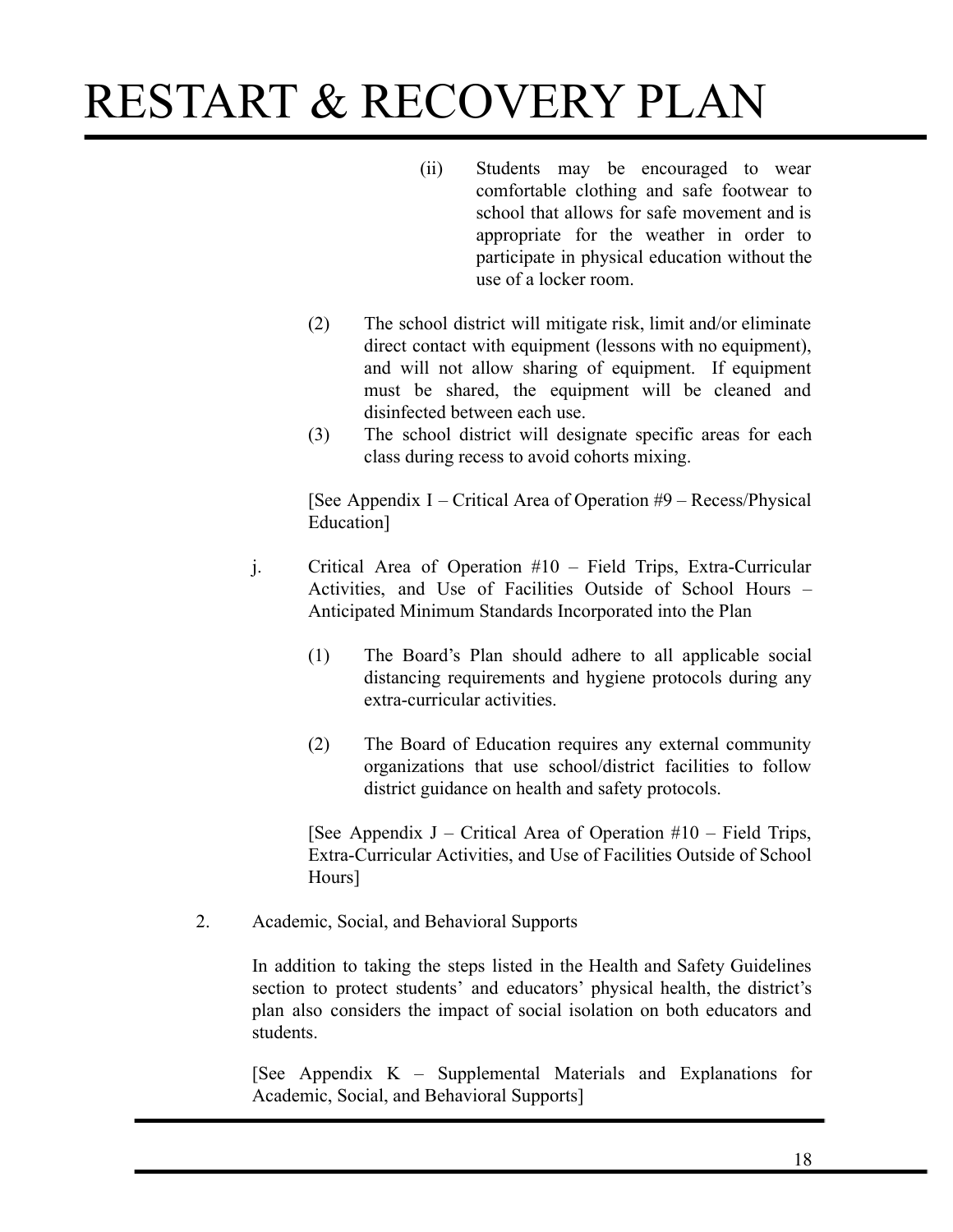### B. Leadership and Planning

The Leadership and Planning Section of the Board's Plan references guidance, requirements, and considerations for the school district regarding district and school-wide logistical and operational issues with which administrators will contend in planning to reopen schools.

The provisions marked "anticipated minimum standards" as outlined in the Guidance have been incorporated into the Board's Plan and corresponding protocols, as applicable.

The Leadership and Planning section of the Guidance also provided "additional considerations" that assisted school officials in considering ways to adhere to the "anticipated minimum standards".

- 1. Establishing a Restart Committee
	- a. A Restart Committee should be established as collaboration is critical to the development of the Board's Plan.
	- b. The Restart Committee should include school district and school-level administrators, members of the local Board of Education, the President of the local education associations or their designees of the local education associations, and a diverse set of content experts, educators, parents, and students.
	- c. The Restart Committee should work closely with the School Pandemic Response Teams, Local Health Department, and others in municipal and county government as necessary to develop the district Plan. Restart Committees and Pandemic Response Teams should help address policies and procedures for the Board's Plan.
	- d. The Restart Committee should reflect the diversity of the school community, including those representing students with disabilities, whose families speak languages other than English at home, and<br>who reflect diverse racial ethnic and socioeconomic who reflect diverse racial, ethnic, demographics.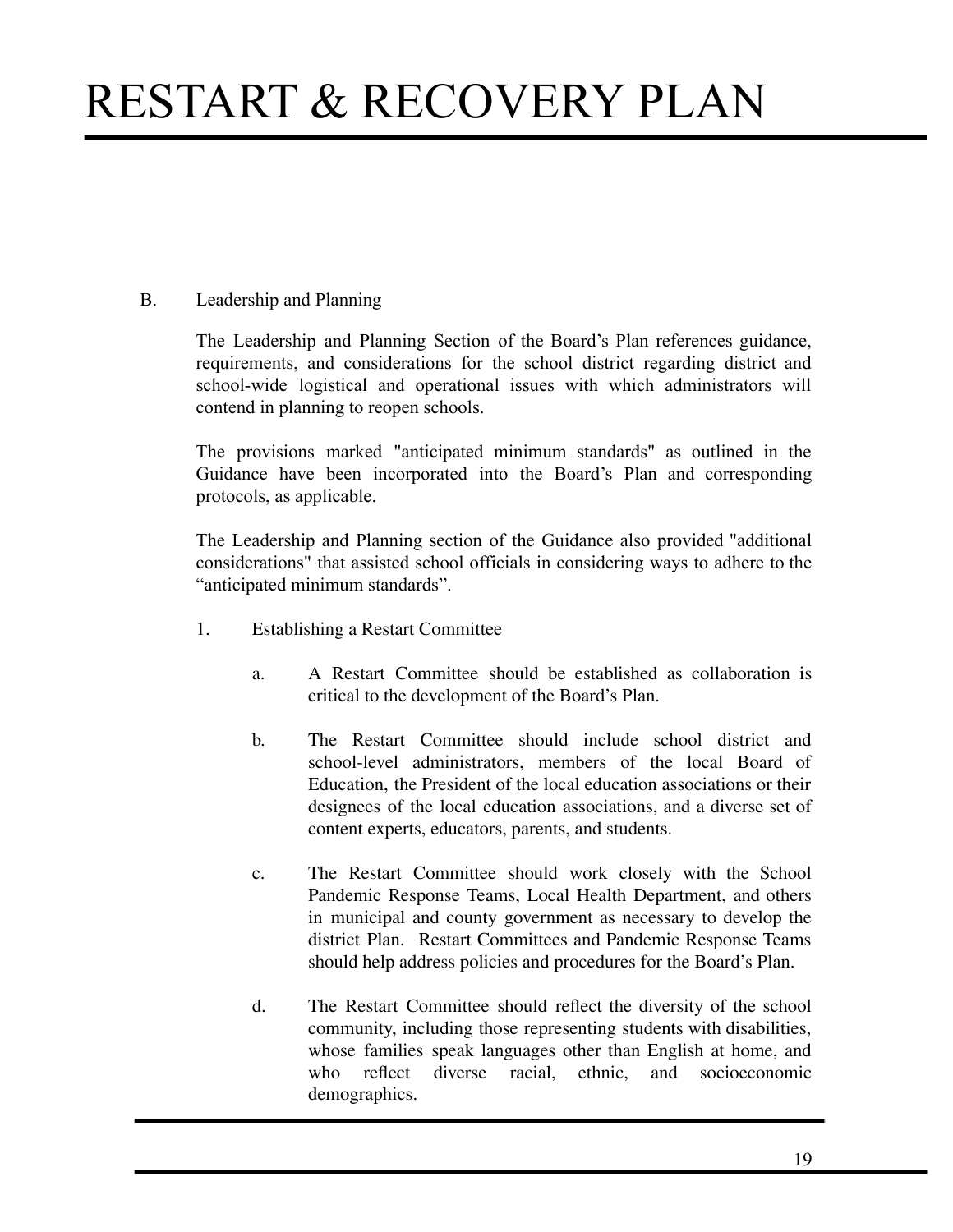e. The Restart Committee may consider developing subcommittees to focus on age or grade-level specific needs, school specific needs, or to address issues of importance such as medically fragile students or staff.

> [See Appendix L – Reopening Committee and Focus Area Subcommittees]

- 2. Pandemic Response Teams
	- a. School-based Pandemic Response Teams should be established in each school in the district to centralize, expedite, and implement COVID-19 related decision-making.
	- b. Each school team will have a liaison that reports to district-level administrators to ensure coordinated actions across the district.
	- c. Members of the school teams should include a cross section of administrators, teachers, staff, and parents.
	- d. Pandemic Response Teams should represent a cross-section of the school and district, including its gender and racial diversity, as decision-making and communication will be more effective if decision-makers reflect the make-up of the community.
	- e. If a school has an existing Crisis Response Team, that Team may serve as the Pandemic Response Team.
	- f. Pandemic Response Team should be comprised of, at a minimum, the following members, if applicable:
		- (1) School Principal or Lead Person;
		- (2) Teachers;
		- (3) Child Study Team member;
		- (4) School Counselor or mental health expert;
		- (5) Subject Area Chairperson/Director;
		- (6) School Nurse;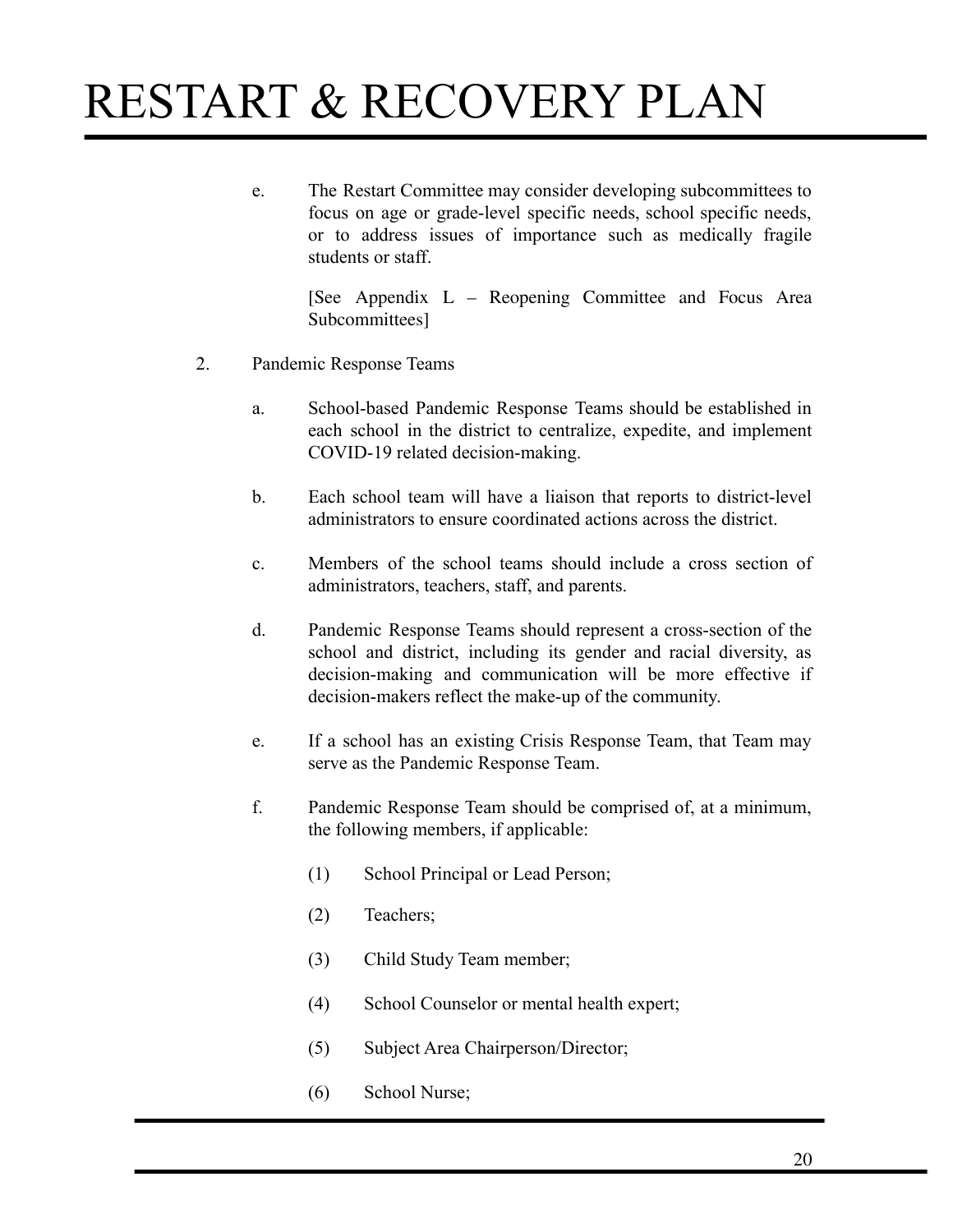- (7) Teachers representing each grade band served by the school district and school;
- (8) School safety personnel;
- (9) Members of the School Safety Team;
- (10) Custodian; and
- (11) Parents.
- g. The Pandemic Response Team is responsible for:
	- (1) Overseeing each school's implementation of the Plan, particularly health and safety measures, and providing safety and crisis leadership.
	- (2) Adjusting or amending school health and safety protocols as needed.
	- (3) Providing staff with needed support and training.
	- (4) Reviewing school level data regarding health and safety measures and the presence of COVID-19 and reporting that data to the district as required.
	- (5) Developing and implementing procedures to foster and maintain safe and supportive school climates as necessitated by the challenges posed by COVID-19.
	- (6) Providing necessary communications to the school community and to the school district.
	- (7) Creating pathways for community, family, and student voices to continuously inform the Team's decision-making.
- h. The Pandemic Response Team should meet regularly and provide the community with timely updates and any changes to protocols.

[See Appendix M – Pandemic Response Team]

3. Scheduling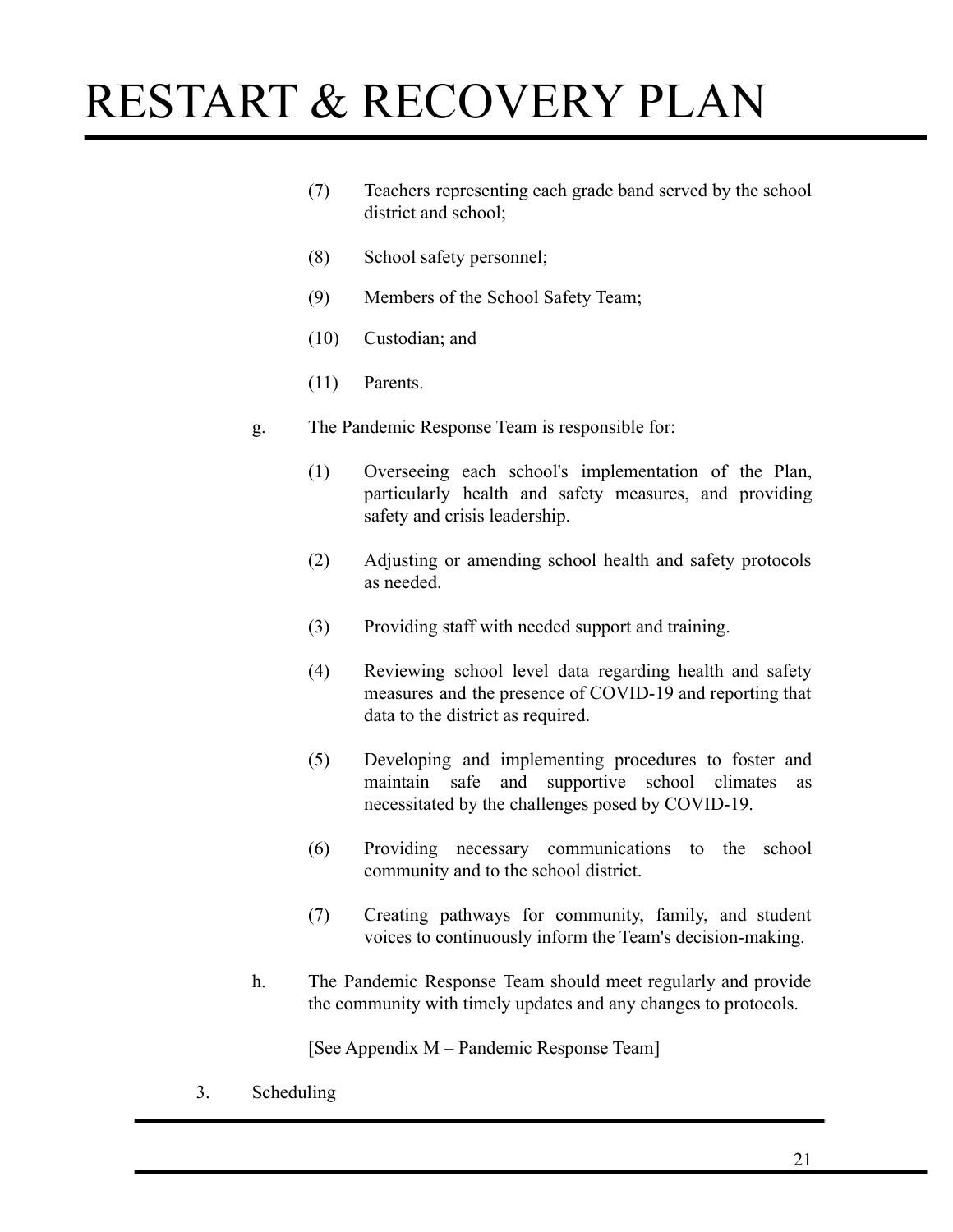- a. The Board's Plan must account for resuming in-person instruction. Scheduling decisions should be informed by careful evaluation of the health and safety standards and the most up-to-date guidance from the New Jersey Department of Health (NJDOH), as well the input of stakeholders about the needs of all students and the realities unique to this district.
- b. Virtual learning will continue to be guided by P.L. 2020, c.27 and the school district's updated Emergency Closure School Preparedness Plan if schools are required to deliver instruction through a fully virtual environment during limited periods throughout the school year due to a local or Statewide public health emergency.
	- (1) In accordance with N.J.A.C. 6A:32-8.3, a school day shall consist of not less than four hours, except that one continuous session of two and one-half hours may be considered a full day in Kindergarten.
	- (2) School district policies for attendance and instructional contact time will need to accommodate opportunities for both synchronous and asynchronous instruction, while ensuring the requirements for a 180-day school year are met.
- c. The school district will meet the needs of their special populations in alignment with the New Jersey Specific Guidance for Schools and Districts regarding student accommodations.
	- (1) For special education and ELL students, the Board of Education will provide educators with professional development to best utilize the accessibility features and accommodations tools made available through technologybased formats. The school district will continue to ensure students receive individualized supports that meet the requirements of the IEP and 504 Plans.
	- (2) For medically fragile staff, virtual instruction is ideal for staff who are at greater risk for the impacts of COVID-19. Accommodations may need to be made for staff with health issues which are exacerbated by viewing content on screens for an extended period.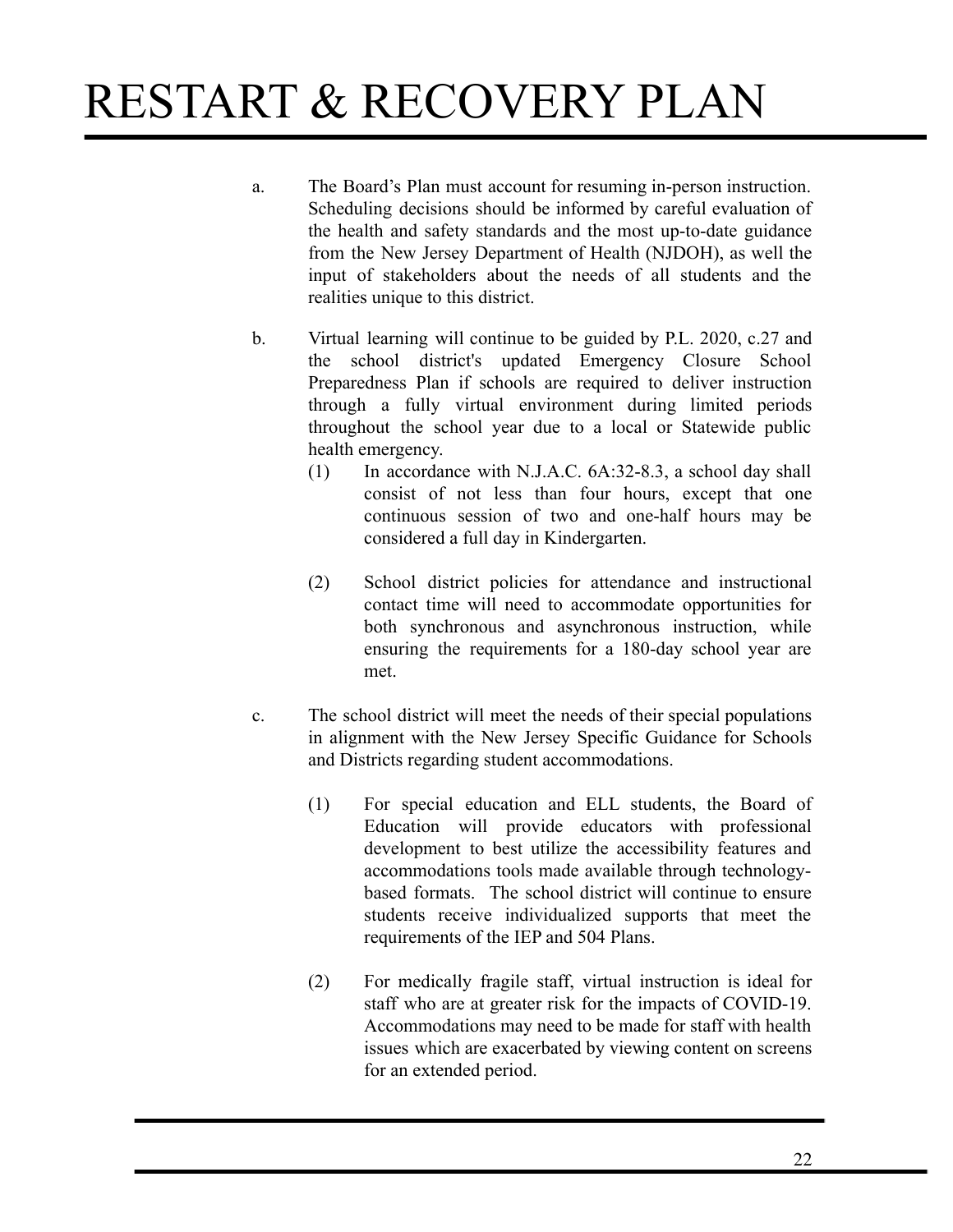- d. The school district should accommodate educators teaching in-person, hybrid, and virtual learning, in a way that allows all students to meet their required instructional hours for the day, which may include remote students completing independent work while students in the classroom receive instruction. School officials may:
	- (1) Provide teachers common planning time.
	- (2) Ensure school district policies are reviewed and confirmed to support in-person and remote instruction.
		- (a) Virtual learning may create privacy challenges which school districts and schools have not yet faced.
		- (b) The NJDOE strongly recommends engaging communities to better understand the landscape of challenges and opportunities when crafting policies.
	- (3) Secure a steady supply of resources necessary to ensure the safety of students and staff.
	- (4) Develop protocols for social distancing on buses and ensure that students understand social distancing best practices while awaiting pickup at bus stops.
	- (5) Scheduling will support a combination of synchronous and asynchronous instruction which allows for contact time between educators and their students, as well as time for students to engage with their peers. The NJDOE encourages the school district to evaluate instructional activities based on what is developmentally appropriate for each grade band.
- e. School officials will consider implementation strategies provided in the Scheduling Section of the NJDOE Guidance in developing the Board's Plan.

[See Appendix  $N -$  Scheduling of Students]

4. Staffing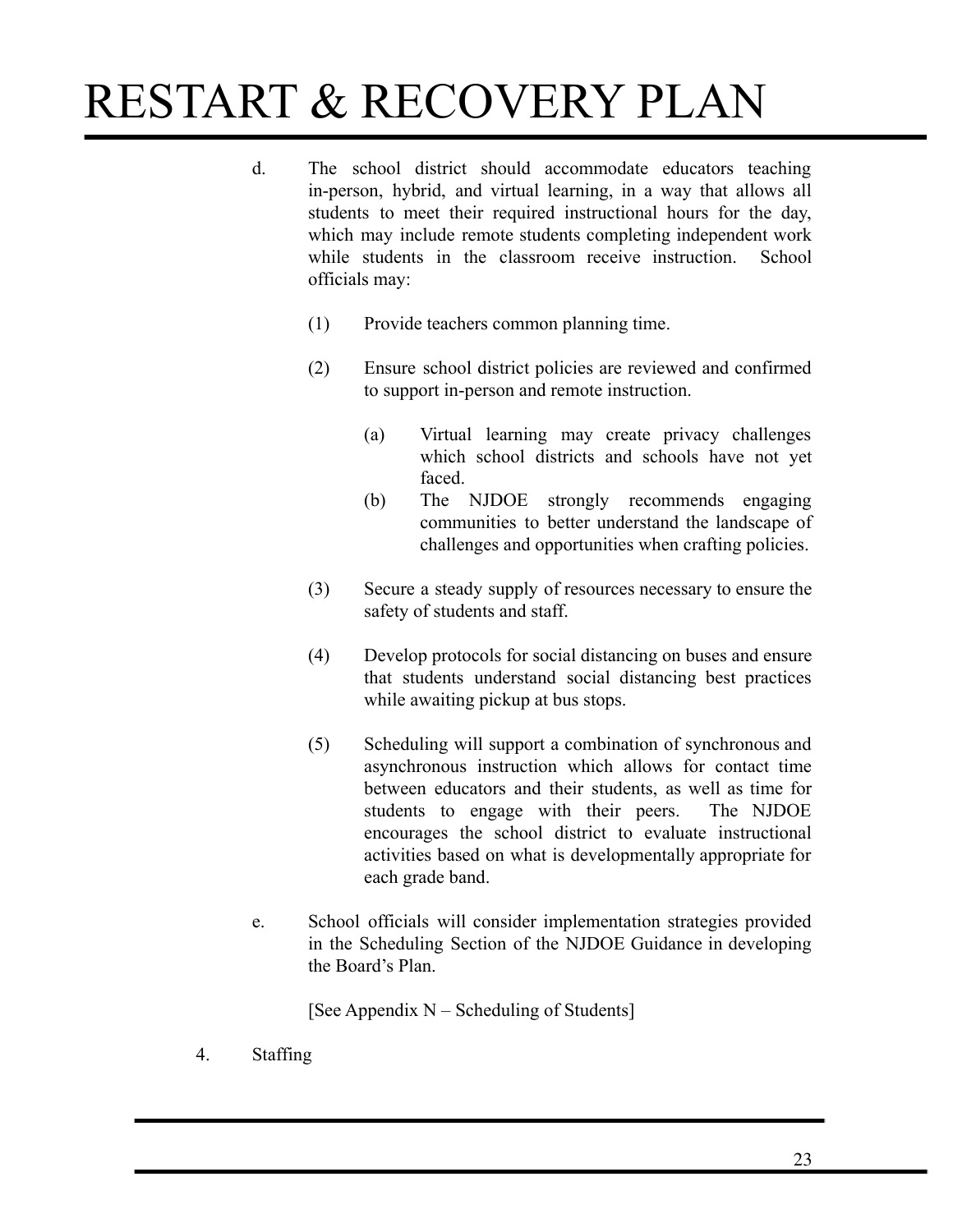- a. The school district should consider access and equity for all staff to ensure continuity of student learning. The Board's Plan and decision-making throughout the school year should consider unique needs of each staff member, such as access to technology, social and emotional health, and child care concerns.
- b. When making staffing scheduling and assignments, the school district must comply with all applicable employment laws including, but not limited to, the American Disabilities Act (ADA) and Health Insurance Portability and Accountability Act (HIPAA), and all applicable State laws. Additionally, prior to finalizing any COVID-19 related changes for the 2020-2021 school year, school districts should also consult with the local bargaining units and legal counsel.
- c. The Board's Plan should identify roles and responsibilities of school administrators, teachers, instructional assistants, educational services professionals, and student teachers that will ensure continuity of learning and leverage existing resources and personnel to maximize student success.
- d. As schedules are adjusted, educators must maintain quality instruction for students and abide by the minimum requirements set forth in NJDOE regulations.
- e. In response to COVID-19, the NJDOE has provided flexibilities for implementation of certain regulatory requirements during the public health emergency. While the relevant Executive Orders are in effect, these flexibilities will apply:
	- (1) Mentoring Guidance Outlines requirements and flexibilities for nontenured teachers with an induction to the teaching profession and to the school district community through differentiated supports based on the teachers' individual needs.
	- (2) Educator Evaluation Guidance Provides a description of flexibilities and requirements for educator evaluation necessitated by the state mandated school closures caused by COVID-19. This Guidance applies to all Teachers, Principals, Assistant Principals (APs), Vice Principals (VPs), and Other Certificated Staff for School Year (SY)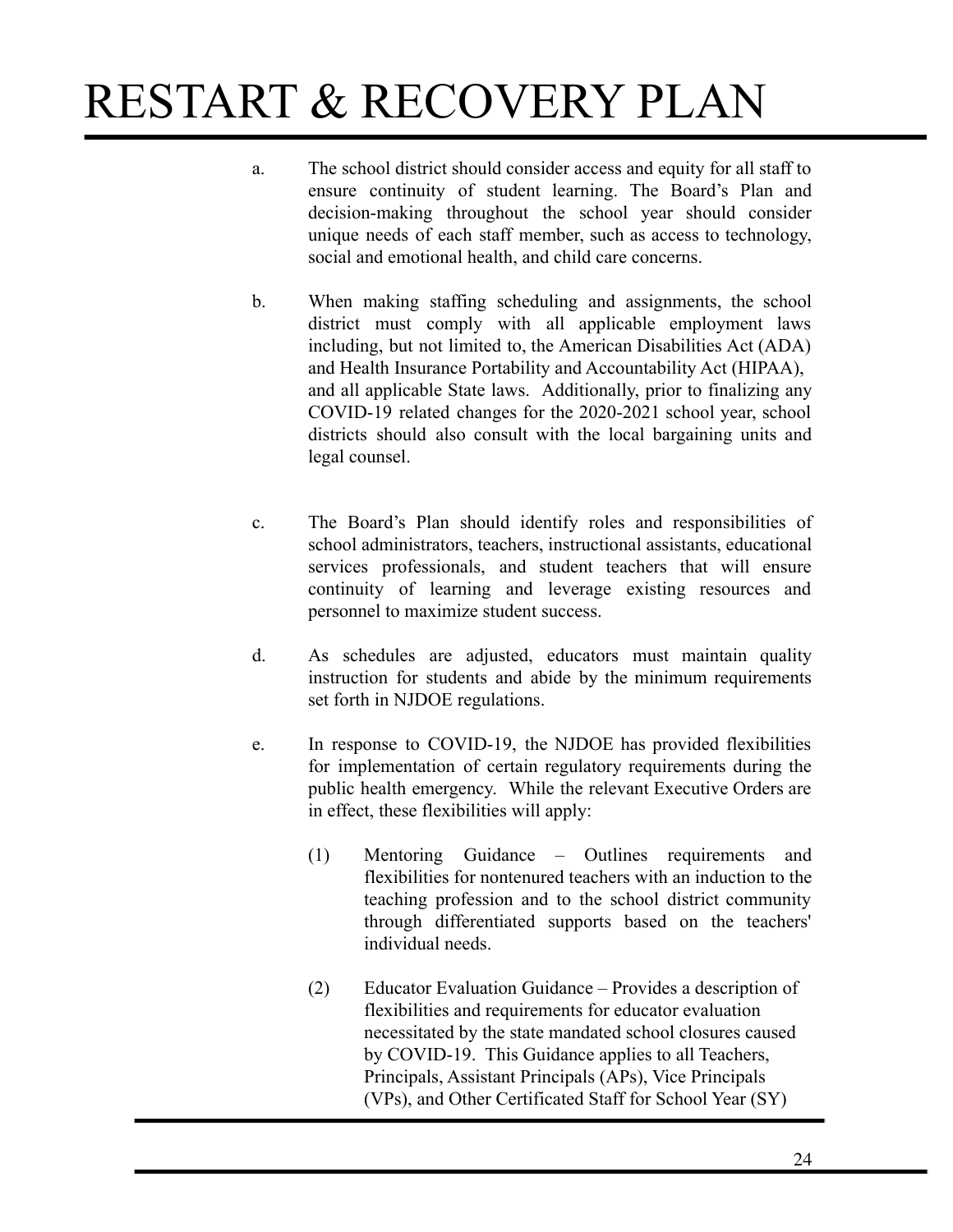2019-2020, and is differentiated for educators with provisional certification, in the process of earning tenure, and on a corrective action plan (CAP).

- (3) Certification
	- (a) Performance Assessment (edTPA) Guidance Provides a description of the NJDOE's waiver of the teacher certification performance assessment (edTPA) requirement as necessitated by the COVID-19 state of emergency and related **limitations**
	- (b) Additional COVID-19 Certification Guidance Additional flexibilities are expected to be extended to candidates for certification in response to the logical constraints posed by the COVID-19 state of emergency and related limitations.

[See Appendix O – Staffing]

- 5. In-Person and Hybrid Learning Environments: Roles and Responsibilities
	- a. In a fully in-person or hybrid learning environment districts should leverage staff to monitor student movement, hallway traffic, and maintain safety according to guidelines. Instructional and non-instructional staff schedules can include designated time to support school building logistics required to maintain health and safety requirements.
	- b. Instructional staff should:
		- (1) Reinforce social distancing protocol with students and co-teacher or support staff.
		- (2) Limit group interactions to maintain safety.
		- (3) Support school building safety logistics (entering, exiting, restrooms, etc.).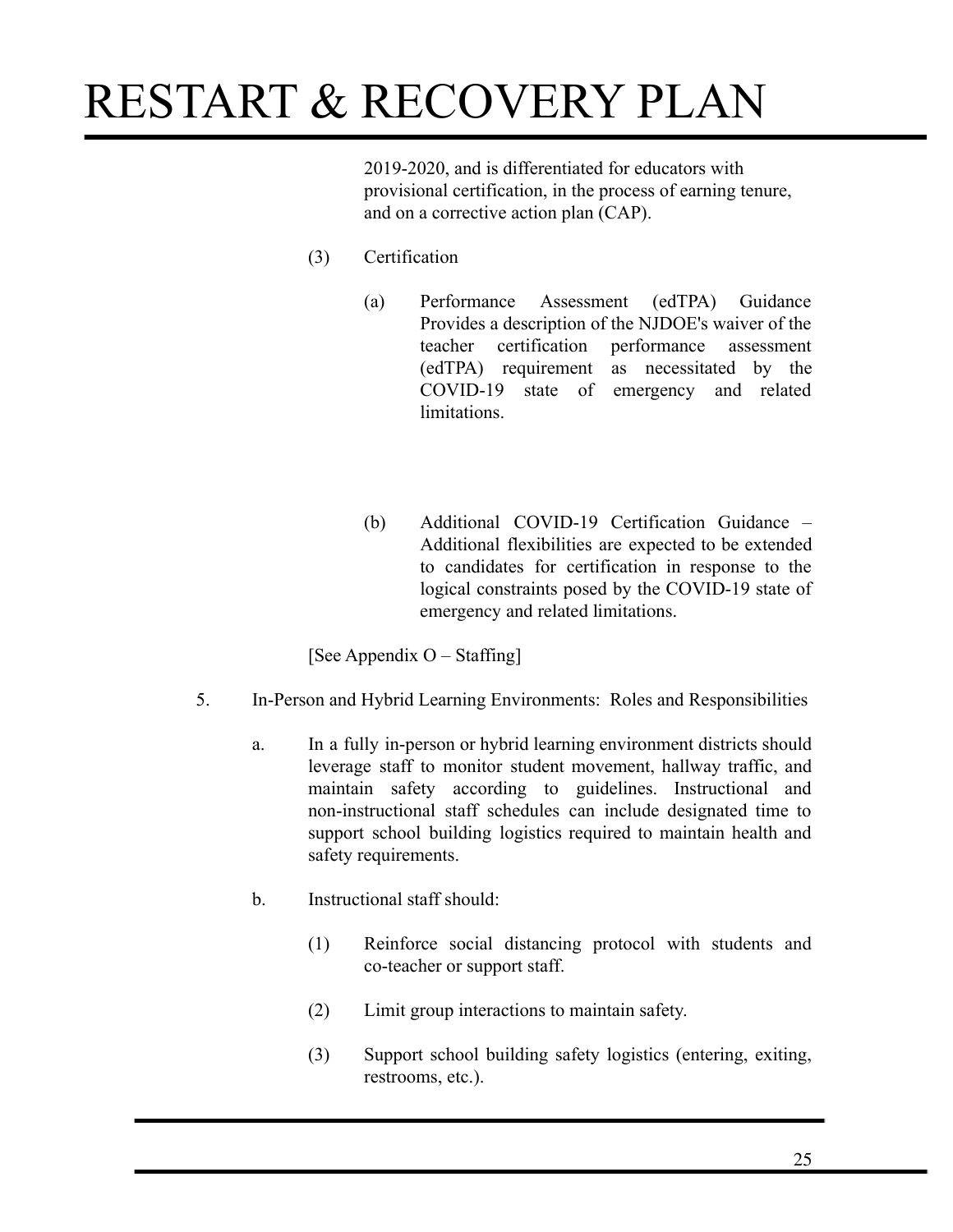- (4) Become familiar with district online protocols and platforms.
- (5) Plan standards-based lessons to meet the needs of students at various levels, ensuring versatility of lessons to apply to both fully in-person and hybrid learning environments.
- (6) Develop predictable routines and structures for students while maintaining student engagement through varied instructional strategies/modalities.
- (7) Provide regular feedback to students and families on expectations and progress.
- (8) Set clear expectations for remote and in-person students.
- (9) Assess student progress early and often and adjust instruction and/or methodology accordingly.
- (10) Develop opportunities for real-time interactions with students (office hours, virtual meetings, etc.).
- (11) Instruct and maintain good practice in digital citizenship for all students and staff.
- (12) Instructional staff with additional capacity or limited time spent with students may assist with school building and safety logistics.
- (13) Teacher leaders or instructional coaches should support teachers in making necessary curricular adjustments and continuously improving the quality of instruction in remote and hybrid environments.
- (14) Providing materials, manipulatives, and items for at-home activities at no cost to families (particularly in pre-school).
- (15) Limiting on-line activities for pre-school students.
- c. Mentor teachers should:

.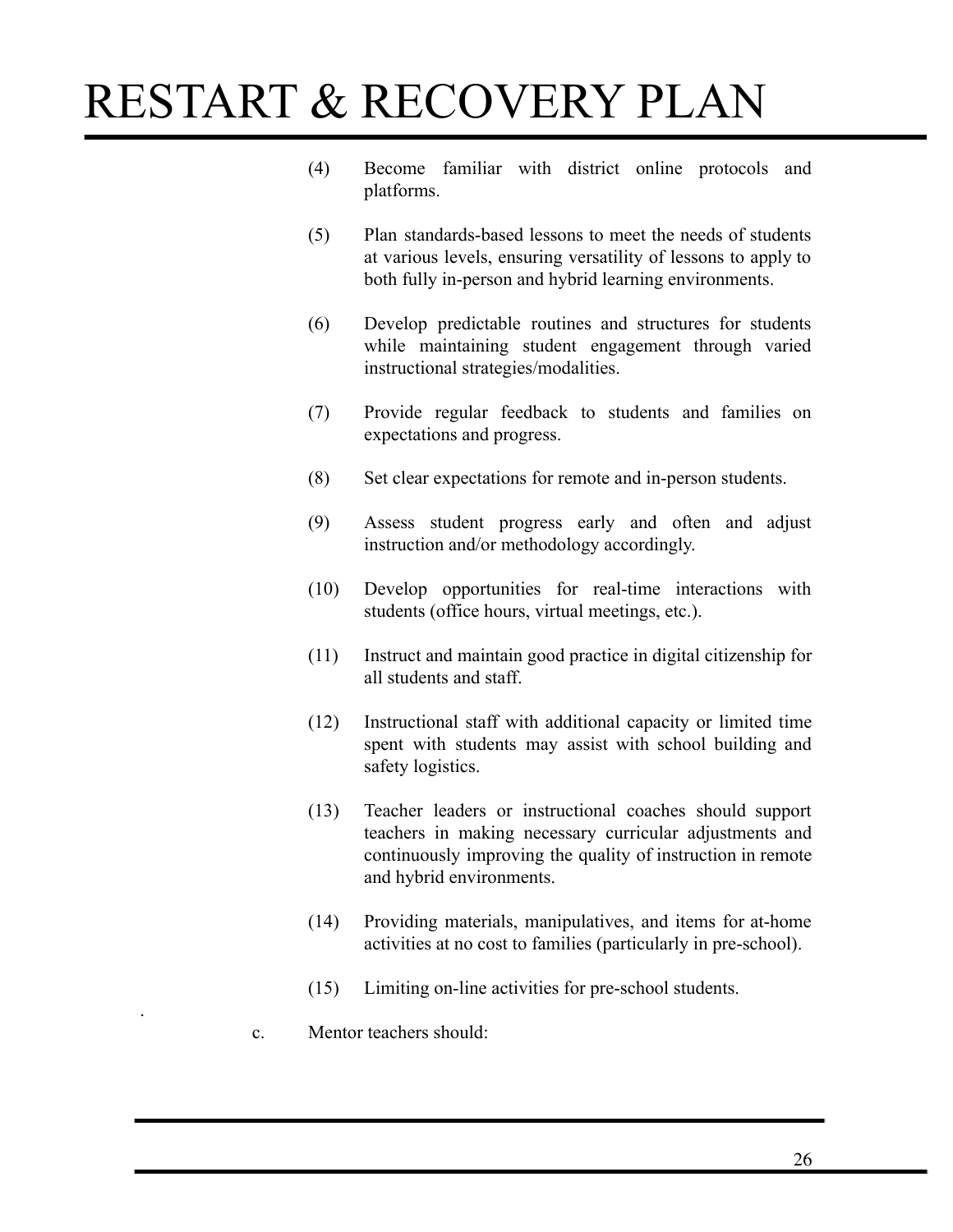- (1) Plan for "in-person" contact with the mentee using agreed upon communication methods and schedules that provide confidentiality and sufficient support.
- (2) Identify the most immediate issues to address with the mentee considering technology needs and how to provide effective remote instruction.
- (3) Establish observation protocols for remote environments that protect confidentiality, respect student privacy, and provide the mentee with relevant support.
- (4) Integrate self-care, for mentor and mentee, into mentoring scheduling and practices.
- (5) Continue to maintain logs of mentoring contact.
- (6) Mentor teachers should consider all health and safety measures when doing in-person observations.
- (7) Plan for "in-person" contact with the mentee using agreed upon communication methods and schedules that provide confidentiality and sufficient support.
- (8) Consider alternative methods for classroom observations and avoiding in-person contact where possible.
- d. Administrators In addition to administrators' non-instructional responsibilities, to ensure quality of continued learning in-person or virtually, administrators should:
	- (1) Consider roles for staff with health concerns, leveraging them to enhance the virtual learning environment and inform in-person instruction.
	- (2) Provide time for staff collaboration and planning (See Scheduling section). Prioritize practical science and practical CTE areas for on-site opportunities.
	- (3) Prioritize vulnerable student groups for face-to-face instruction.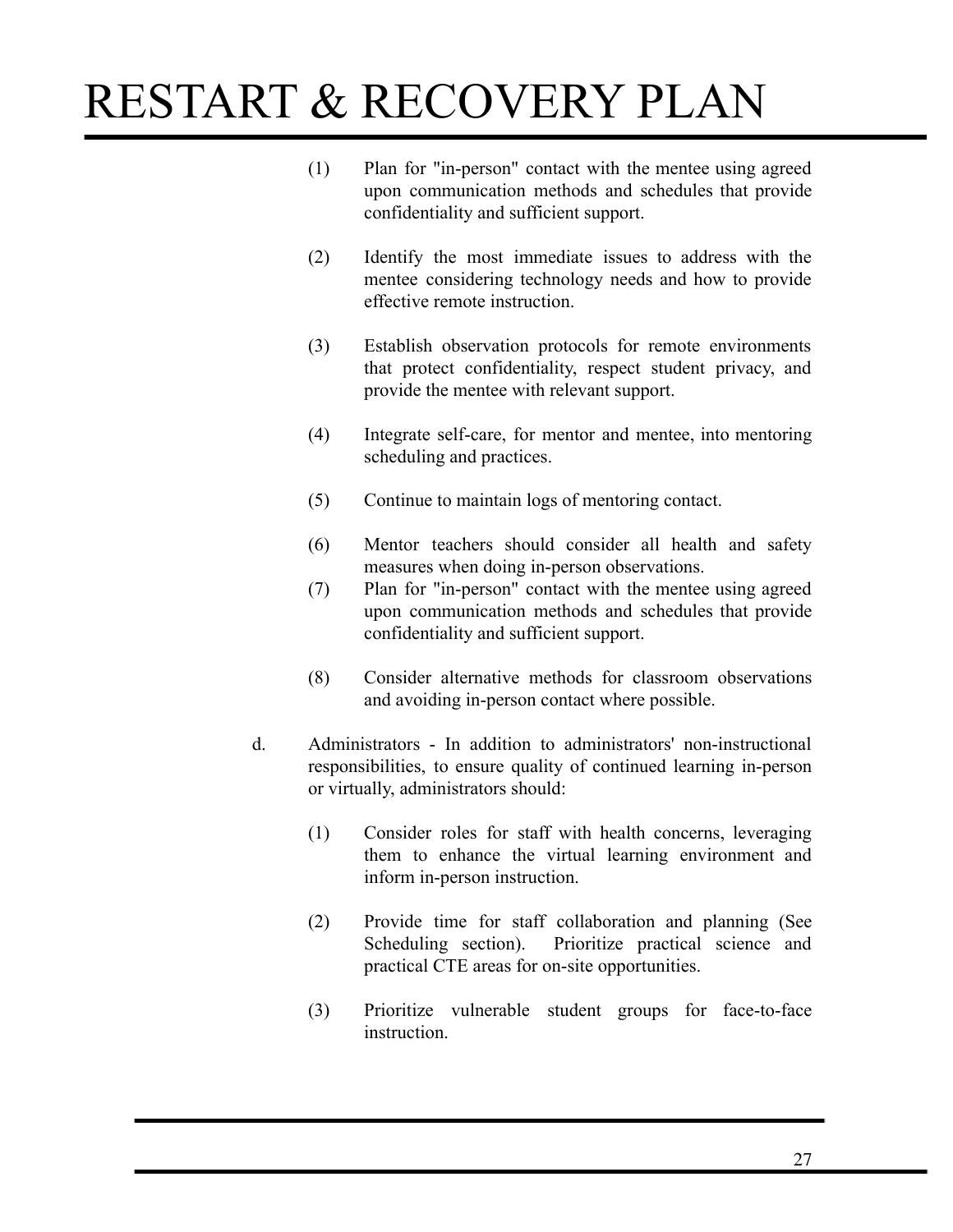- (4) Identify teachers and teacher leaders that may provide support to staff to continuously improve instruction in a virtual environment.
- (5) Work with staff and faculty to ensure that teaching and learning, and all student services are effectively and efficiently developed, planned, and delivered.
- (6) Hone collaboration, cooperation, and relationship building skills using alternative methods to remain connected to virtual instruction.
- (7) Define and provide examples of high-quality instruction given context and resources available.
- (8) Assess teacher, student, and parent needs regularly.
- (9) Ensure students and parents receive necessary supports to ensure access to instruction.
- (10) Communicate expectations for delivering high-quality instruction, assessing, and monitoring student progress in the virtual environment, in accordance with NJDOE's Professional Standards for Teachers and NJ Professional Standards for Leaders (N.J.A.C. 6A:9).
- (11) Plan a process to onboard students and reestablish the classroom environment through emphasizing relationships with students and parents and resetting routines.
- (12) Collaborate on curriculum planning and assessing student academic and social emotional well-being when students return to school.
- (13) Create feedback loops with parents and families about students' academic and social emotional health and well-being, through use of remote learning conferences and/or surveys to parents about their child's experience and learning while out of school.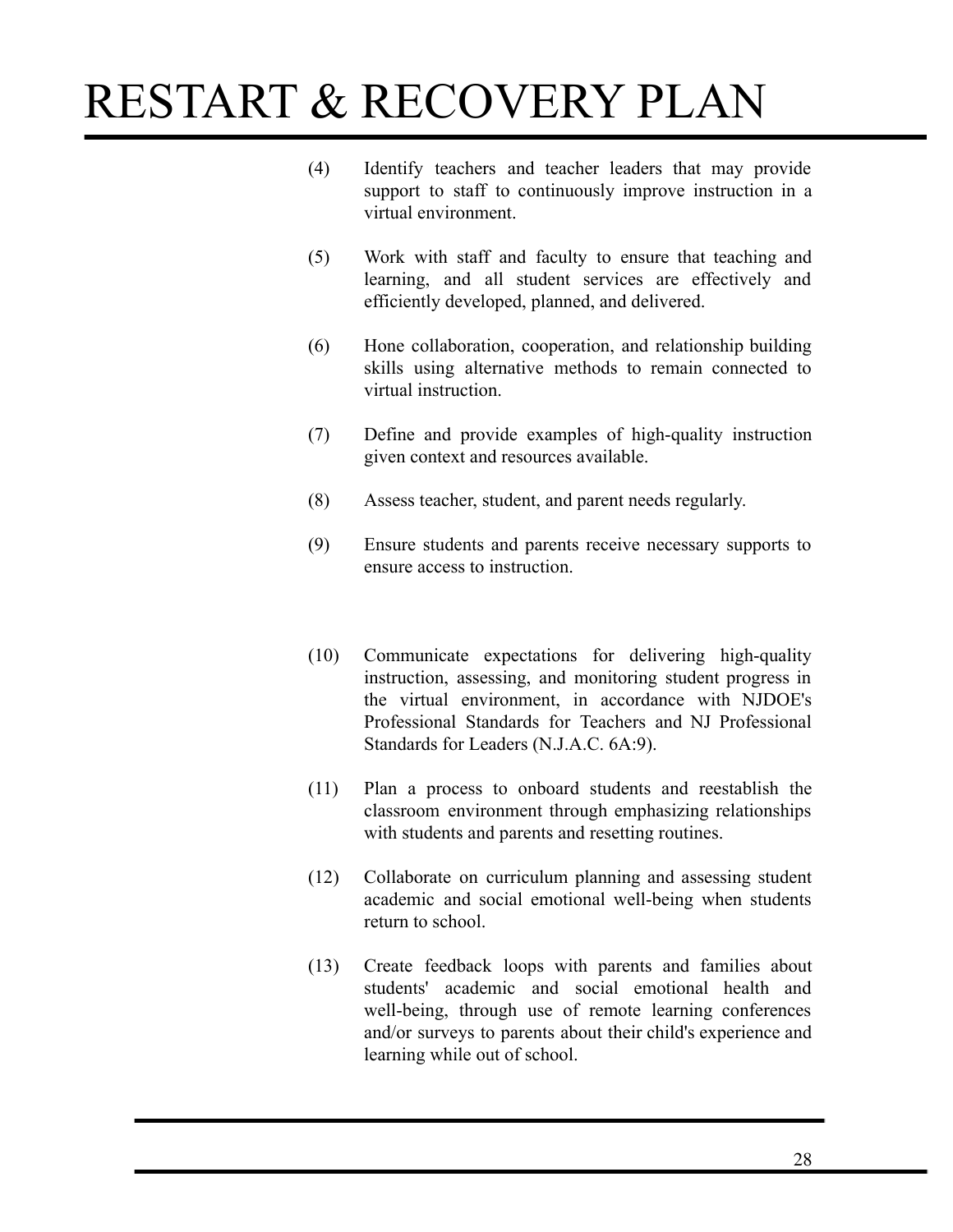- (14) Share a comprehensive account of academic interventions and social emotional and mental health support services available through the district.
- (15) Create and communicate realistic student schedules to increase student engagement and accountability for both hybrid and remote learning models.
- (16) Collaborate in determining expectations for differentiated instruction and rigor in hybrid and remote learning models.
- (17) Support families in connecting with teachers and other services they need to be successful in navigating the virtual environment.
- (18) Ensure the Pre-school Director/Contact Person is involved in the planning in order that development activities and supports are in place for Pre-school and supports transition to Kindergarten.
- e. Educational services staff members should:
	- (1) Lead small group instruction in a virtual environment.
	- (2) Facilitate the virtual component of synchronous online interactions.
	- (3) Manage an online platform for small groups of in-person students while teacher is remote.
	- (4) Assist with the development and implementation of adjusted schedules.
	- (5) Plan for the completion of course requests and scheduling (secondary school).
	- (6) Assist teachers with providing updates to students and families.
	- (7) Support embedding of SEL into lessons.
	- (8) Lead small group instruction to ensure social distancing.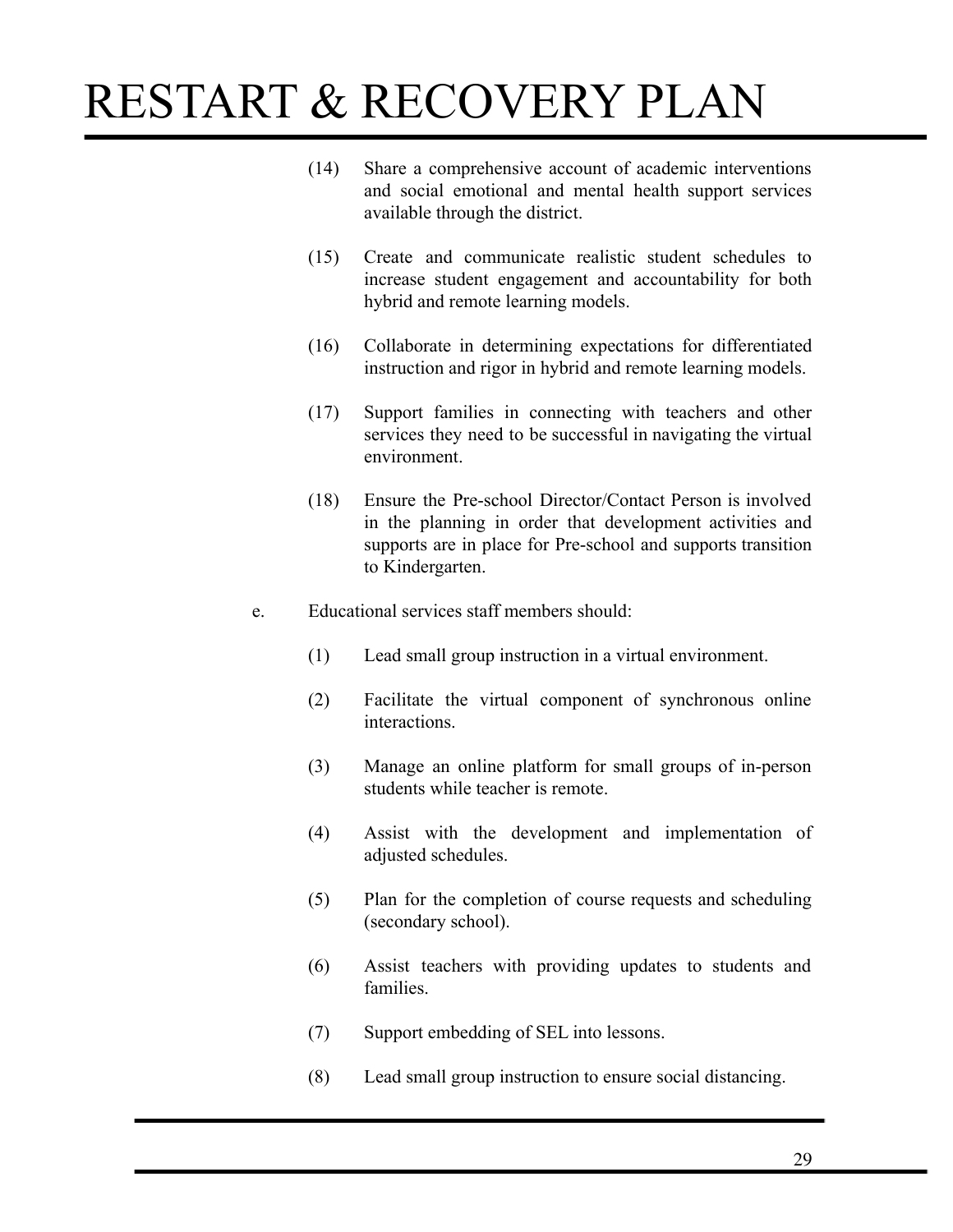- (9) Consider student grouping to maintain single classroom cohorts.
- (10) Consider alternative methods for one-on-one interactions avoiding in-person contact where possible.
- f. Support staff/paraprofessionals may:
	- (1) Lead small group instruction to ensure social distancing.
	- (2) Consider student grouping to maintain single classroom cohorts.
	- (3) Consider alternative methods for one-on-one interactions avoiding in-person contact where possible.
	- (4) Pre-record read-alouds and videos around SEL activities and routines (Grades Pre-K through two). Caption pre-recorded instructional videos from general education teachers.
	- (5) Provide real-time support during virtual sessions.
	- (6) Research websites, videos, and links for accessible activities that teachers can incorporate into lessons.
	- (7) Support families and students in accessing and participating in remote learning. Paraprofessionals can be added to online classes as co-teacher.
	- (8) Lead small group instruction in a virtual environment.
	- (9) Facilitate the virtual component of synchronous online interactions.
	- (10) Family Workers will need to provide support to parents via virtual platforms (Pre-school).
- g. Substitutes
	- (1) Develop contingency staffing plans in case of sudden long-term absences and/or vacancies.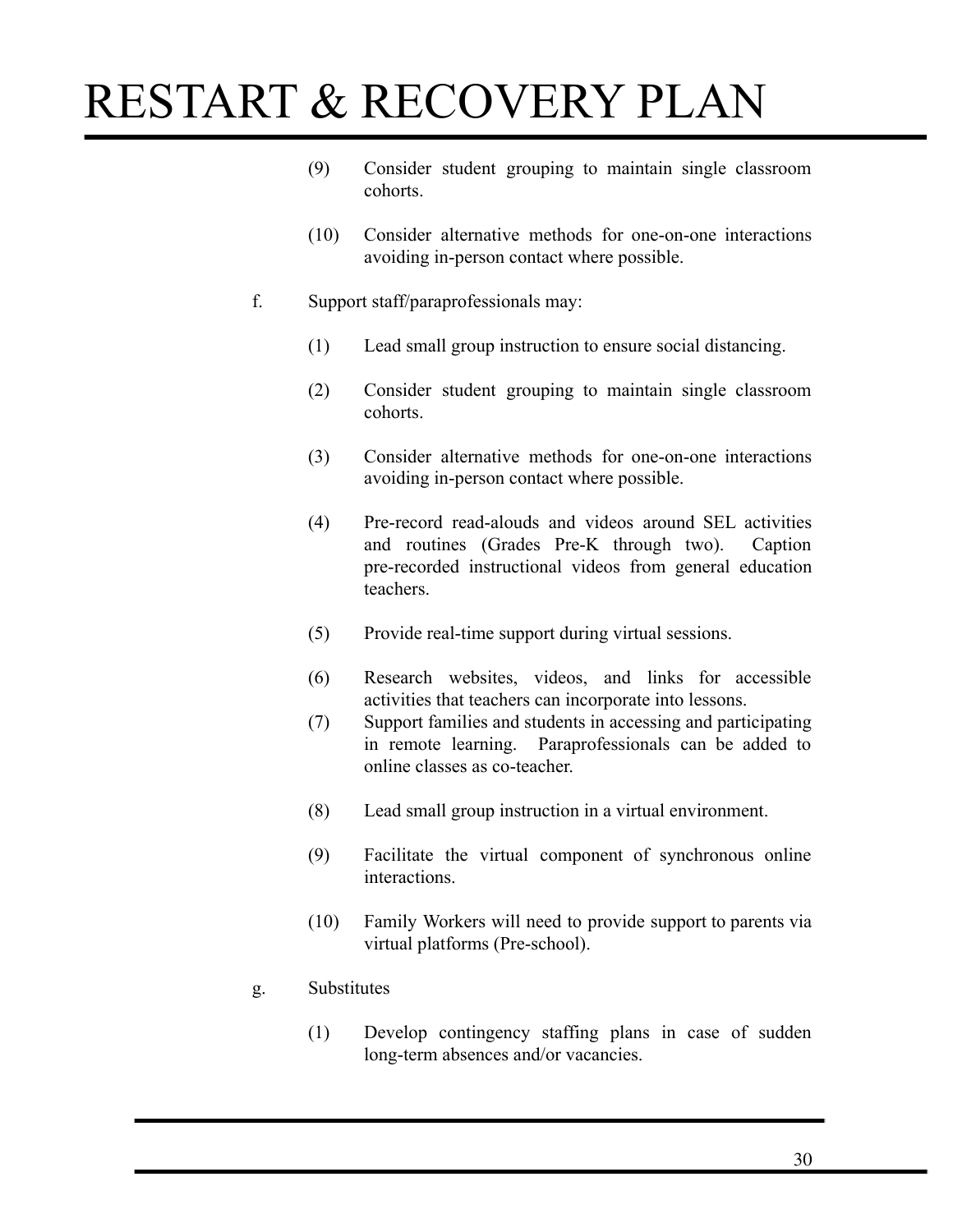- (2) Develop roles and responsibilities for substitute teachers in both virtual and hybrid settings.
- (3) Designate substitutes to a single school building or grade level to avoid too much movement between schools.
- (4) Identify areas where additional staff may be necessary: school nurses, counselors, school psychologist.

[See Appendix O – Staffing]

- 6. Educator Roles Related to School Technology Needs
	- a. To ensure all staff supporting virtual learning are prepared to provide or support instruction on day one, the school officials should:
		- (1) Designate staff members to provide ongoing support with technology to students, teachers, and families. Consider developing a schedule and assigning a technology point person to teachers by grade level or content area.
		- (2) Survey teachers and families to determine technology needs/access (consider those that have access, but may be sharing personal devices with others).
		- (3) To the extent possible, provide district one-to-one instructional devices and connectivity.
		- (4) Prior to the start of the school year, provide district email addresses and access to online platforms (usernames/passwords/organizational credentials).
	- b. To ensure student teachers are prepared to start supporting instruction on day one, districts should:
		- (1) Train student teachers to use technology platforms.
		- (2) Communicate district expectations/guidelines regarding professional online etiquette/interactions with students.
		- (3) Survey assistant teachers to determine technology needs/access (Pre-school).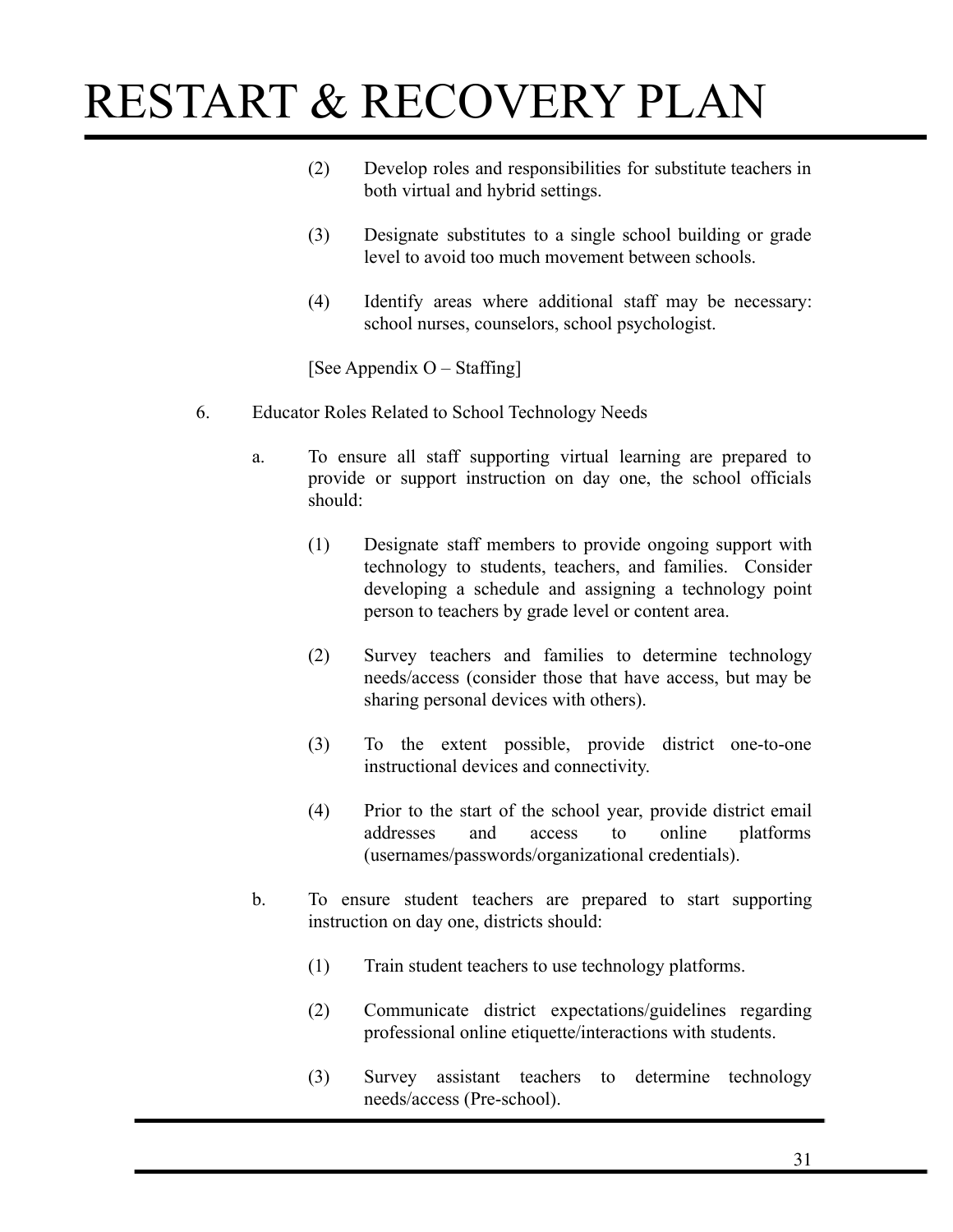- (4) Virtual instruction is ideal for staff who are at greater risk for the impacts of COVID-19. Accommodations may need to be made for staff with health issues which are exacerbated by viewing content on screens for an extended period.
- c. Student teachers should:
	- (1) Obtain a substitute credential to gain the ability to support students without supervision as needed.
	- (2) Lead small group instruction (in-person to help with social distancing).
	- (3) Co-teach with cooperating teacher and maintain social distancing.
	- (4) Manage online classroom for asynchronous hybrid sessions while the cooperating teacher teaches in-person.
	- (5) Implement modifications or accommodations for students with special needs.
	- (6) Facilitate one-to-one student support.
	- (7) Lead small group instruction virtually while the classroom teacher teaches in-person.
	- (8) Provide technical assistance and guidance to students and parents.
	- (9) Develop online material or assignments.
	- (10) Pre-record direct-instruction videos.
	- (11) Facilitate student-centered group learning connecting remote and in-person students.
- d. Additional Staff Concerns Districts should also be prepared to navigate additional staffing concerns and topics and may also consider: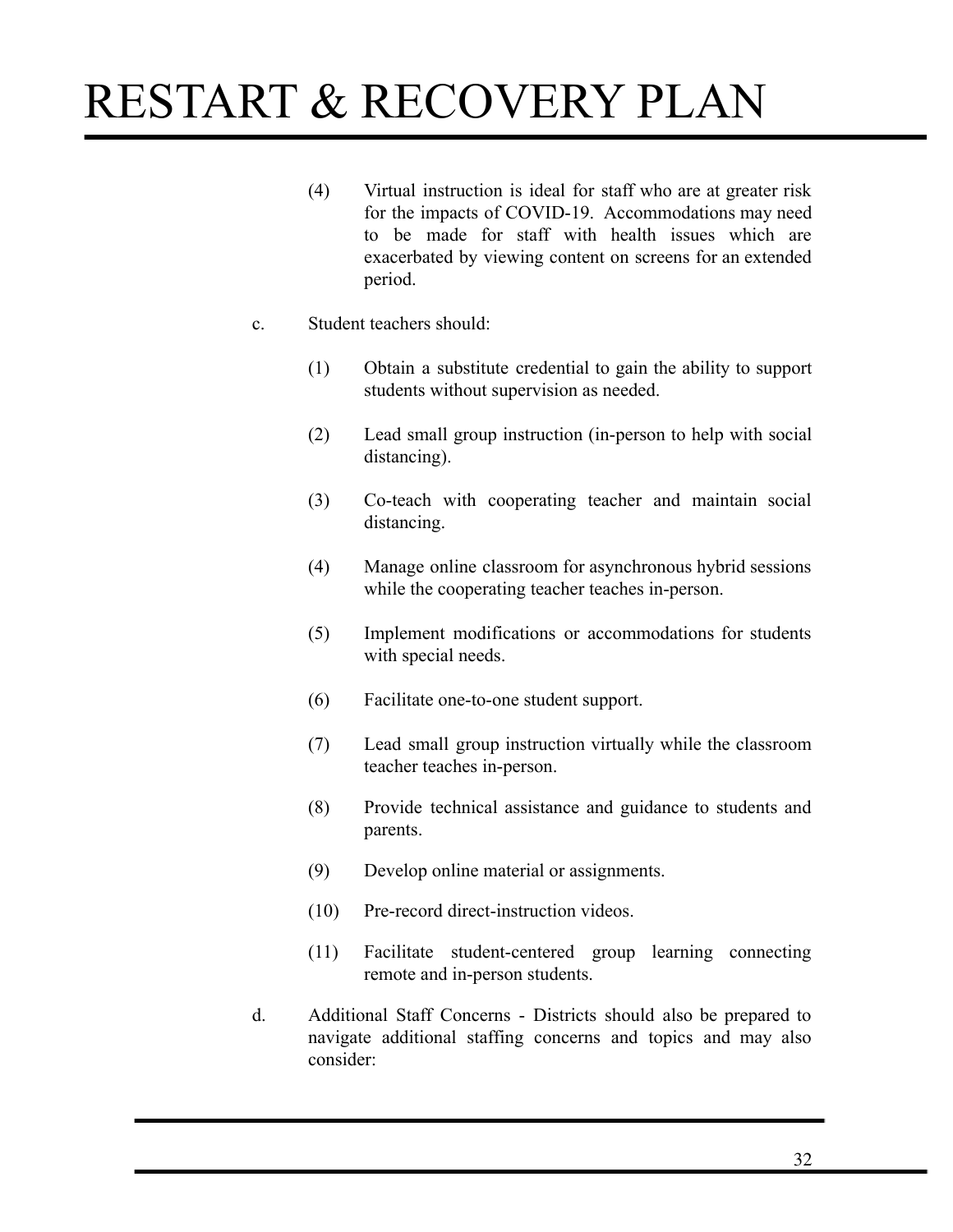- (1) Best practice and guidance from the American Academy of Pediatrics is to limit screen time for students in grades Pre-K through two. Developmentally appropriate practices show that young learners are most successful with hands-on learning, rather than worksheets or computer-based activities. In this grade band, interactive learning activities are the most effective.
- (2) Develop and communicate a plan of accountability that identifies how teachers will monitor and assess student performance. This includes how they grade students (Grades Pre-K through twelve).
- (3) Districts may also consider developing a plan to leverage community organizations, community partners, faith-based communities, or volunteers to support families outside of the school building. Utilizing community volunteer support that will interact directly with students may require criminal history background checks.
- (4) Roles and responsibilities of teacher leaders or instructional coaches in supporting teachers in making necessary curricular adjustments and continuously improving quality of instruction through remote and hybrid structures.
- (5) Increase the need for all staff to address student trauma, social emotional learning, and digital citizenship.

[See Appendix O – Staffing]

7. Athletics

Under Executive Order 149, high school sports under the jurisdiction of the NJSIAA may resume only in accordance with reopening protocols issued by NJSIAA and cannot resume earlier than June 30, 2020.

[See Appendix P – Athletics]

#### C. Policy and Funding

The impact of the COVID-19 pandemic presents many fiscal challenges to the school district for delivery of instruction and related services to students in addition to other basic operational needs. Readying facilities, purchasing supplies, transporting, and feeding students may look drastically different in the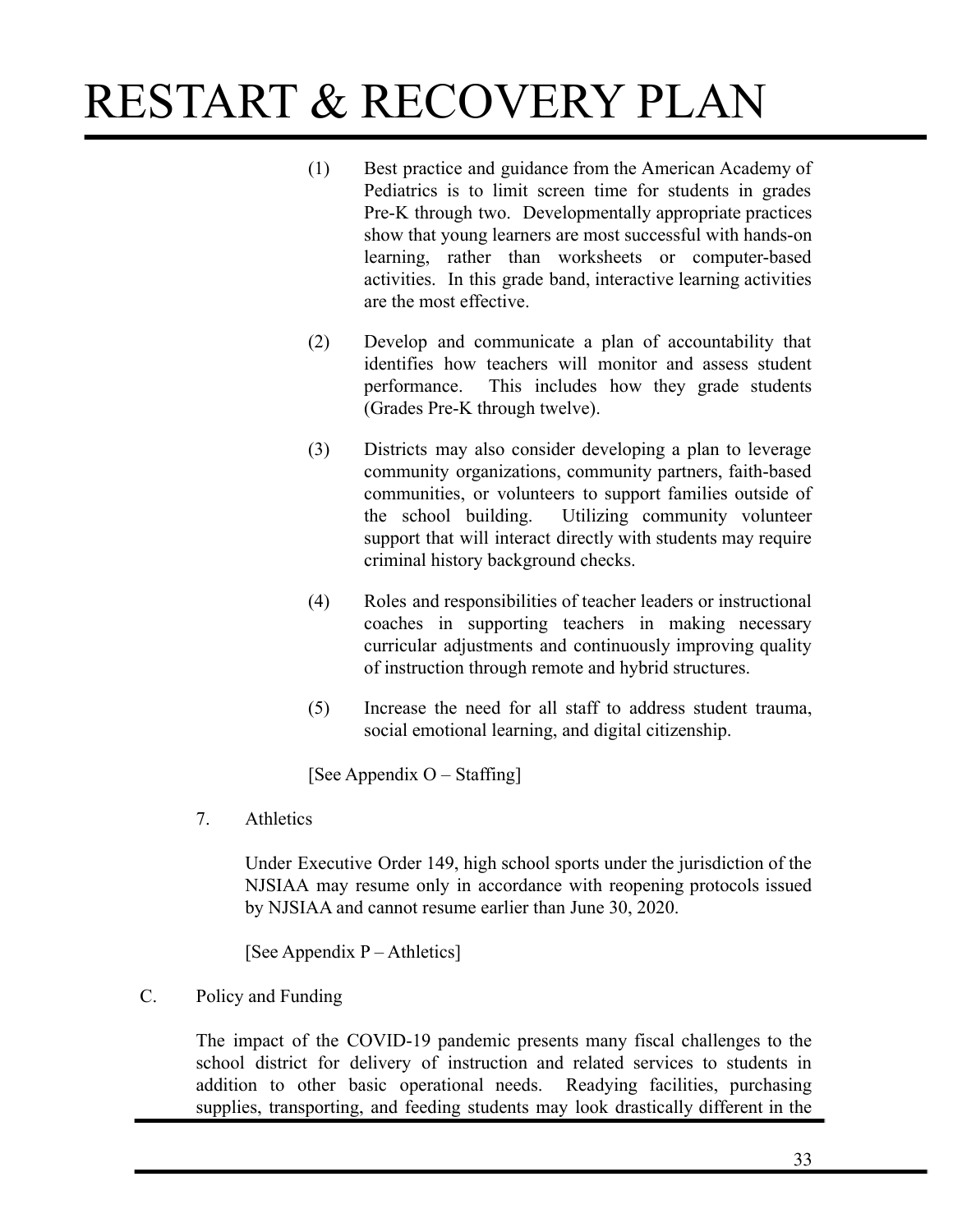2020-2021 school year. The Policy and Funding section of the Board's Plan focuses on existing and pending Federal and State legislation, regulations, and guidance.

- 1. School Funding
	- a. The Board shall explore options to obtain the maximum amount of available revenue to minimize expenditures and for fiscal planning in the face of considerable uncertainty. The options the Board shall explore include, but are not limited to, the following:
		- (1) Elementary and Secondary School Emergency Relief Fund;
		- (2) Federal Emergency Management Agency Public Assistance; and
		- (3) State School Aid.
	- b. School District Budgets

Districts have finalized their FY20 budget year and have already finalized their FY21 budgets. Because of the timing of the budget process, many of the activities listed below have not been, and cannot be, factored into either budget year without additional revenue outside the amount they anticipated for FY21 in February, and budget transfers that current statute does not authorize at the start of the school year.

c. School Funding

School officials will review the Policy and Funding section of the NJDOE Guidance that includes information on Federal and State funding sources; purchasing practices; use of reserve accounts, transfers, and cash flow; and costs and contracting, including E-Rate funding and cooperative purchasing contracting.

(1) Purchasing

The school district may likely need to purchase items not needed in the past and may experience increased demand for previously purchased goods and services to implement the Plan. The school district shall continue to comply with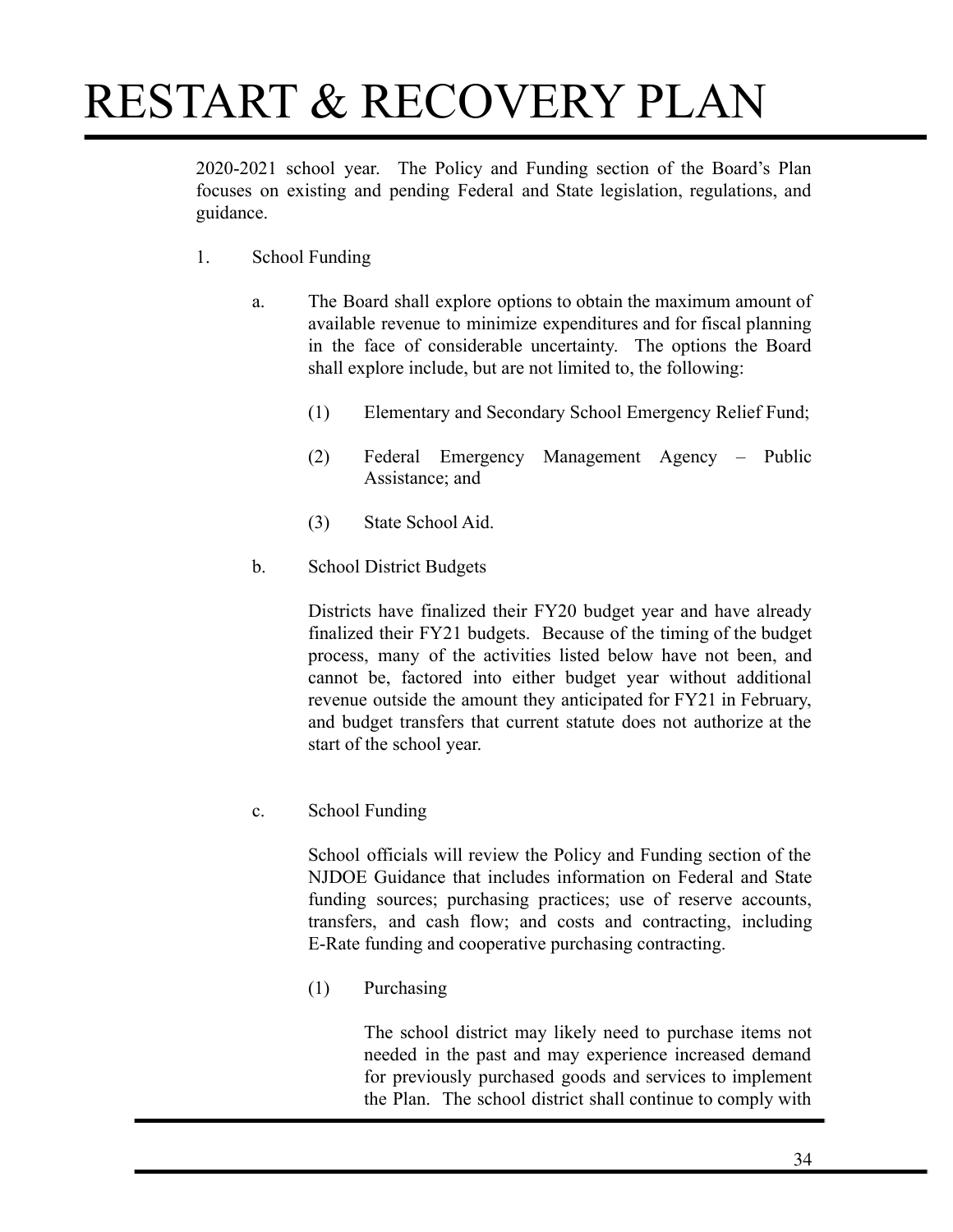the provisions of the "Public School Contracts Law", N.J.S.A. 18A:18A-1 et seq.

(2) Use of Reserve Accounts, Transfers, and Cashflow

The school district shall apply for the approval from the Commissioner of Education prior to performing certain budget actions, such as withdrawing from the emergency reserve or making transfers that cumulatively exceed ten percent of the amount originally budgeted.

(3) Costs and Contracting

The school district shall follow all New Jersey State laws and regulations applicable to local school districts for purchasing when procuring devices and connectivity or any technology related item.

D. Continuity of Learning

Ensuring the continuity of learning is critically important during this time of great stress for families, educators, and students. The move to a fully virtual learning environment happened quickly and created significant challenges for staff and students, particularly students already considered at-risk prior to the pandemic. School officials should work closely with their stakeholders to ensure decisions are made collaboratively and transparently and prioritize safely returning students who are in need of in-person instruction. This may include, but is not limited to, students with disabilities, English language learners (ELL), homeless youth, and low-income students.

Curriculum, instruction, assessment, professional learning, and career and technical education (CTE) are all constructs that can be adjusted to serve as levers for equity.

Except where otherwise indicated, the provisions and elements of this section are "additional considerations" that may help districts in considering ways to adhere to the "anticipated minimum standards".

While only a small introduction to these elements is included in this Plan, school officials can find a more detailed explanation and considerations in the NJDOE Guidance under the Continuity of Learning section to reference while developing their Plan for the reopening of schools.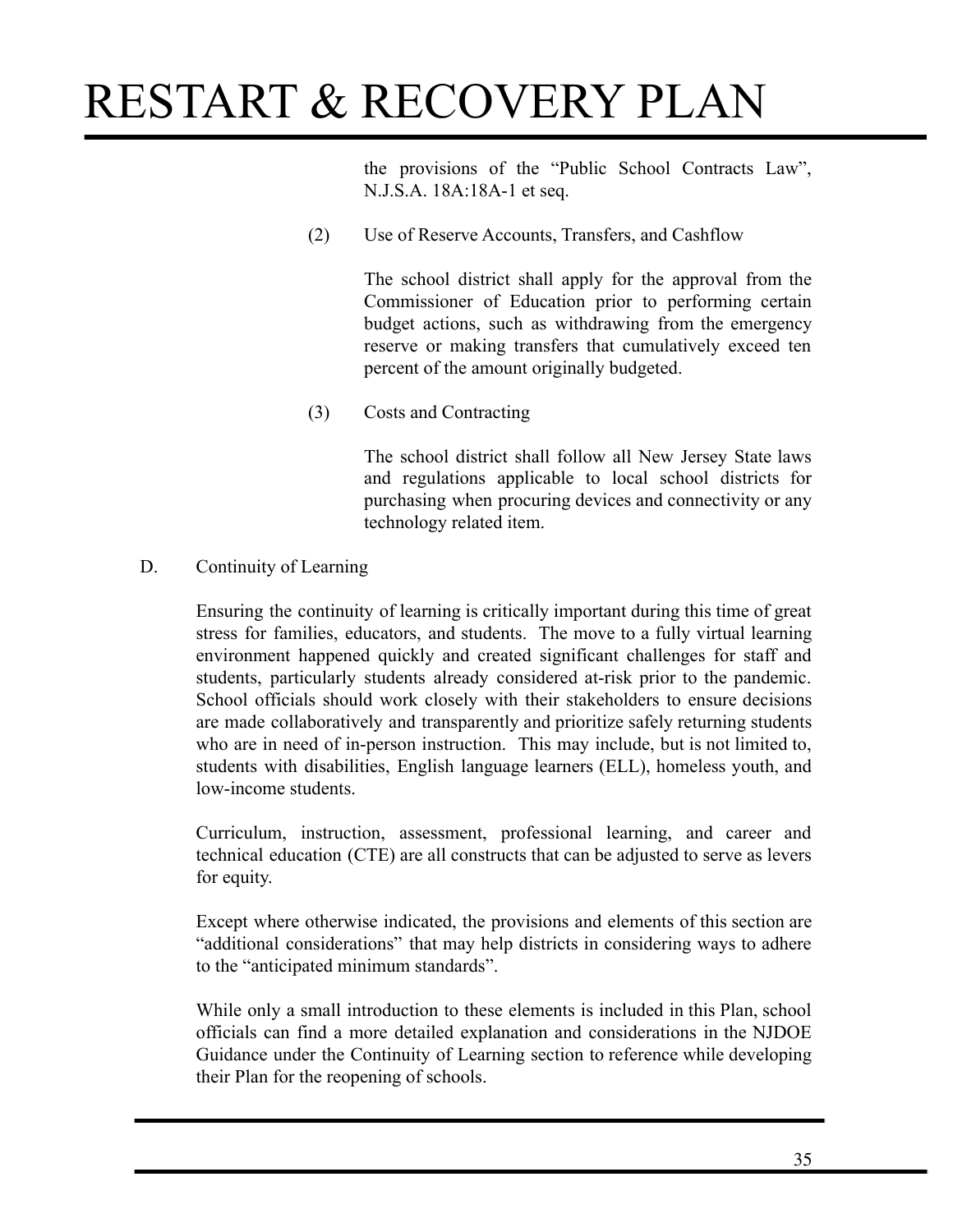- 1. Ensuring the Delivery of Special Education and Related Services to Students with Disabilities
	- a. Consistent with guidance from the United States Department of Education, school districts must continue to meet their obligations under the Federal Individuals with Disabilities Education Act (IDEA) and the New Jersey State special education regulations for students with disabilities to the greatest extent possible.
	- b. In accordance with the Extended School Year (ESY) Guidance issued by the NJDOE, student IEPs that currently included ESY services should be implemented to the greatest extent possible during the COVID-19 pandemic.
	- c. The NJDOE recommends that schools districts consider the following when addressing the education of students with disabilities for the 2020-2021 school year:
		- (1) Procedures to address the return to school of medically fragile students and students with physical or health impairments who may require accommodations and modifications as part of a 504 Plan.
		- (2) IEP teams should review student data/student progress to determine whether critical skills were lost during the period in which remote instruction was being provided to students and determine the need for additional services to address learning loss.
		- (3) IEP teams should consider the impact of missed services on student progress towards meeting IEP goals and objectives, and determine if additional or compensatory services are needed to address regression and recoupment of skills within a reasonable length of time.
		- (4) IEP teams should develop procedures to complete overdue and/or incomplete evaluations to determine eligibility for special education services.
		- (5) The use of school guidance department staff and Child Study Team personnel to identify students whose postsecondary plans may have been adversely affected by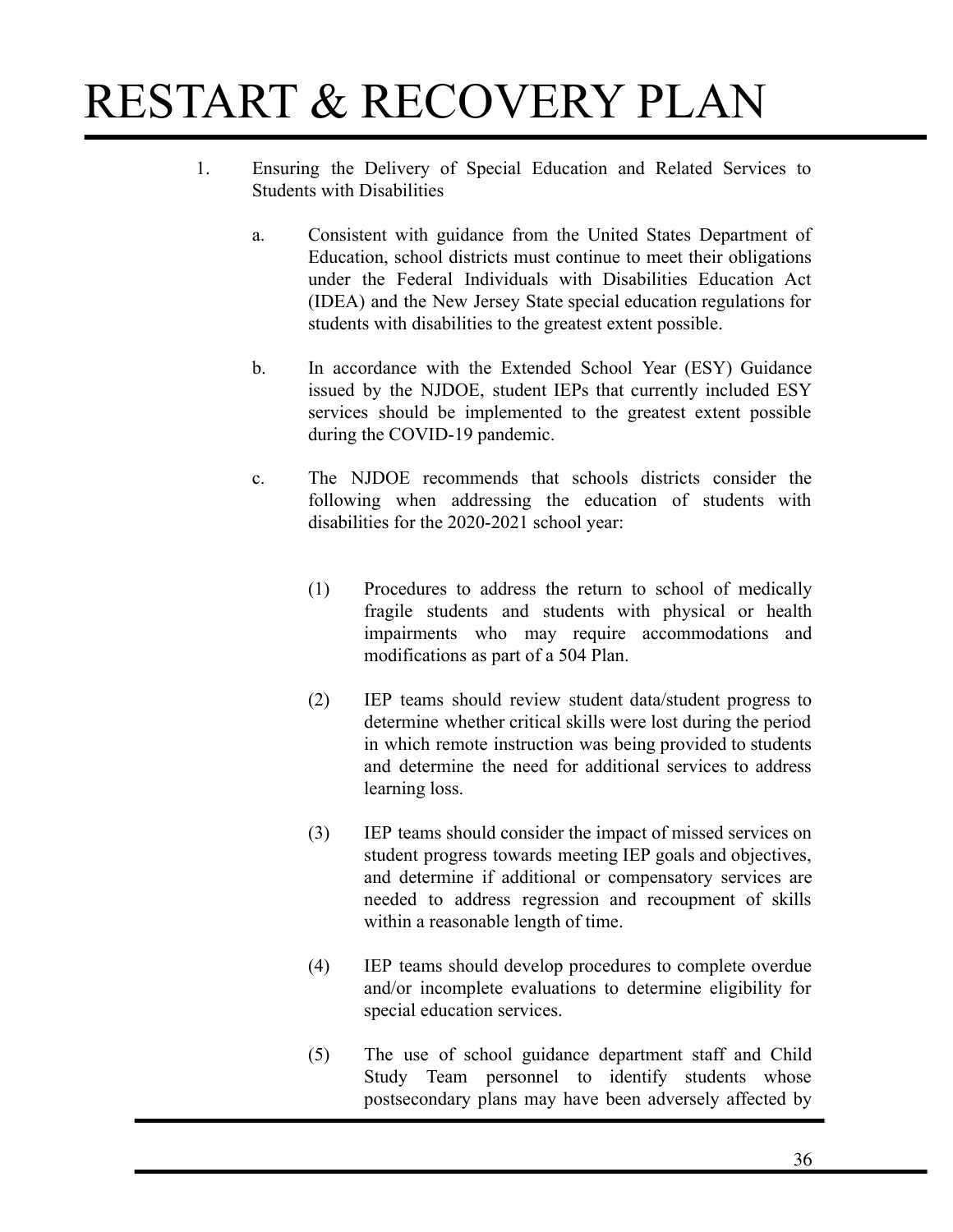the COVID-19 pandemic and provide support, resources, and assistance, which may include facilitating connection to community organizations, scholarship programs, county, State, and Federal opportunities to access support.

- (6) Clear communication to the parents of the procedures for student referrals and evaluations to determine the eligibility for special education and related services or a 504 Plan as required by Federal and State law.
- 2. Technology and Connectivity
	- a. School districts should strive to ensure that every student has access to a device and internet connectivity. School districts should prioritize the provisions of technology, or alternatively, in-person instruction, to students that are otherwise without access. Additionally, these school districts should include in their reopening plan the steps taken to address the technology deficit and how it will be resolved as soon as possible.
	- b. Districts should:
		- (1) Conduct a needs assessment.
		- (2) Consider the attendant needs associated with deployment of needed technology, including student and parent trainings and acceptable use policy implementation.
		- (3) Prioritize the purchase and roll-out of devices and/or connectivity that may involve learning based on the results of the needs assessment.
		- (4) For students with special needs, accommodations according to their instructional program must be addressed as appropriate for each student.
			- (a) If there is a device or connectivity shortage, the school district should address technology challenges in their Plan. This should include the steps the district has already taken to address the technology divide and how the school district plans to provide devices and/or connectivity to students that need them.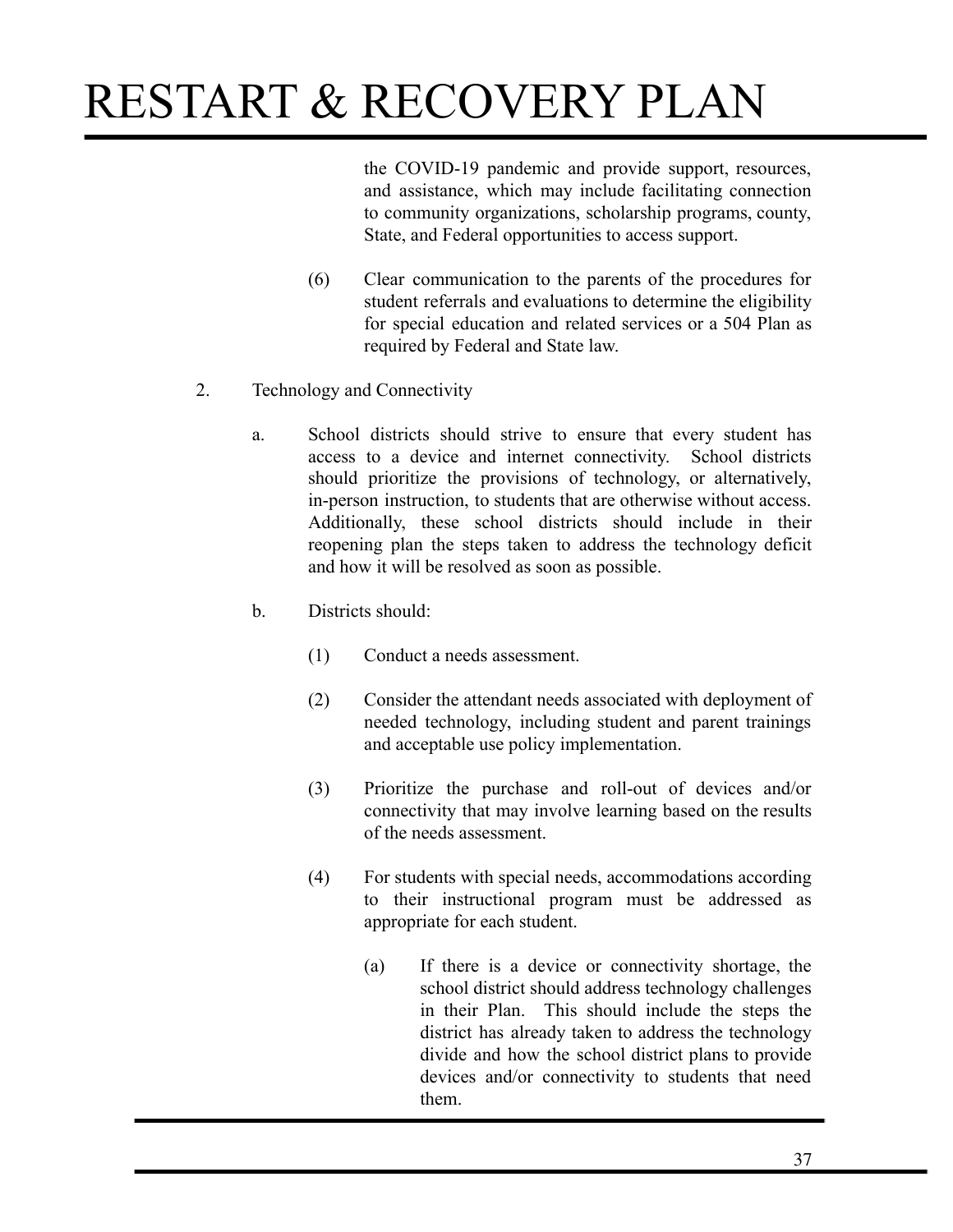#### 3. Curriculum, Instruction, and Assessment

- a. In planning curriculum, instruction, and assessment for reopening, school officials must focus on building staff capacity to deliver highly effective instruction in hybrid environments as well as preparing them to address any learning gaps that might prevent students from meeting grade-level New Jersey Student Learning Standards (NJSLS).
- b. School officials should develop a Plan that is innovative, cultivates a clear sense of shared purpose and goals, encourages collaboration among educators, and fosters an effective partnership approach with students' family members and caregivers.
- c. Virtual and Hybrid Learning Environment
	- (1) Curriculum
		- (a) Educators will be tasked not only with delivering curriculum, but also structuring the curriculum to account for the loss of learning that may have resulted from the extended school building closures.
		- (b) To accelerate students' progress during the upcoming school year, administrators and educators will be tasked with identifying what unfinished learning needs to be addressed.
		- (c) Accelerated learning focuses on providing students with grade-level materials, tasks, and assignments along with the appropriate supports necessary to fill the most critical gaps in learning. Accelerated learning seeks to help educators utilize classroom time as efficiently as possible.

### (2) Instruction

(a) As school districts prepare for the upcoming school year, instructional plans that are flexible, promote innovation, and take advantage of the strengths of school leaders, teachers, students, and family and community members will be best suited to adapt to changing learning environments as may be necessary.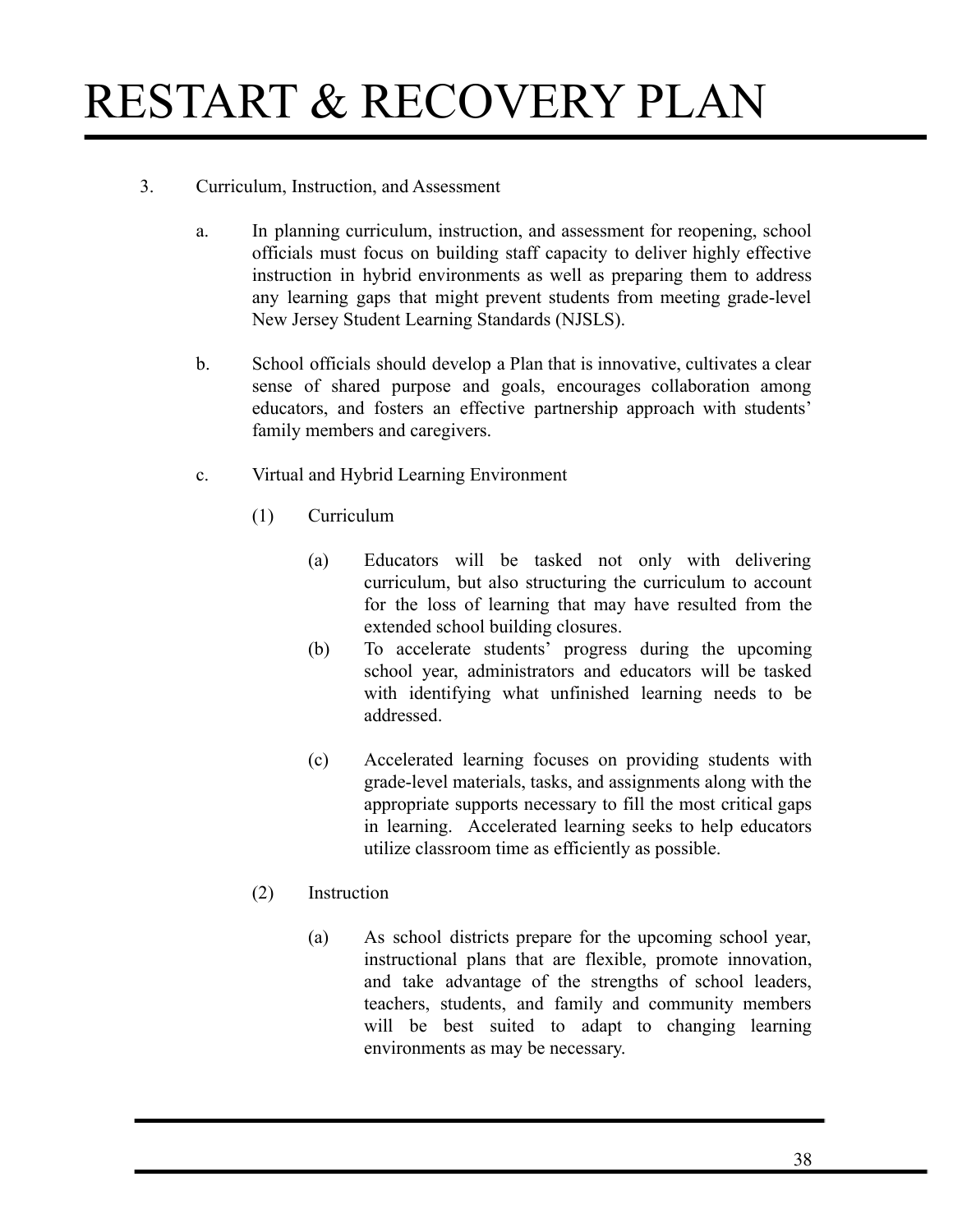- (b) In crafting an instructional plan, the school district should consider the following:
	- (i) Develop a shared understanding among staff, students, and families across grade-levels and schools regarding learning expectations, and anticipated environments (hybrid approaches to instruction, virtual platforms, learning management systems, etc.) and expectations for interactions to ensure all students have access to high-quality **instruction**
	- (ii) Design for student engagement and foster student ownership of learning.
	- (iii) Develop students' meta-cognition.
	- (iv) Collaborate with school leaders and educators to determine what types of supports are needed for effective pedagogical approaches during remote or hybrid instruction.
	- (v) Assess the district's data on how ELLs experienced instruction during remote or hybrid learning; particularly for newcomer students and students with lower English language proficiency levels.
	- (vi) Assess ELLs' levels of engagement and access in an in-person, virtual, or hybrid learning environment.

### (3) Assessment

- (a) For the purpose of this Plan, the different assessment types are as follows: pre-assessment; formative; interim; and summative.
- (b) Educators should focus on locally developed pre-assessments and formative assessments upon returning to school.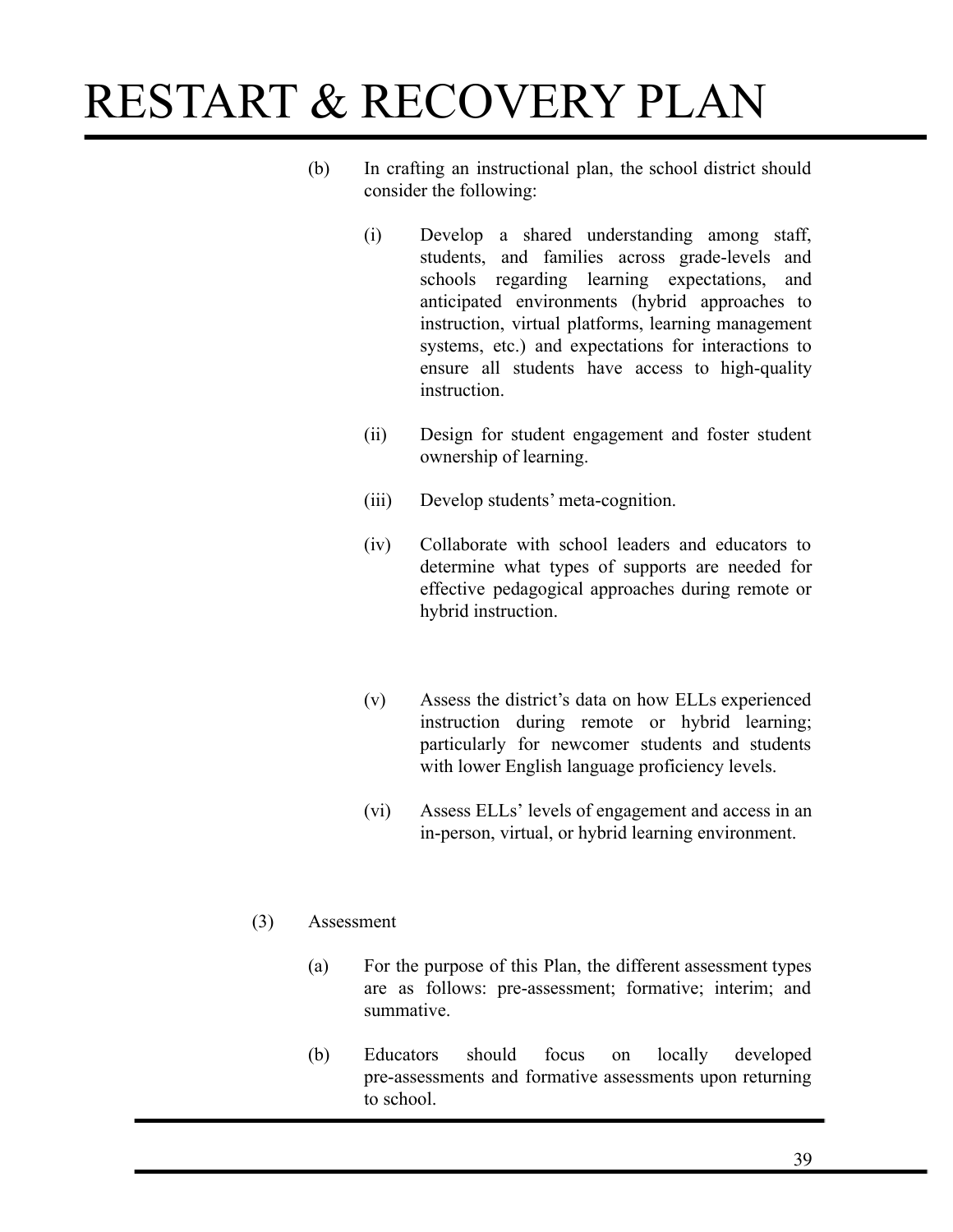- (c) In the absence of Spring 2020 summative assessment data, the school district should identify alternate sources of prior assessment data which may complement data driven decision-making regarding remediation efforts.
- (d) Online pre-assessments and formative assessments should be leveraged in either a fully virtual or hybrid learning environment to support the evaluation of student strengths and the areas for improvement, and to inform next steps, including determining whether remediation is required for an entire group of students or on an individual student basis.
- (e) Pre-assessments administered at the start of instructional units should be limited to informing instruction plans with respect to gaps in the mastery of standards while continuing to move students forward at current grade-level.
	- (i) Such pre-assessments should be incorporated into regular classroom activities and to the greatest extent practicable, should not interfere with student learning opportunities as schools reopen.
- 4. Professional Learning
	- a. It is imperative the school district provides professional learning that will better equip leaders, staff, substitutes, students, and parents to adapt to altered educational environments and experiences.
	- b. The school district must focus on professional development to address the learning loss for the most vulnerable populations and preparing and supporting educators in meeting the social, emotional, health, and academic needs of all students.
	- c. Professional learning opportunities should be:
		- (1) Presented prior to the beginning of the year;
		- (2) Presented throughout the school year;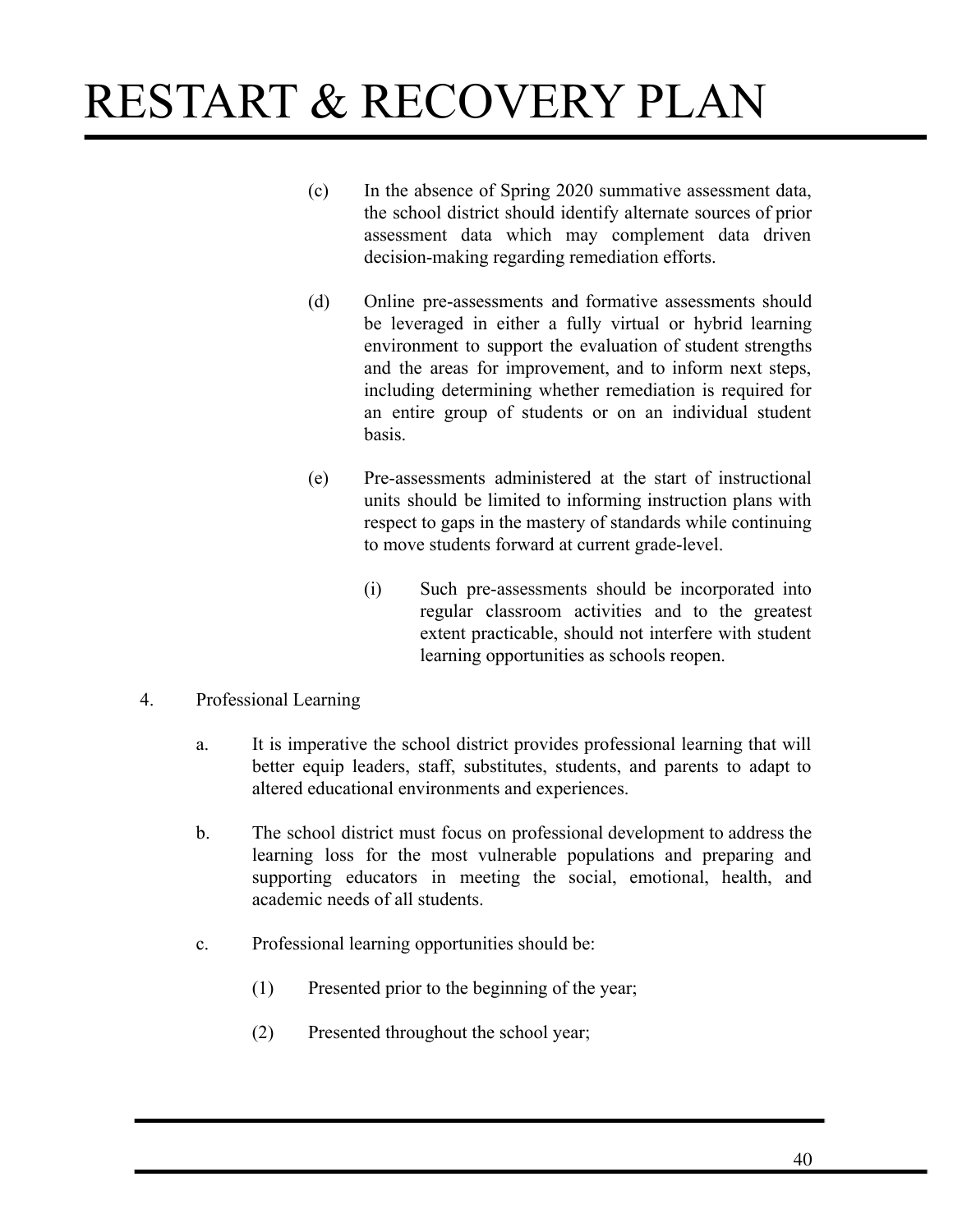- (3) Presented in order to grow each educator's professional capacity to deliver developmentally appropriate, standards-based instruction remotely;
- (4) Presented to include the input and collaboration of stakeholders, including all staff, parents, and community members; and
- (5) Professional development plans (PDPs) for teaching staff and administrators, as always, should remain flexible and adaptable to the changing needs of the district, school, and individual educator.
- d. Mentoring and Induction
	- (1) Induction must be provided for all novice provisional teachers and teachers new to the district.
	- (2) One-to-one mentoring must be provided by qualified mentors to novice provisional teachers.
	- (3) Ensure that mentors can provide sufficient support and guidance to novice provisional teachers working in a remote environment.
	- (4) Mentoring must be provided in both a hybrid and fully remote learning environment.
	- (5) Use online collaborative tools to remain connected to other mentors, new teachers, and administrators to maintain a sense of communal support.
- e. Evaluation
	- (1) School districts should modify annual evaluation training to highlight procedures and processes which would be impacted due to potential hybrid scheduling.
	- (2) School districts should develop observation schedules with a hybrid model in mind.
	- (3) School districts should consider convening a District Evaluation Advisory Committee (DEAC) meeting to review evaluation policies and procedures.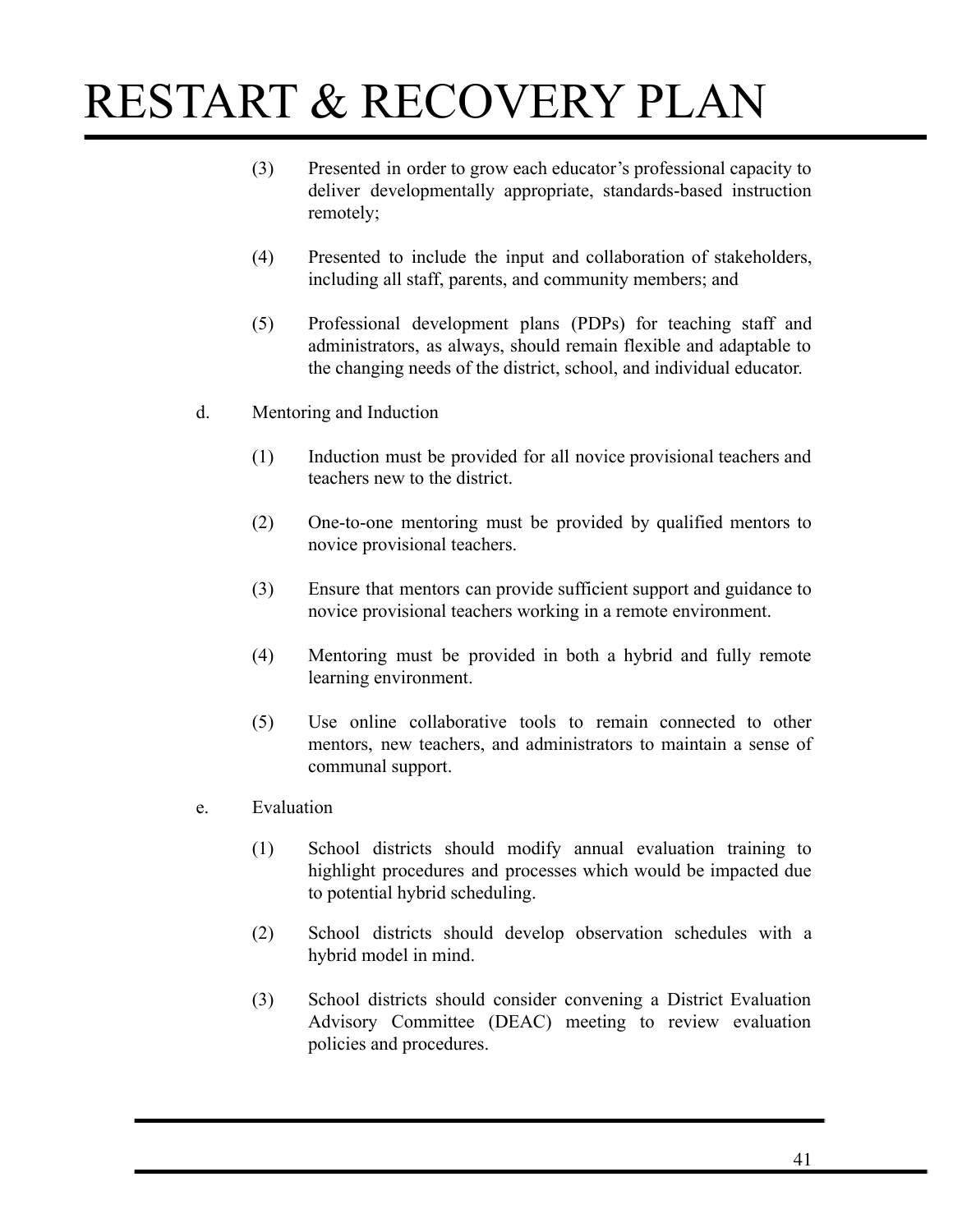- (4) School districts should consider the School Improvement Panel's (ScIP) role in informing professional learning, mentoring, and other evaluation-related activities.
- (5) School districts must consider the requirements and best practices involved with provisional status teachers, nontenured educators, and those on Corrective Action Plans.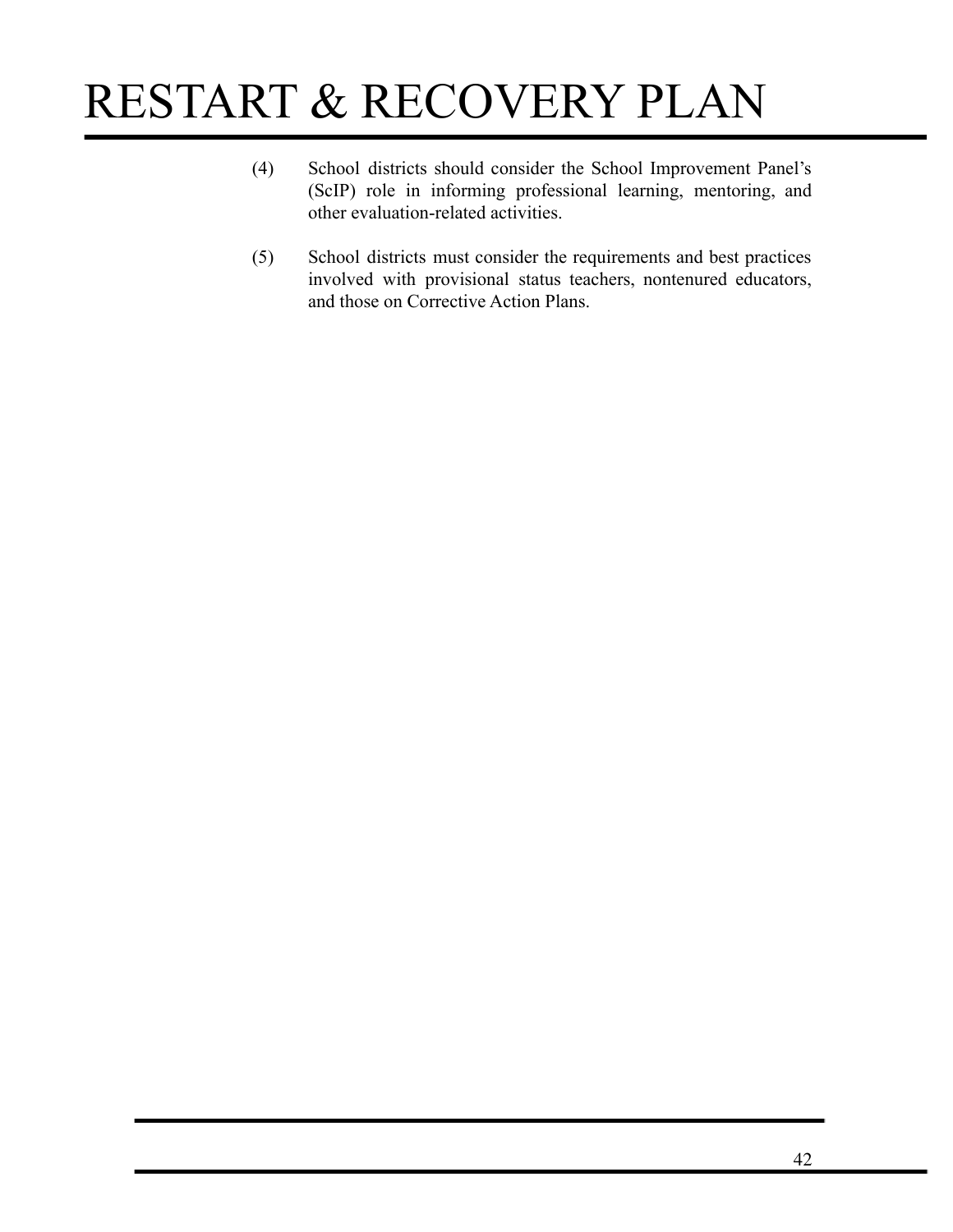### **Appendices**

### **Restart and Recovery Plan to Reopen Schools**

*Lacey Township School District*

### **December 2021**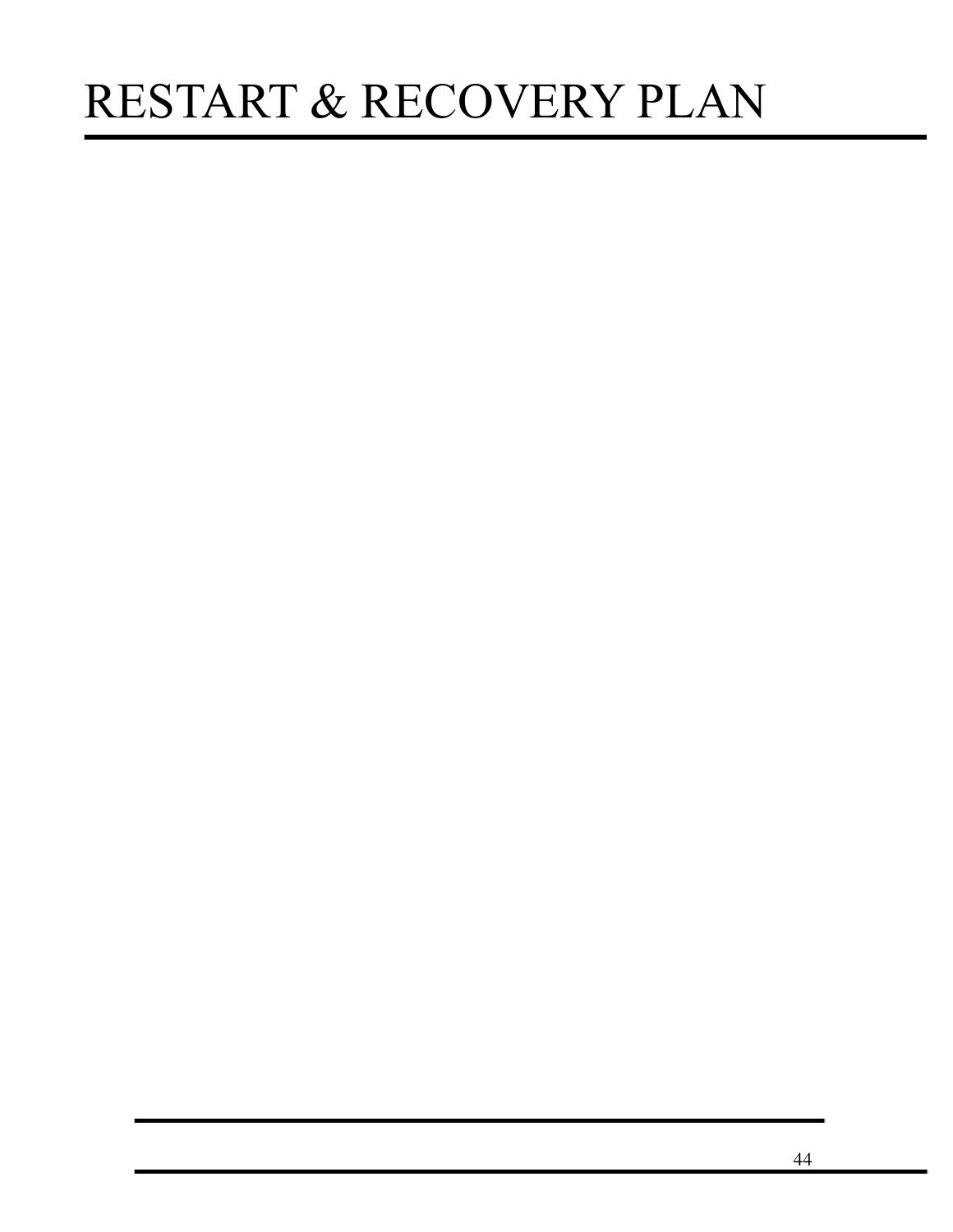### **Appendix A**

### **Critical Area of Operation #1 - General Health and Safety Guidelines**

Since it will be critical to minimize the risk of spreading COVID-19, the Lacey Township School District will ensure the following:

- Individuals who are permitted into a building must follow visitor management protocols through each building security vestibule.
- Individuals who are permitted into a building are required to, when appropriate, wear a face covering.
- Individuals who are permitted into a building should avoid touching his/her eyes, nose, and mouth with unwashed hands.
- Individuals who are permitted into a building should wash his/her hands after coughing, sneezing, or blowing his/her nose.
- Individuals who are permitted to a building should properly hand sanitize.
- Individuals who are sick should stay home.

### **Protocols for High-Risk Staff**

The district will provide the following to high-risk staff who elect to report to work:

- Monitor state and local public health communications about COVID-19
- Encourage high-risk staff to report symptoms, stay home, and follow CDC guidance
- Develop strategies to:
	- o manage worker concerns
	- o communicate with workers
	- o remind workers of available support services
	- o communicate to partners, suppliers, other contractors on policies and practices
	- o encourage social distancing and the use of cloth face coverings (if appropriate) in the workplace
	- o use technology to promote social distancing
	- o require students who are ill to stay home
	- o clean and disinfect frequently touched surfaces, (e.g., counters, shelving, displays)
	- o provide high risk employees with disposable disinfectant wipes, cleaner, or sprays that are effective against the virus that causes COVID-19
- Provide high-risk employees with training on the following:
	- o Policies to reduce the spread of COVID-19
	- o General hygiene
	- o Symptoms, what to do if sick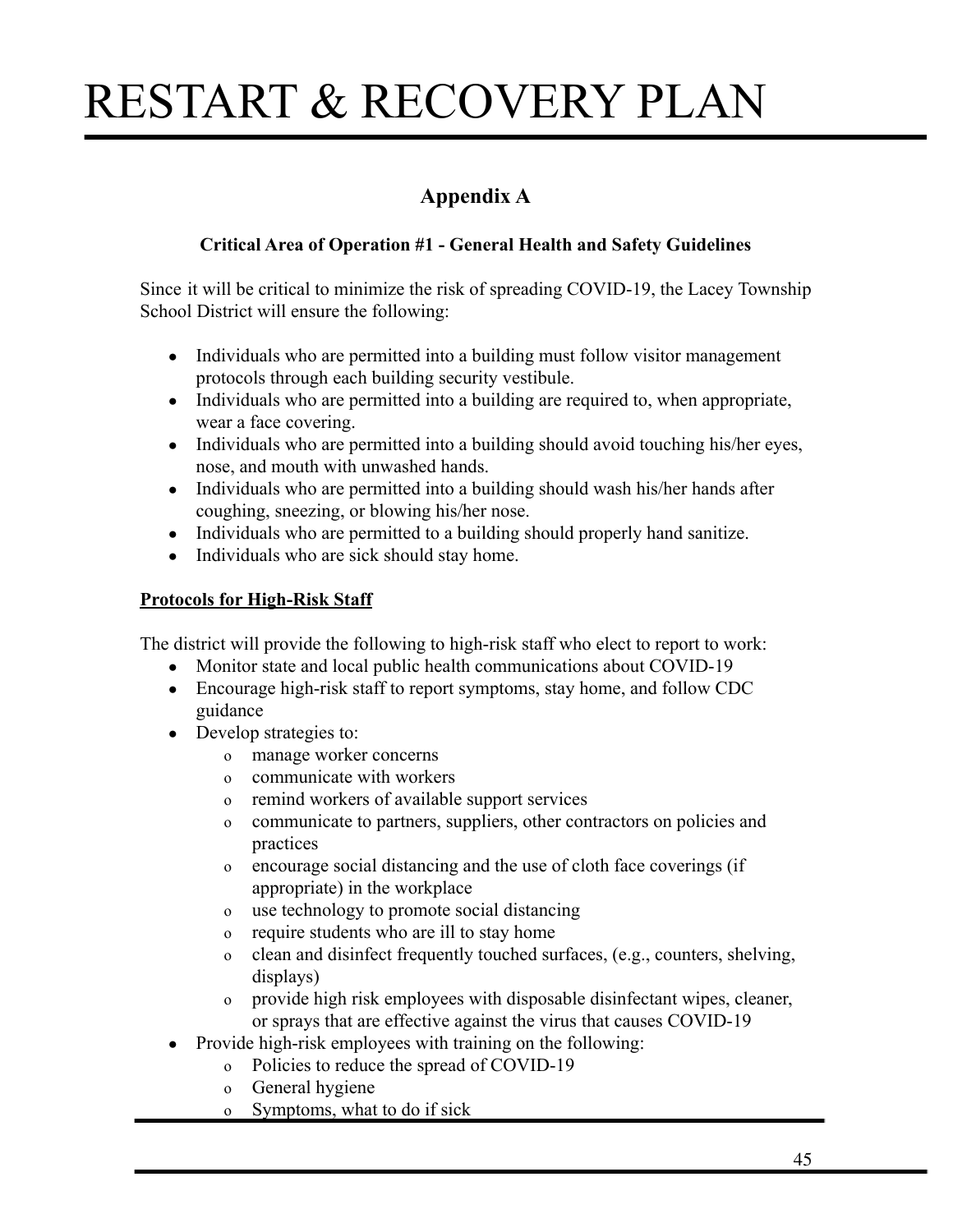- o Cleaning and disinfection
- o Cloth face covers
- o Social distancing
- o Use of PPE
- o Safe work practices
- o Stress management

#### **Protocols for High-Risk Students**

The district will provide the following to high-risk students who elect to report to school:

- Monitor state and local public health communications about COVID-19
- Encourage high-risk students to report symptoms, stay home, and follow CDC guidance
- Develop strategies to:
	- o manage student concerns
	- o communicate with school officials
	- o remind students and their families of available support services
	- o encourage social distancing and the use of cloth face coverings (if appropriate) in the workplace
	- o use technology to promote social distancing
	- o require students who are ill to stay home
	- o clean and disinfect frequently touched surfaces, (e.g., counters, shelving, displays)
	- o make available to students disposable disinfectant wipes, cleaner, or sprays that are effective against the virus that causes COVID-19
- Provide high-risk students with training on the following:
	- o Policies to reduce the spread of COVID-19
	- o General hygiene
	- o Symptoms, what to do if sick
	- o Cleaning and disinfection
	- o Cloth face covers
	- o Social distancing
	- o Use of PPE
	- o Stress management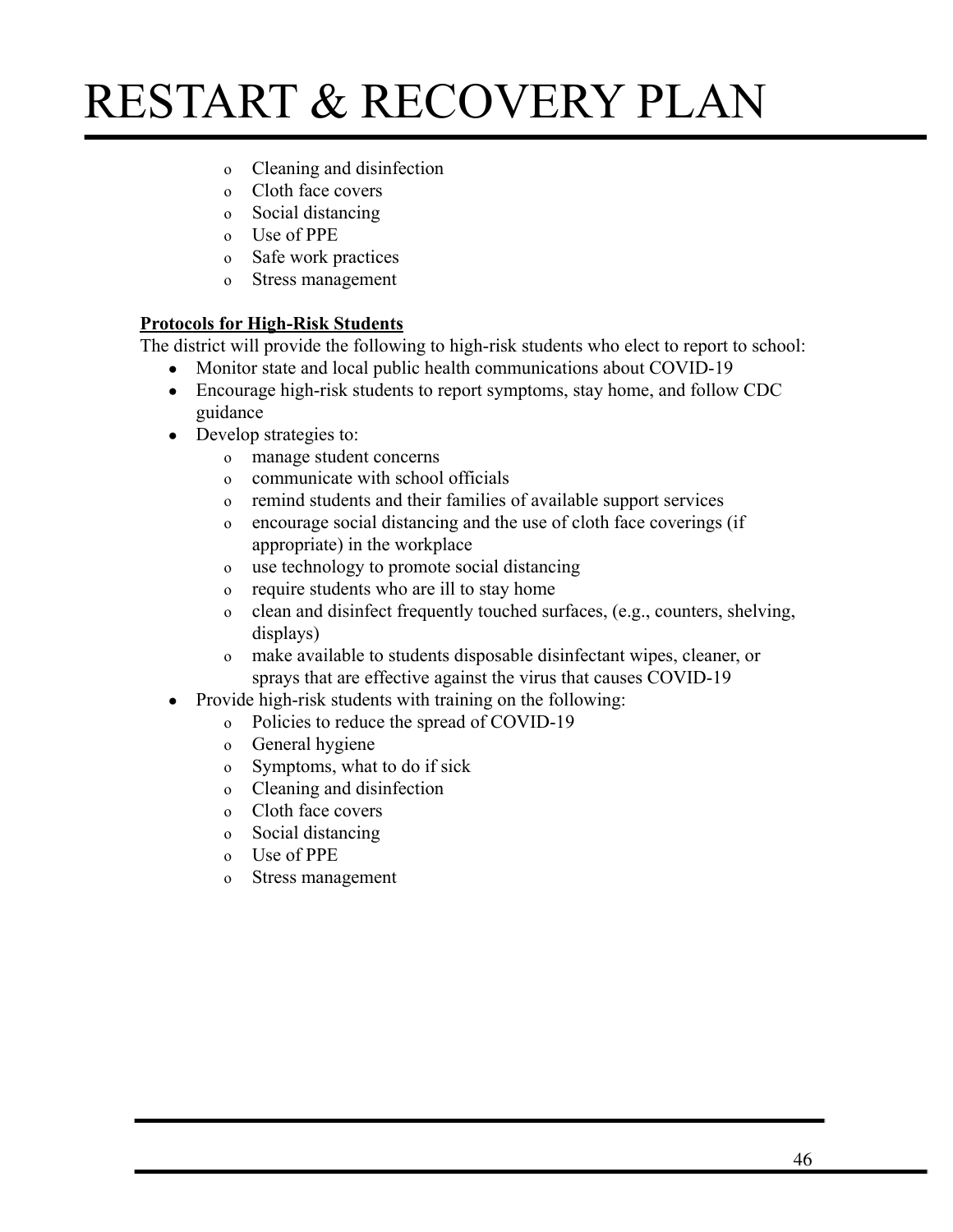### **Appendix B**

#### **Critical Area of Operation #2 - Classrooms, Testing, and Therapy Rooms**

#### **Social Distancing in Instructional and Non-instructional Rooms**

#### **Instructional Rooms - What will classrooms and schools look like?**

- Face coverings will be required (when appropriate) for all staff at all times while inside a school building regardless of social distancing unless doing so would inhibit the individual's health.
- Face coverings will be requireded (when appropriate) for all students at all times while inside a school building regardless of social distancing unless doing so would inhibit the individual's health. The updated guidance from NJDOE on face coverings for students will also include several exceptions to this standard including an exception for certain students with disabilities.
- Encourage students to bring in their "own" water bottles from home, so as not to use water fountains.
- Teachers will provide "hand washing/hand sanitizing breaks."
- Custodial staff will disinfect touch points throughout the day.
- Hand sanitizing stations are mounted in hallways throughout the building for student and staff use.
- All instructional and non-instructional rooms in schools and district facilities must comply with social distancing standards to the maximum extent practicable.
- Avoid using items that are not easily cleaned, sanitized, or disinfected (such as stuffed animals).
- Limit use of supplies and equipment by one group of children at a time, clean/disinfect between each use.
- Avoid sharing electronic devices, toys, books and other games or learning aids.
- Teachers and paraprofessionals (in the classroom) must wipe down commonly handled toys and items.

#### **Procedures for Hand Sanitizing/Washing**

Students will be directed to wash hands as a cohort. Classrooms that have sinks in the classroom will stay in classrooms during this time. Classes that do not have a sink in the classroom will use the nearest restroom following the social distance guidelines on the floor. In addition, hand sanitizing units will be located throughout high traffic areas of the school building.

#### **Key times for handwashing:**

- Before, during, and after preparing food
- Before eating food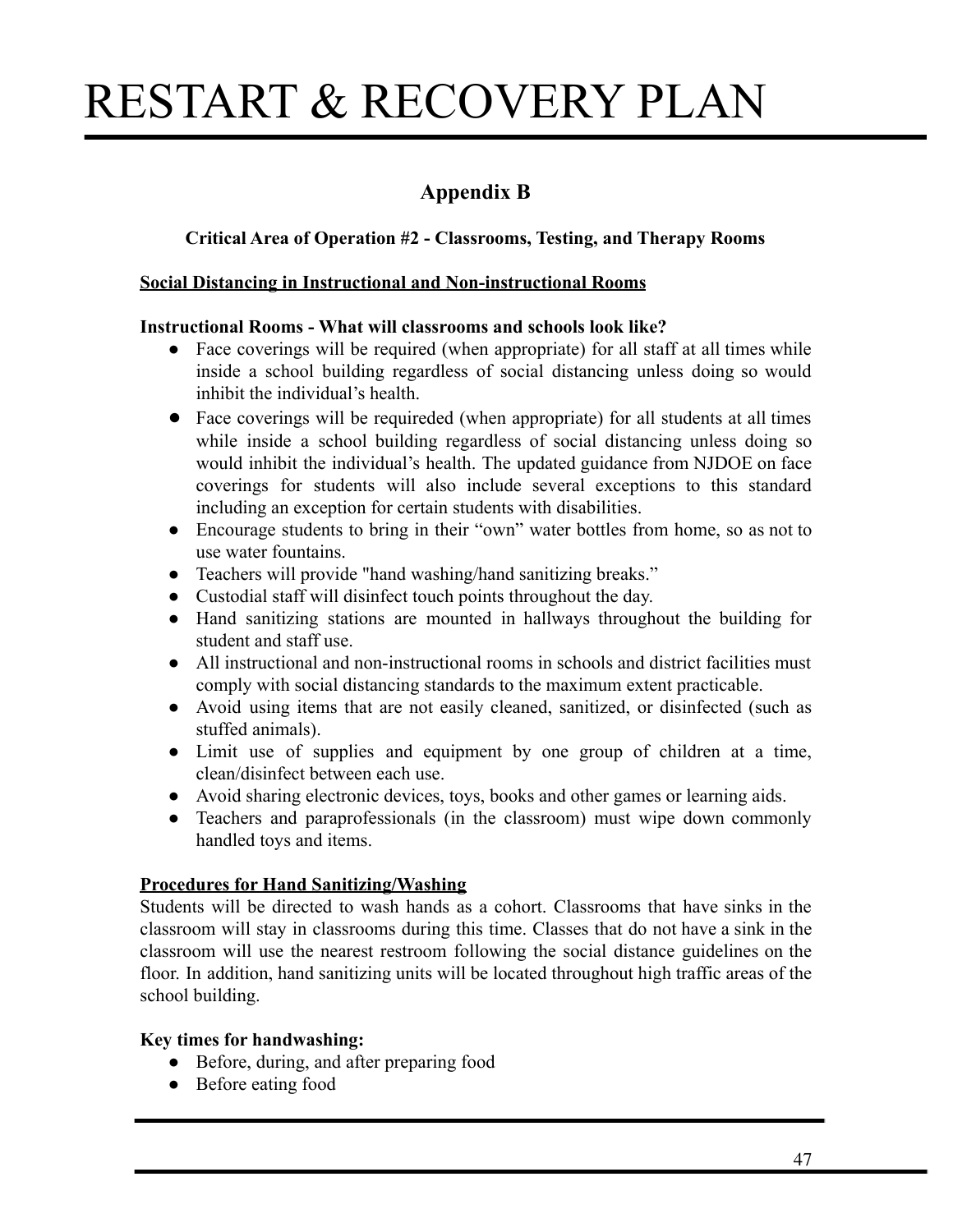- Before and after caring for someone at home who is sick with vomiting or diarrhea
- Before and after treating a cut or wound
- $\bullet$  After using the toilet
- After [changing diapers or cleaning up a child who](https://www.cdc.gov/healthywater/hygiene/diapering/index.html) has used the toilet
- After blowing your nose, coughing, or sneezing
- After touching an animal, animal feed, or animal waste
- After handling pet food or pet treats
- After touching garbage
- After you have been in a public place and touched an item or surface that may be frequently touched by other people, such as door handles, tables, gas pumps, food delivery carts, or electronic cashier registers/screens, etc.

#### **Follow Five Steps to Wash Your Hands the Right Way**

Washing your hands is easy, and it's one of the most effective ways to prevent the spread of germs. Clean hands can stop germs from spreading from one person to another and throughout an entire community—from your home and workplace to childcare facilities and hospitals. Follow these five steps every time.

- 1. Wet your hands with clean, running water (warm or cold), turn off the tap, and apply soap.
- 2. Lather your hands by rubbing them together with the soap. Lather the backs of your hands, between your fingers, and under your nails.
- 3. Scrub your hands for at least 20 seconds. Need a timer? Hum the "Happy Birthday" song from beginning to end twice.
- 4. Rinse your hands well under clean, running water.
- 5. Dry your hands using a clean towel or air dry them.

#### **Classrooms:**

All instructional and non-instructional rooms in schools and district facilities must comply with social distancing standards to the maximum extent practicable. If individual schools are not able to maintain this physical distance, additional modifications will be implemented, including but not limited to, clear dividers and or washable desk dividers to meet the specific need of student age.

### **Child Study Team - Testing Protocols for School Reopening Plan**

● Face coverings will be required (when appropriate) for all staff while inside a school building regardless of social distancing unless doing so would inhibit the individual's health.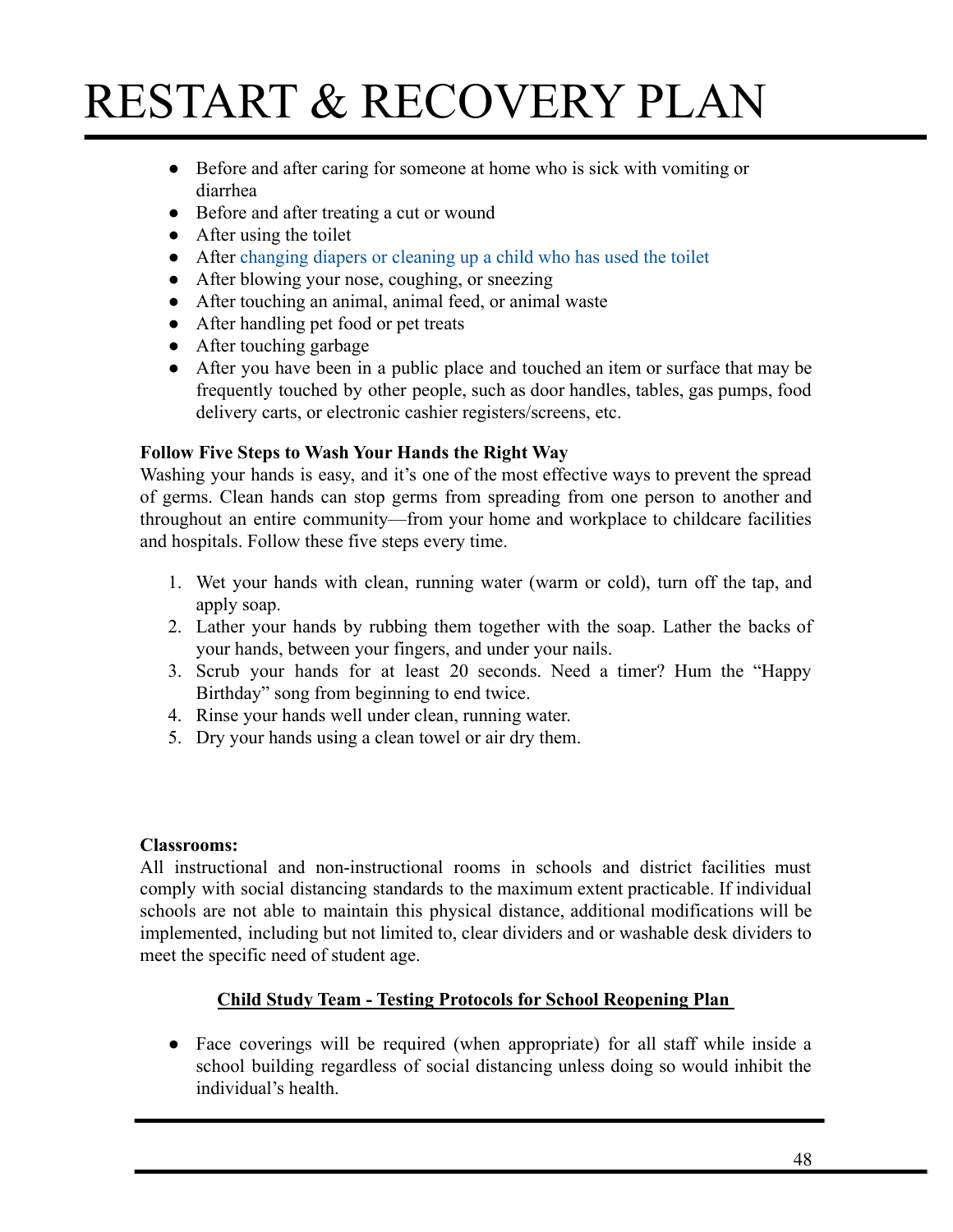- Face coverings will be required (when appropriate) for all students while inside a school building regardless of social distancing unless doing so would inhibit the individual's health. The updated guidance from NJDOE on face coverings for students will also include several exceptions to this standard including an exception for certain students with disabilities.
- Students will be required to wear a face covering (when appropriate) when traveling to the testing site; if the child needs to be escorted to the testing site it will be done by the evaluator to avoid further staff contact.
- Upon entering the testing site, both the student and evaluator will be required to use hand sanitizer.
- The testing site will be designed so that the student and evaluator can face each other from across a table with a plexiglass divider between them, as well as trying to maintain social distancing to the best extent possible.
- During the evaluation, the sanitized items and manipulatives will be passed through the plexiglass divider with the evaluator wearing gloves. Evaluators will not engage in high-fives or handshakes, etc. as positive feedback.
- When the evaluation has been completed the evaluator's gloves will be discarded and both the evaluator and the student will use hand sanitizer again.
- Upon returning to the testing site, the evaluator will disinfect all manipulatives, items, writing utensils, tables, plexiglass, etc.

### **Therapy Rooms**

- Face coverings will be required (when appropriate) for all staff while inside a school building regardless of social distancing unless doing so would inhibit the individual's health.
- Face coverings will be required (when appropriate) for all students while inside a school building regardless of social distancing unless doing so would inhibit the individual's health. The updated guidance from NJDOE on face coverings for students will also include several exceptions to this standard including an exception for certain students with disabilities.
- All instructional and non-instructional rooms in schools and district facilities must comply with social distancing standards to the maximum extent practicable.
- Service providers MUST create individual student spaces, so that students have their "own" items and avoid sharing as much as possible.
- Avoid using items that are not easily cleaned, sanitized, or disinfected (such as stuffed animals).
- Service providers will not engage students in sand or water activities.
- Keep each child's belongings separated from others and in individually labeled containers, cubbies, or areas, taken home each day, and cleaned, if possible.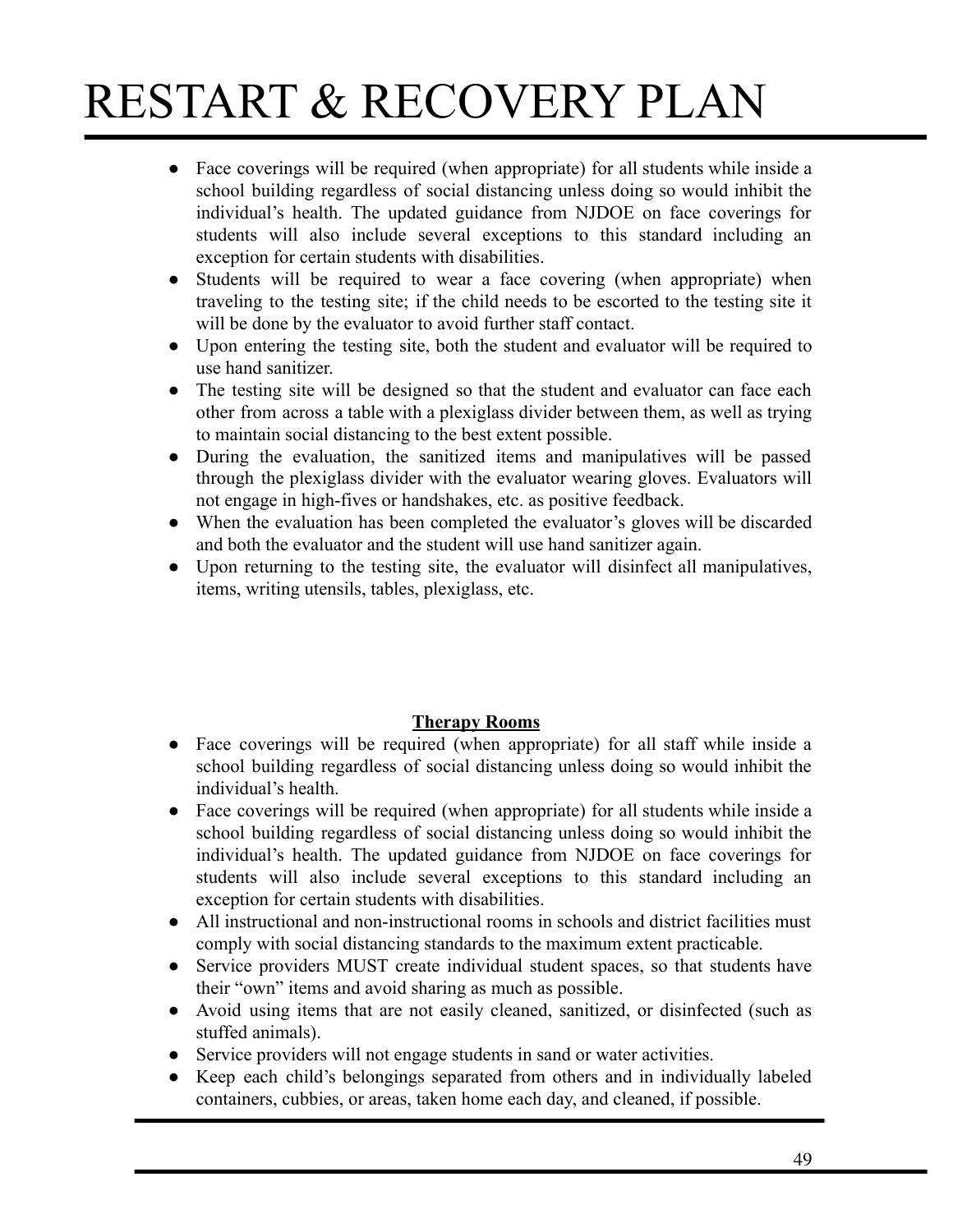- Limit use of supplies and equipment by one group of children at a time, and clean, and disinfect between each use.
- Avoid sharing electronic devices, toys, books and other games or learning aids.
- Service providers will not engage in high-fives or handshakes, etc.
- Service providers will avoid activities that involve students getting in close physical contact.
- Service providers (in the classroom/therapy room) must wipe down commonly handled toys and items.
- Upon entering the testing site, both the student and service provider will be required to use hand sanitizer.
- The therapy sessions will be done by maintaining social distancing protocols when this cannot be achieved, desk dividers or plexiglass will need to be used.
- During hands-on therapy sessions, service providers will be required to wear gloves that will need to be discarded after each therapy session.
- All equipment, devices, tools, etc. will be required to be disinfected between therapy sessions, when possible service providers should create individual spaces for students they will be working with for the day to avoid having multiple students use the same items.
- When the therapy session has been completed both the student and staff member will be required to use hand sanitizer and wear a face covering upon returning to class.
- When possible service providers will be encouraged to "push-in" to classrooms where multiple students can be serviced within the classroom as a group session.
- Service providers that share space with others are encouraged to arrange their schedules so as to limit the amount of students in the space at a time (i.e. one service provider does a classroom session, while the other uses the therapy room for an individual session).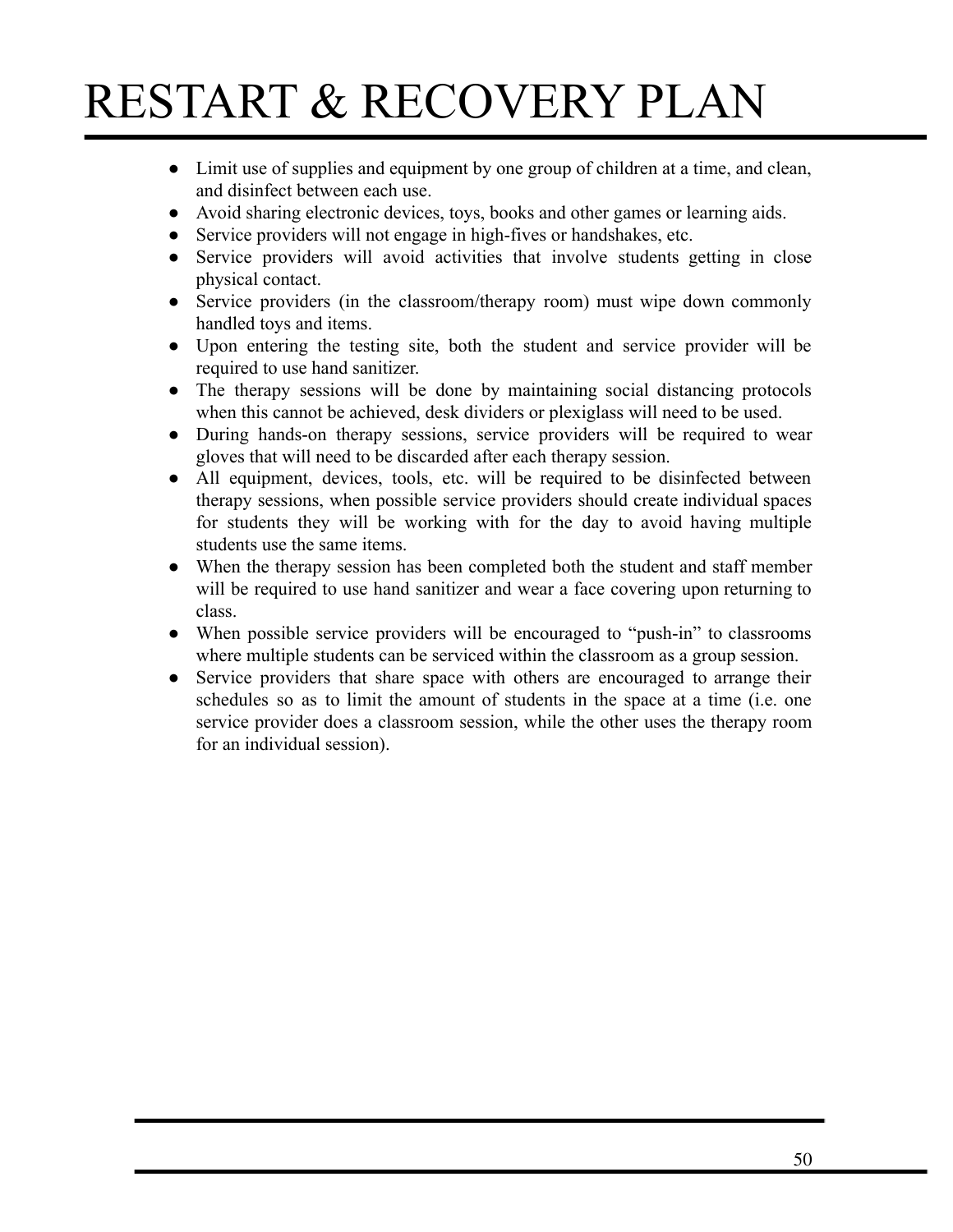### **Diapering/Toileting Protocols**

- Prepare the area by sanitizing the table or changing area. The staff member changing the student should be wearing gloves at all times.
- The student should be cleaned using disposable wipes.
- The soiled diaper and/or clothing should be placed in a plastic or waterproof bag.
- Place the used wipes inside the diaper and discard in the trash with the disposable gloves.
- New gloves should be used to put on the fresh diaper
- Wash the child's hands with soap and water once the new diaper has been replaced.
- The staff member should discard the gloves in the trash can and wash their hands with soap and water.
- The area should be cleaned and sanitized after the child has left the area and the staff member's hands should be washed again.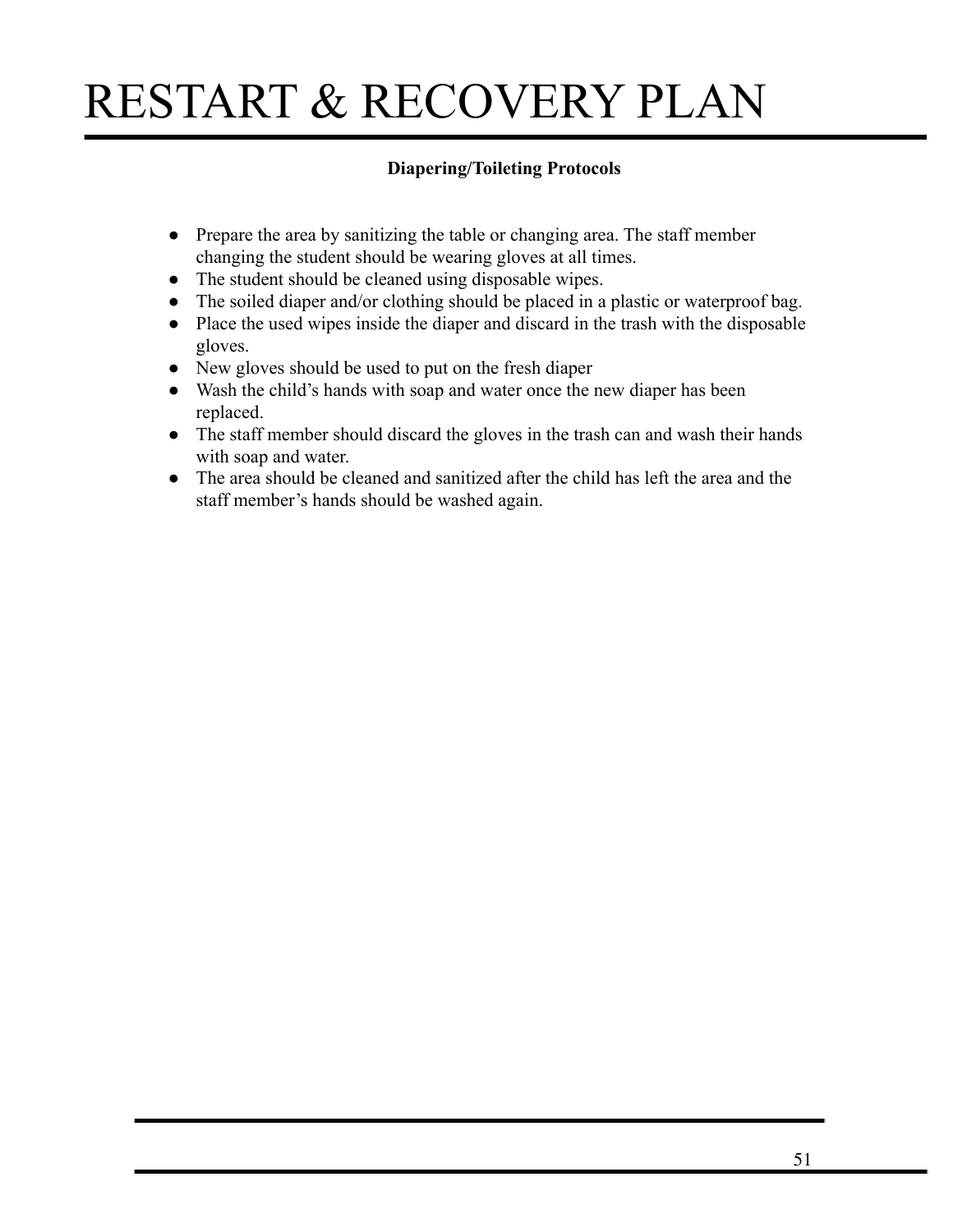### **Appendix C**

### **Critical Area of Operation #3 – Transportation**

#### **School Buses**

- Social distancing practices must be maintained on school buses to the maximum extent practicable. Students on regular 54 passenger school buses will be seated to provide as much distance from one another as practicable.
- School vans will be equipped with New Jersey Motor Vehicle Agency approved soft plastic seat dividers.
- School buses will have visual cues regarding hand sanitizing and the wearing of face coverings (when appropriate).
- Students, bus drivers, and any other staff member are required to wear a face covering upon entering the school bus (when appropriate), unless a student is unable to wear a face mask or doing so would inhibit the individual's health. Accommodations for students who are unable to wear a face covering should be addressed according to that student's particular need and in accordance with all applicable laws and regulations.
- School buses will be disinfected twice each day. School buses shall be cleaned and sanitized including seats, windows, rails, and highly touched surfaces twice per day. There will be a two-step process for cleaning and disinfecting school buses. School buses will first be cleaned with an all purpose cleaner to remove dirt and germs from surfaces. School buses will then be disinfected to kill the remaining germs using EPA-approved sanitizing agents. The sanitizing agents used are limited to the following, which are on the U.S. EPA's list of products that have been shown to be effective against COVID-19: Bioesque Botanical Disinfectant. The manufacturer's instructions for all cleaning and disinfection products, e.g., concentration, application method, and contact time, etc., shall be used. Each bus driver and/or person responsible for cleaning and disinfecting the bus must be trained and demonstrate an understanding of the established protocols that must be taken to properly clean and sanitize the bus. Topics of training may include proper use of cleaning and disinfecting agents, the cleaning schedule for various surfaces, and safety precautions that need to be taken, e.g., ensuring adequate ventilation while cleaning and sanitizing. Each bus driver and/or person responsible for cleaning and sanitizing the bus shall complete and sign the attached *Cleaning and Disinfecting School Bus Checklist* each day certifying that the required process was completed before each route.
- Hand sanitizer will be made available at the school bus entrance for use when boarding.
- Windows will be opened, whenever possible.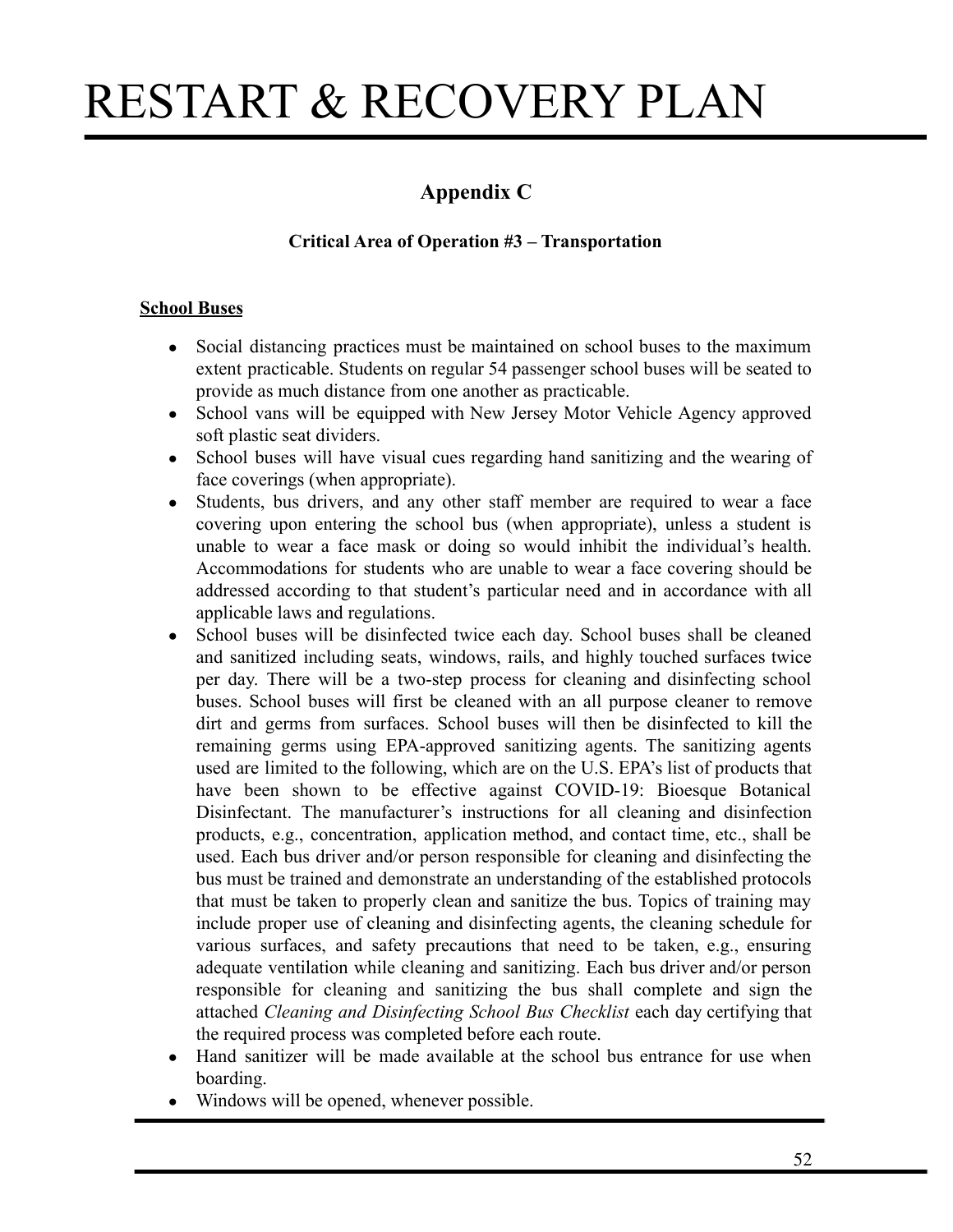• Signs will be displayed on the bus to reinforce social distancing and hygiene rules, such as staying home when sick, covering coughs and sneezes, washing hands often, and avoiding touching eyes, nose, and mouth.

### **Personal Protective Equipment**

• Personal Protective Equipment (PPE) (e.g., face coverings, face shields, disposable latex gloves and disinfectant) will be provided to each driver and staff member who is required to wear them (when appropriate).

#### **Students**

- To limit possible physical interaction among students, students will board the school bus by filling the back rows first, and then progressing forward. When leaving the bus, students should exit in the opposite order.
- Students will have assigned seating on the bus.
- Each student is required to wear a face covering when appropriate while riding the bus unless a student has a documented medical reason to not wear a face covering.

#### **Staff**

- Bus drivers shall practice all safety actions and protocols as indicated for other staff, e.g., hand hygiene and face coverings.
- Bus drivers will be screened before their shift begins pursuant to the District's policy for health screening employees.
- Bus drivers will be reminded to implement certain personal hygiene actions, e.g. frequent hand washing, and be afforded the opportunity to do so, such as, having sufficient time between routes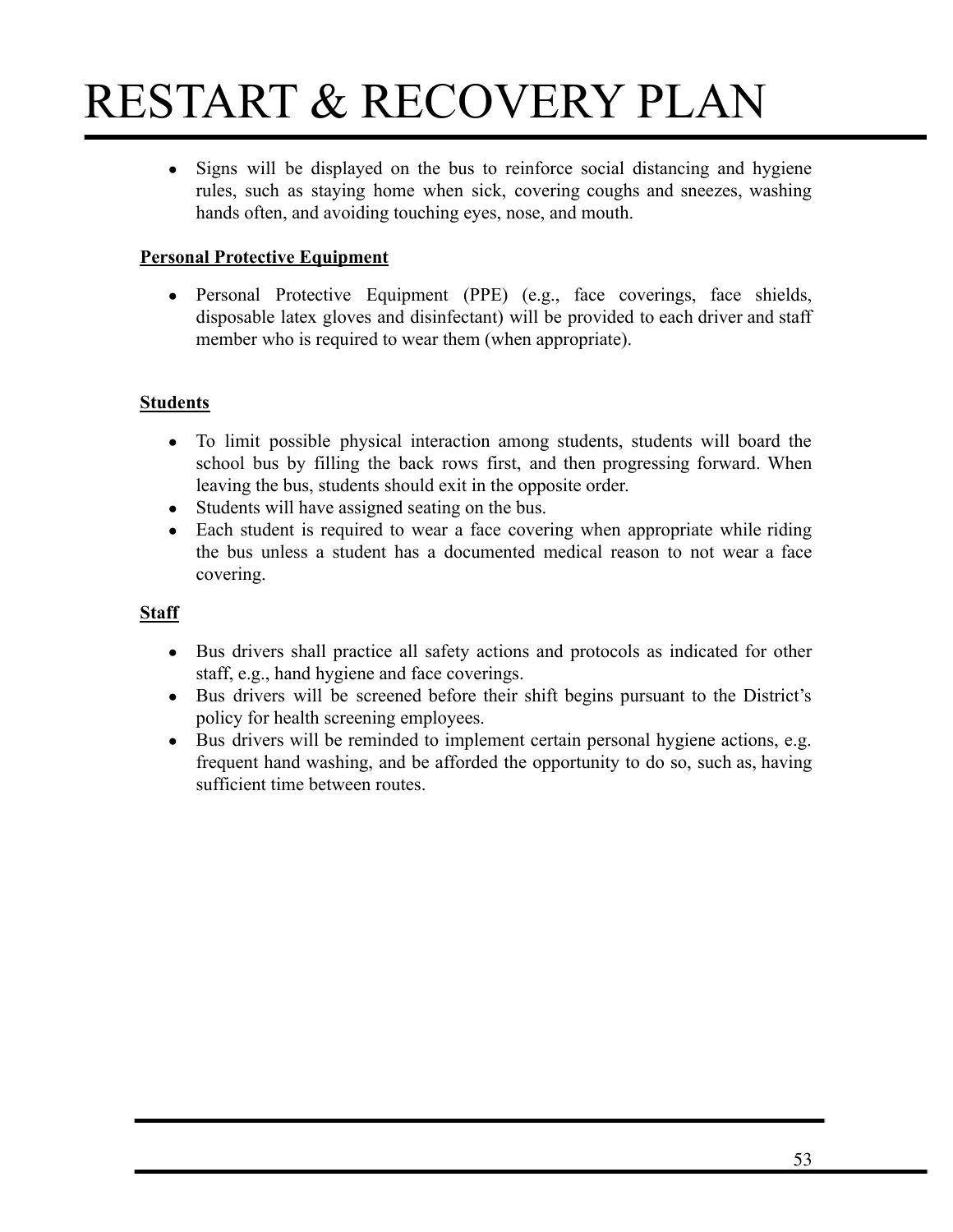#### **LACEY TOWNSHIP SCHOOL DISTRICT CLEANING AND DISINFECTING SCHOOL BUS CHECKLIST DURING COVID-19**

*Please check off when completed and sign.*

| Driver:         |  |
|-----------------|--|
| <b>Bus No.:</b> |  |
| Date:           |  |

#### **CLEAN AND DISINFECT THE FOLLOWING PURSUANT TO SCHOOL BUS PROTOCOLS DURING COVID-19:**

#### **Before Operating Vehicle:**

- \_\_\_\_ Inside and Outside of Door (students touching points)
- Door Hardware including the Driver's Door Opening Panel
- \_\_\_\_ All Seats Front and Back
- All Seat Belts & Buckle Guards
- \_\_\_\_ All Windows and Window Frames
- \_\_\_\_ Side Walls of Bus at Each Seat
- \_\_\_\_ Wheelchair Lift Frame and Contact Points of Seat Belt
- \_\_\_\_ Tie Downs for Wheelchair
- \_\_\_\_ Car Seats or Booster Seats
- \_\_\_\_ Harness Contact Points
- \_\_\_\_ Steering Wheel and All Drivers Touch Points

#### **During Operation Monitor Students:**

- \_\_\_\_ Social Distance pursuant to the District's School Bus Protocols During COVID-19
- Wearing Mask (when appropriate)
- \_\_\_\_ Physical Illness Signs

#### $SIGNATURE:$

#### **AFTER THE LAST ROUTE OF THE DAY:**

- \_\_\_\_ Inside and Outside of Door (students touching points)
- \_\_\_\_ Door Hardware including the Driver's Door Opening Panel
- \_\_\_\_ All Seats Front and Back
- All Seat Belts & Buckle Guards
- **Example 3** All Windows and Window Frames
- \_\_\_\_ Side Walls of Bus at Each Seat
- \_\_\_\_ Wheelchair Lift Frame and Contact Points of Seat Belt
- Tie Downs for Wheelchair
- \_\_\_\_ Car Seats or Booster Seats
- \_\_\_\_ Harness Contact Points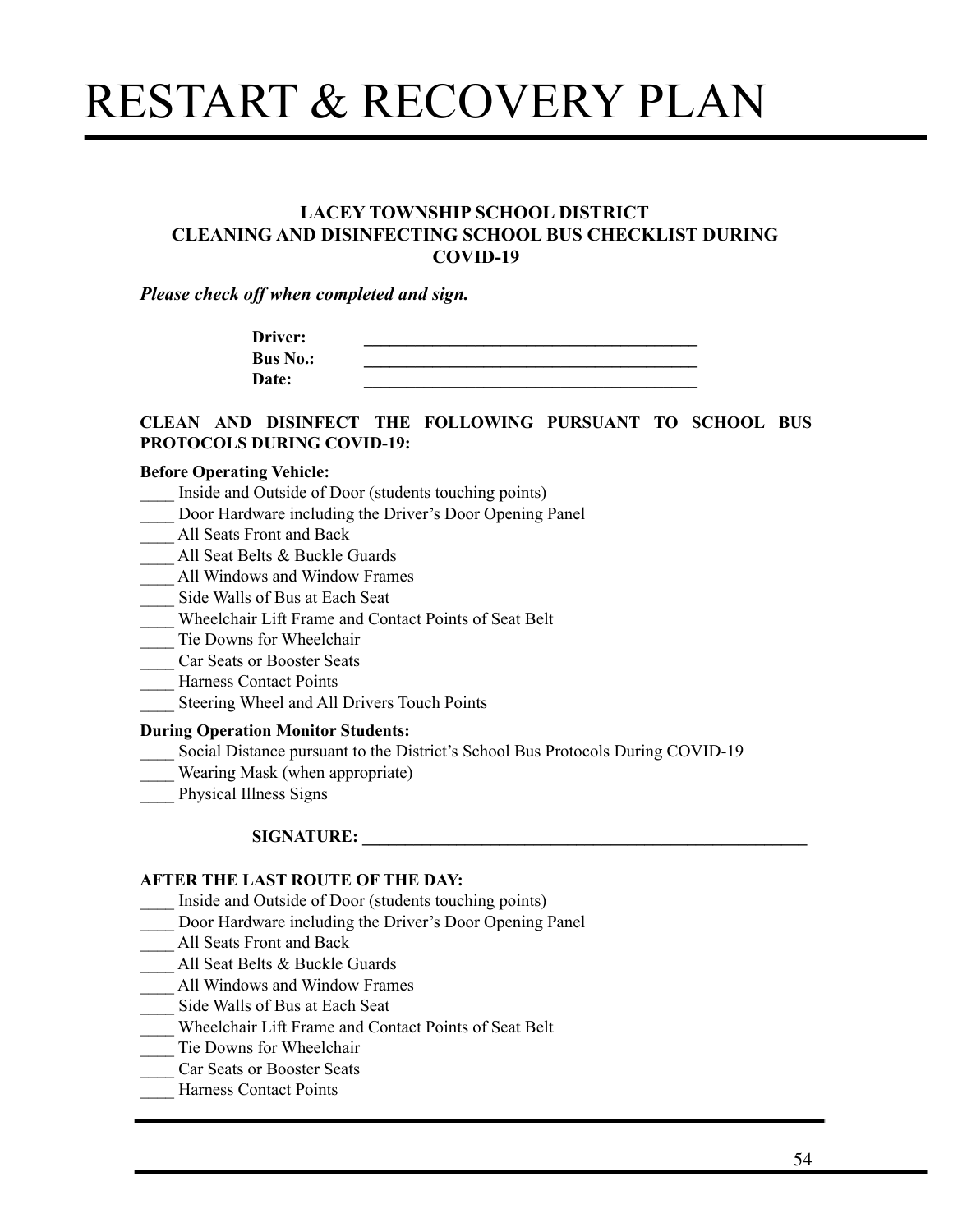\_\_\_\_ Steering Wheel and All Drivers Touch Points \_\_\_\_ Clean and Sweep Inside of Bus

 $SIGNATURE:$ 

### **Appendix D**

### **Critical Area of Operation #4 - Student Flow, Entry, Exit, and Common Areas**

### **Social Distancing in Entrances, Exits, and Common Areas**

All schools will provide signage, hallway guides, and physical reminders to maintain proper social distancing during arrival, hallway passing times, use of common areas, and common dismissal times. Face coverings are required any time students, staff, or visitors are moving throughout the building. School protocols will include, but are not limited to the following:

- Lacey Township High School:
	- o Appropriate signage on walls both inside and outside building
	- o One way hallways when possible
	- o Use of separate entrances for arrival and departure
	- o One way stairwells when possible
	- o Limited and staggered (when possible) passing times
- Lacey Township Middle School
	- o Appropriate signage on walls both inside and outside building
	- o One way hallways when possible
	- o Use of separate entrances for arrival and departure
	- o One way stairwells when possible
- Mill Pond Elementary School
	- o Appropriate signage on walls both inside and outside building
	- o One way hallways when possible
	- o Use of separate entrances for arrival and departure of students
	- o Floor signage to remind students to remain socially distant while traveling between locations
- Cedar Creek Elementary School
	- o Appropriate signage on walls both inside and outside building
	- o One way hallways when possible
	- o Use of separate entrances for arrival and departure of students
	- o Floor signage to remind students to remain socially distant while traveling between locations
- Lanoka Harbor Elementary School
	- o Appropriate signage on walls both inside and outside building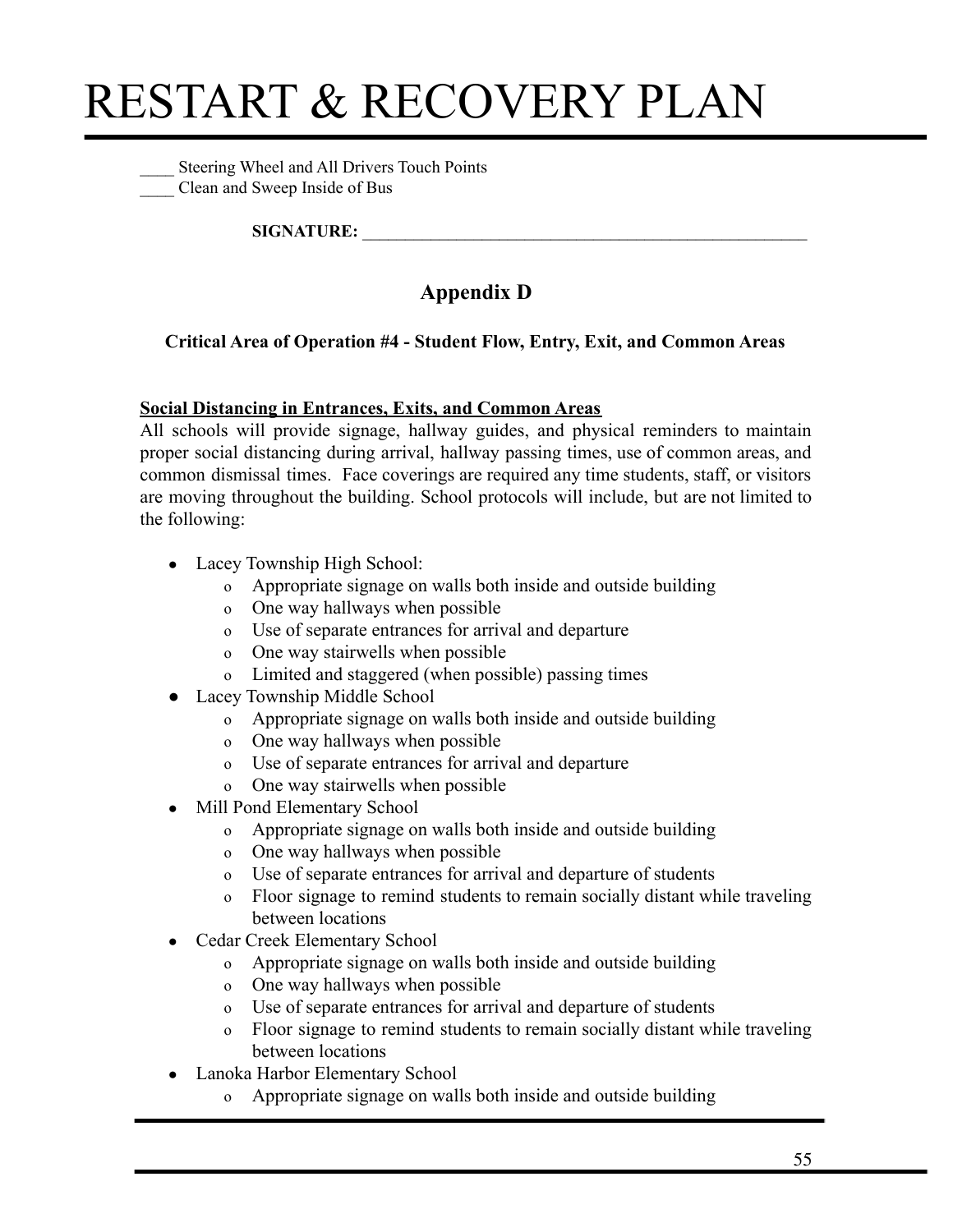- o One way hallways when possible
- o Use of separate entrances for arrival and departure of students
- o Floor signage to remind students to remain socially distant while traveling between locations
- Forked River Elementary School
	- o Appropriate signage on walls both inside and outside building
	- o One-way hallways when possible
	- o Use of separate entrances for arrival and departure of students
	- o Floor signage to remind students to remain socially distant while traveling between locations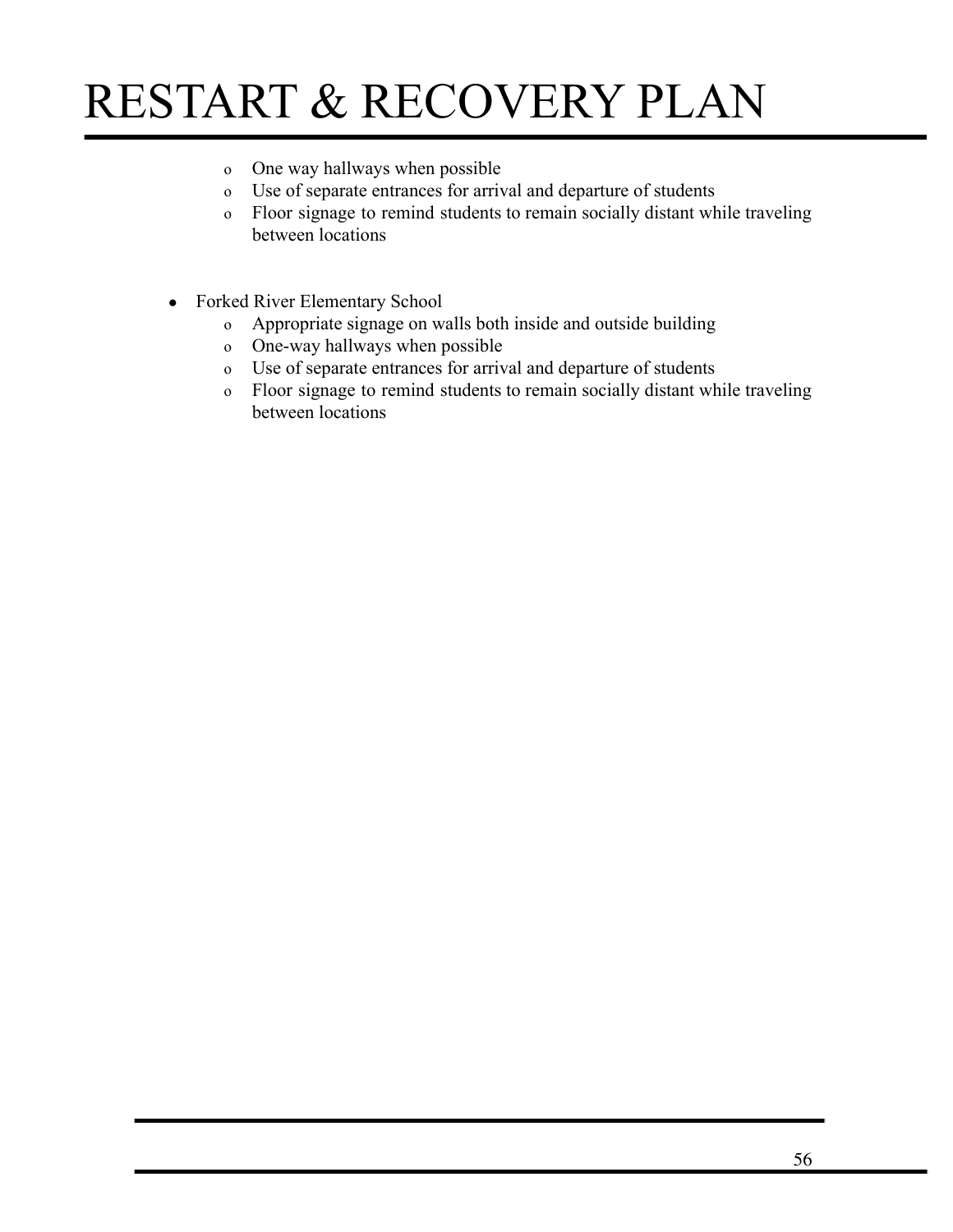### **Appendix E**

### **Critical Area of Operation #5 - Screening, PPE, and Response to Students and Staff Presenting Symptoms**

#### **Screening Procedures for Students and Staff**

- Staff, students, and visitors will be required to complete a health screening form prior to arriving in the building.
- Staff will be required to wear face coverings (when appropriate) while entering or exiting the building.
- Students who arrive at school utilizing their own transportation will enter the building through a designated entrance that is separate from the bus entrance.
- Students with disabilities may need to be provided accommodations during the screening process.
- Every effort will be made to maintain proper physical distancing at the designated entrances.

#### **Protocols for Symptomatic Students and Staff**

- All positive COVID-19 tests will be documented and accounted for.
- A student or staff member who has signs or symptoms related to COVID-19 will be excluded according to the COVID-19 exclusion criteria.
- A student or staff member who presents with a positive COVID-19 test will be excluded according to the COVID-19 exclusion criteria.

### **Protocols for Face Coverings**

- School staff and visitors are required (when appropriate) to wear face coverings unless:
	- o doing so would inhibit the individual's health;
	- o the individual is under the age of two;
	- o the individual is in extreme heat outdoors;
	- o the individual is in water.
- **● Staff**
	- o Face coverings will be required (when appropriate) for all staff at all times while inside a school building regardless of social distancing unless doing so would inhibit the individual's health.
	- o Staff must wear face coverings while entering and exiting the building.

### **● Students**

**o** Students are required to wear (when appropriate) their face coverings on the bus ride into school in the morning, and on the bus ride home.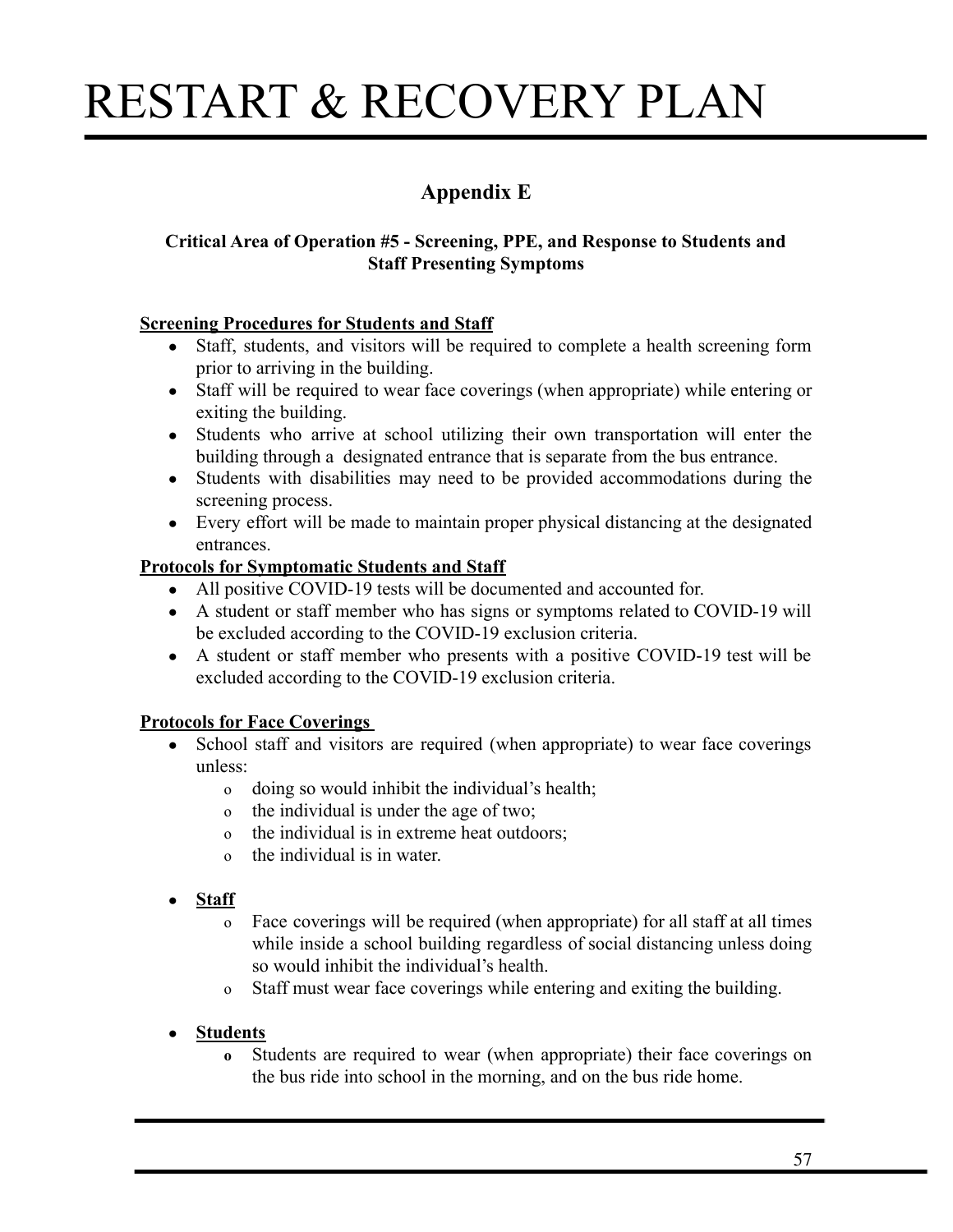- **o** Face coverings will be required (when appropriate) for all students at all times while inside a school building regardless of social distancing unless doing so would inhibit the individual's health. The updated guidance from NJDOE on face coverings for students will also include several exceptions to this standard including an exception for certain students with disabilities.
- o Face coverings will need to be washed often. It is recommended that parents purchase additional face coverings to assist with keeping them clean.

### **Appendix F**

### **Critical Area of Operation #6 - Contact Tracing**

- Contact tracing will be conducted for close [contacts](https://www.cdc.gov/coronavirus/2019-ncov/php/contact-tracing/contact-tracing-plan/appendix.html#contact) of laboratory-confirmed or probable COVID-19 patients.
- Remote communications for the purposes of case investigation and contact tracing should be prioritized; in-person communication may be considered only after remote options have been exhausted.
- Testing is recommended for all close contacts of confirmed or probable COVID-19 patients.
- Those contacts who test positive (symptomatic or asymptomatic) should be [managed as a confirmed COVID-19 case.](https://www.cdc.gov/coronavirus/2019-ncov/php/contact-tracing/contact-tracing-plan/investigating-coivd-19-case.html)
- If testing is not available, symptomatic close contacts should self-isolate and be [managed as a probable COVID-19 case](https://www.cdc.gov/coronavirus/2019-ncov/php/contact-tracing/contact-tracing-plan/investigating-coivd-19-case.html).
- If testing is not available, asymptomatic close contacts should self-quarantine and be monitored for a period of time after their last exposure, according to COVID 19 criteria.
- Contact Tracing for the Lacey Township School District will be led by members of the school district administrative team along with each of the six school nurses.
- Contract tracing will include students, building staff, cafeteria and custodial staff.
- All contact tracing for students and staff who have a positive COVID-19 test or probable COVID 19 exposure will be in consultation with the Ocean County Department of Health following all applicable privacy laws.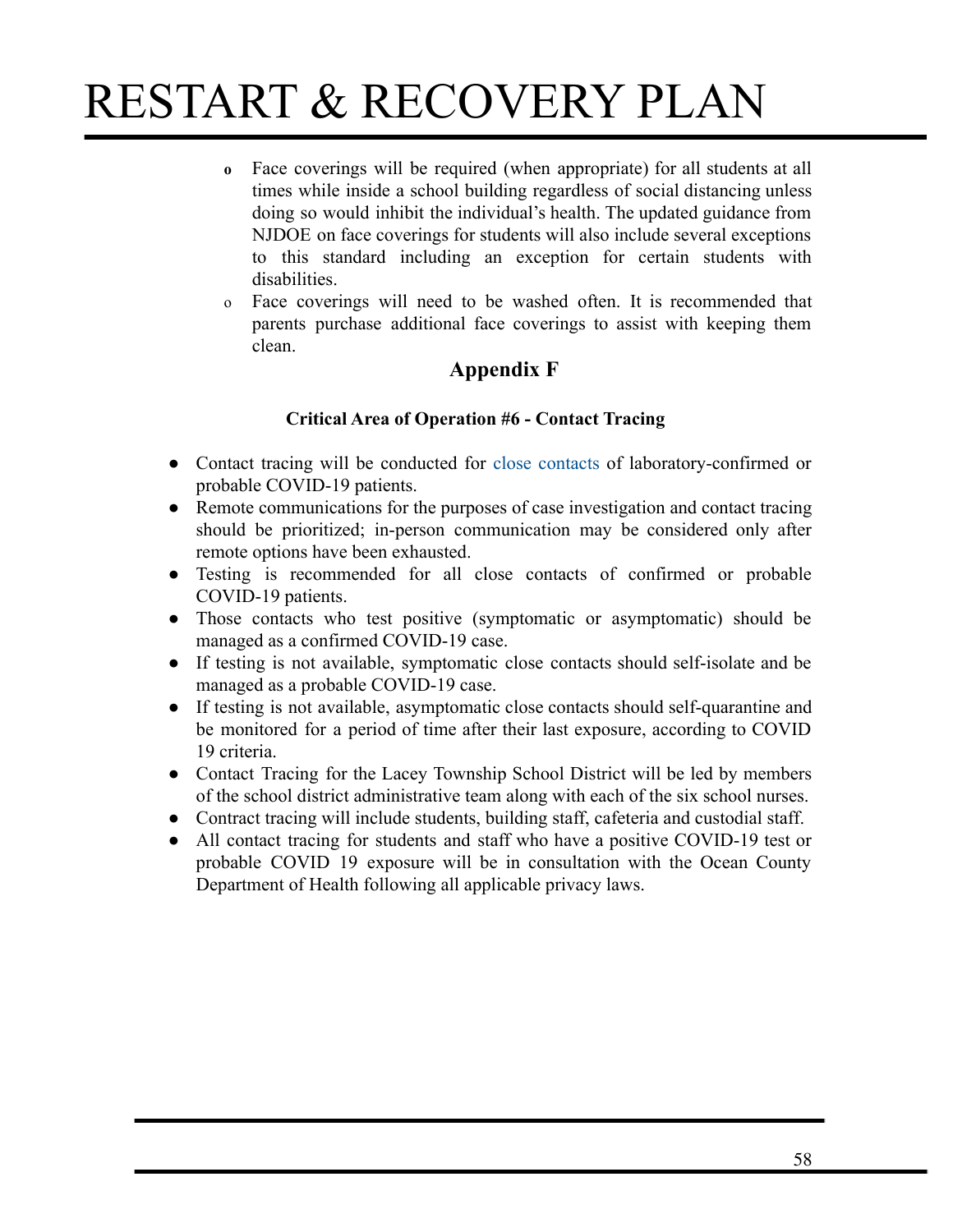### **Appendix G**

### **Critical Area of Operation #7 - Facilities Cleaning Practices**

The following protocols have been established regarding the cleaning and disinfecting of school buildings and school equipment:

#### **Personal Protective Equipment**

- Personal Protective Equipment (PPE) (e.g., face coverings, disposable latex gloves and disinfectant) will be provided for all custodians.
- In addition, EPA-approved hand sanitizer and disposable wipes will be provided in classrooms to instructional staff so that commonly used surfaces (e.g., keyboards, desks, remote controls) can be wiped down before use.

#### **Cleaning and Disinfecting**

- All cleaning and disinfecting products used in the school buildings are used according to the directions on the label and the manufacturer's instructions.
- Safety Data Sheets (SDS) are available for all products and may be found on the facilities section of the district website.
- When used, custodians will ensure appropriate ventilation in order to protect students and staff.
- When not in use, cleaning and disinfecting products will be securely stored away from students and staff.

### **Daily Responsibilities**

- First Shift:
	- Custodians will begin the day by cleaning and disinfecting all touch points on entry doors and refilling all hand sanitizer dispensers.
	- In addition to their traditional cleaning protocols, custodians will pay specific attention to cleaning and sanitizing frequently touched areas which include:
		- Classroom desks and chairs
		- Lunchroom tables and chairs
		- Door handles and push plates
		- Handrails
		- Kitchens and bathrooms
		- Light switches
		- Handles on equipment (e.g. athletic equipment)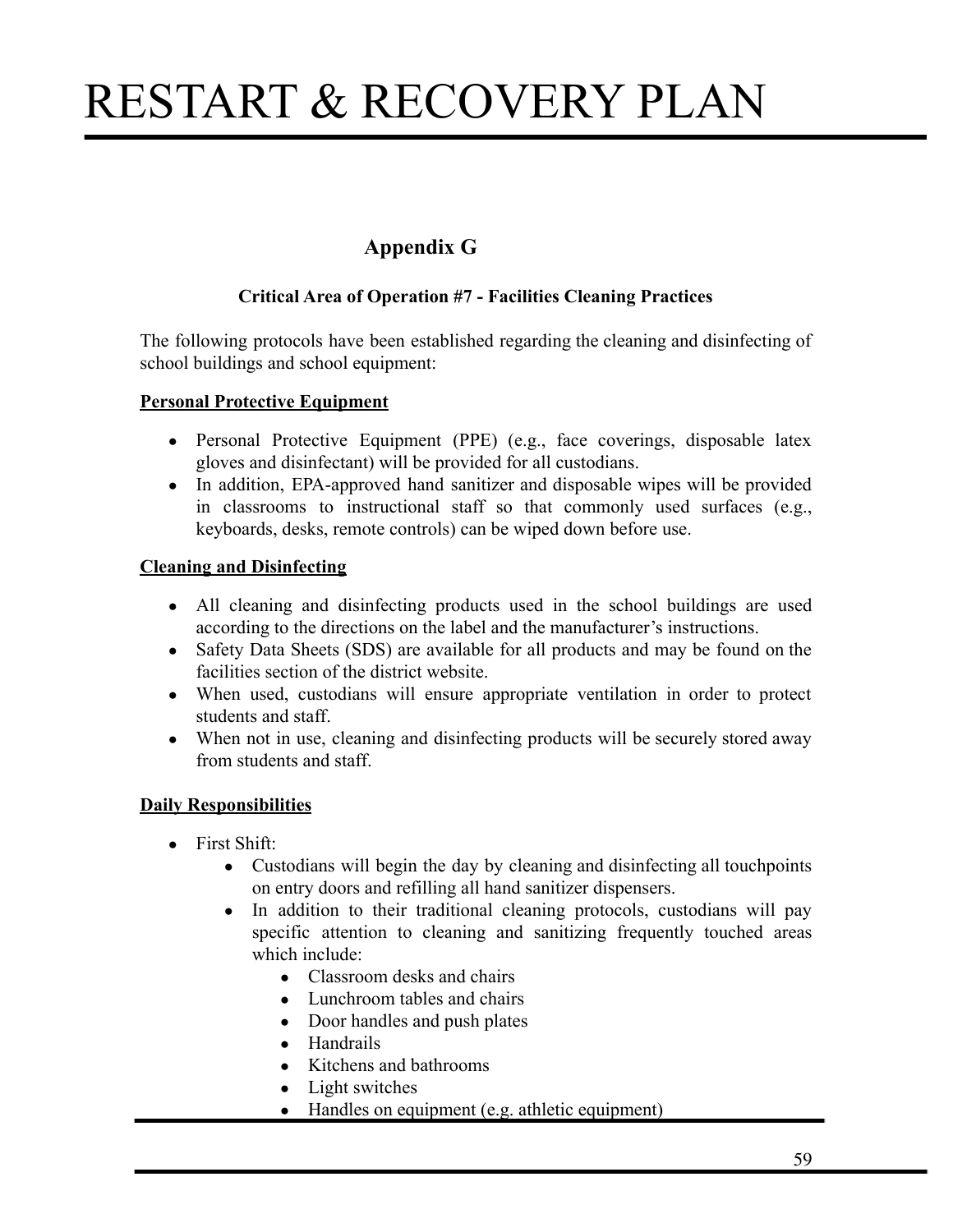- Buttons on vending machines and elevators
- Shared telephones
- Shared desktops
- Shared computer keyboards and mice
- $\bullet$  Second Shift:
	- In addition to their traditional cleaning protocols, custodians will pay specific attention to cleaning and sanitizing frequently touched areas which include:
		- $\bullet$  Classroom desks and chairs
		- Lunchroom tables and chairs
		- Door handles and push plates
		- Handrails
		- Kitchens and bathrooms
		- Light switches
		- Handles on equipment (e.g. athletic equipment)
		- Buttons on vending machines and elevators
		- Shared telephones
		- Shared desktops
		- Shared computer keyboards and mice
	- Second shift custodians will also be responsible for restocking all bathroom soap dispensers, hand sanitizer dispensers, and paper towels.

#### **Bathrooms**

- Building administration will limit the number of students who can enter a bathroom at any one time.
- Doors will be propped open to avoid touching handles.
- Each bathroom contains open trash cans to avoid touch points.
- Each bathroom contains a hand soap dispenser.
- Each bathroom contains a paper towel dispenser.
- Each bathroom will be cleaned and disinfected between periods protocols outlined by the Environmental Protection Agency (EPA).

#### **Drinking Fountains**

• Drinking fountains will be cleaned and sanitized daily.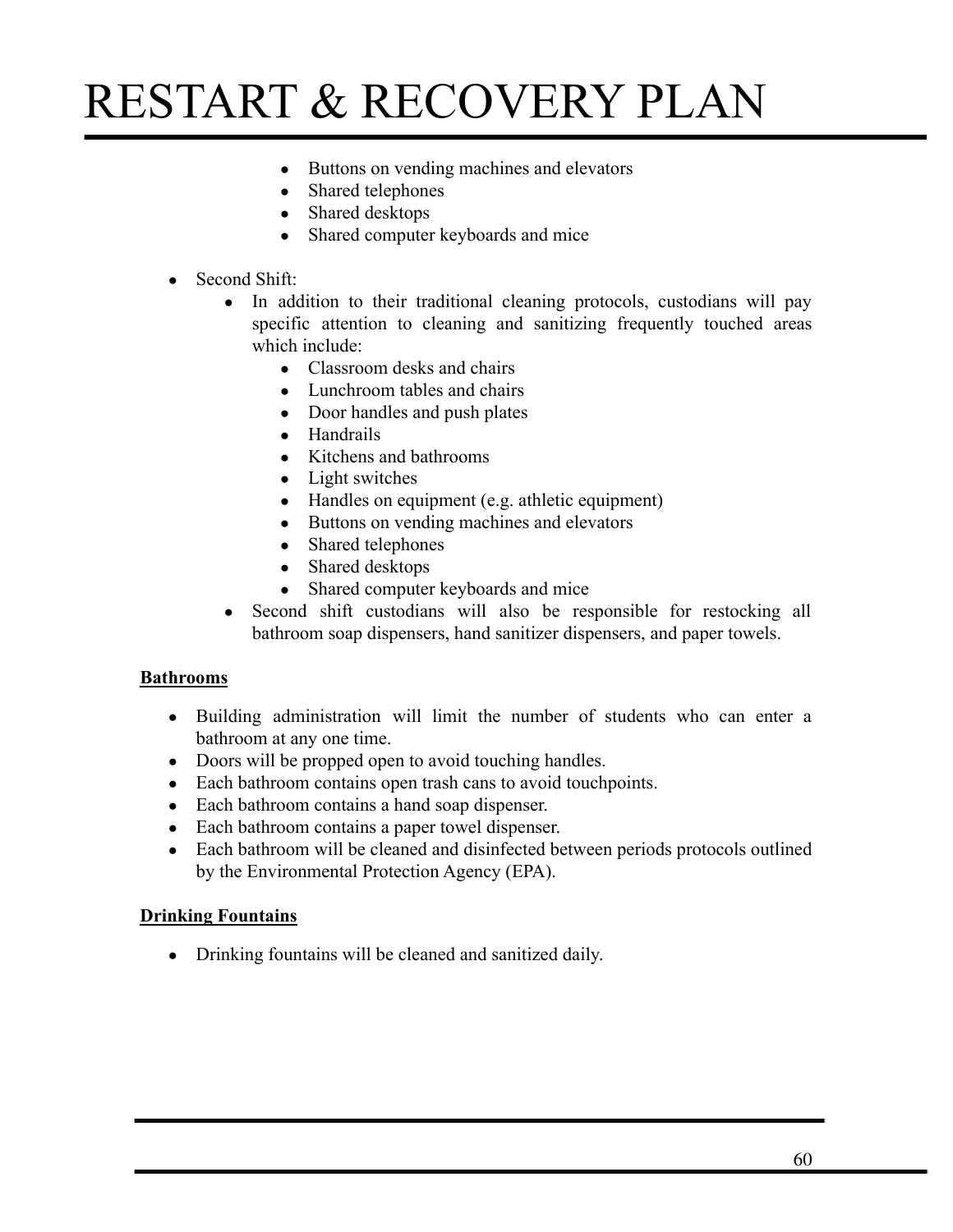### **Appendix H**

### **Critical Area of Operation #8 – Meals**

### **Food Service Staff**

- Infection, Control, and Occupational Safety and Health plans apply to any person entering or working the District kitchens.
- All Food Service Staff must report any symptoms of illness immediately to the Food Service Director. All workers should know how to contact the Food Service Director with any COVID-19 concerns.

### **Personal Protective Equipment**

- Personal Protective Equipment (PPE) (e.g., face coverings, disposable latex gloves and disinfectant) will be provided for all cafeteria workers.
- In addition, EPA-approved hand sanitizer and disposable wipes will be provided to staff so that commonly used surfaces (e.g., keyboards, desks, remote controls) can be wiped down before use.

### **Cleaning and Disinfecting**

- Staff will clean and disinfect high-touch areas routinely. High-touch areas include:
	- o Keypads
	- o Countertops
	- o Kitchen Equipment
- All cleaning and disinfecting products used in the school buildings are used according to the directions on the label and the manufacturer's instructions.
- Safety Data Sheets (SDS) are available for all products and may be found on the facilities section of the district website.
- Large trash receptacles will be placed in centralized locations. The meal cleaning process will consist of custodial staff emptying these trash receptacles using latex gloves to dispose of in a safe area.
- When used, staff will ensure appropriate ventilation in order to protect students and staff.
- When not in use, cleaning and disinfecting products will be securely stored away from students and staff.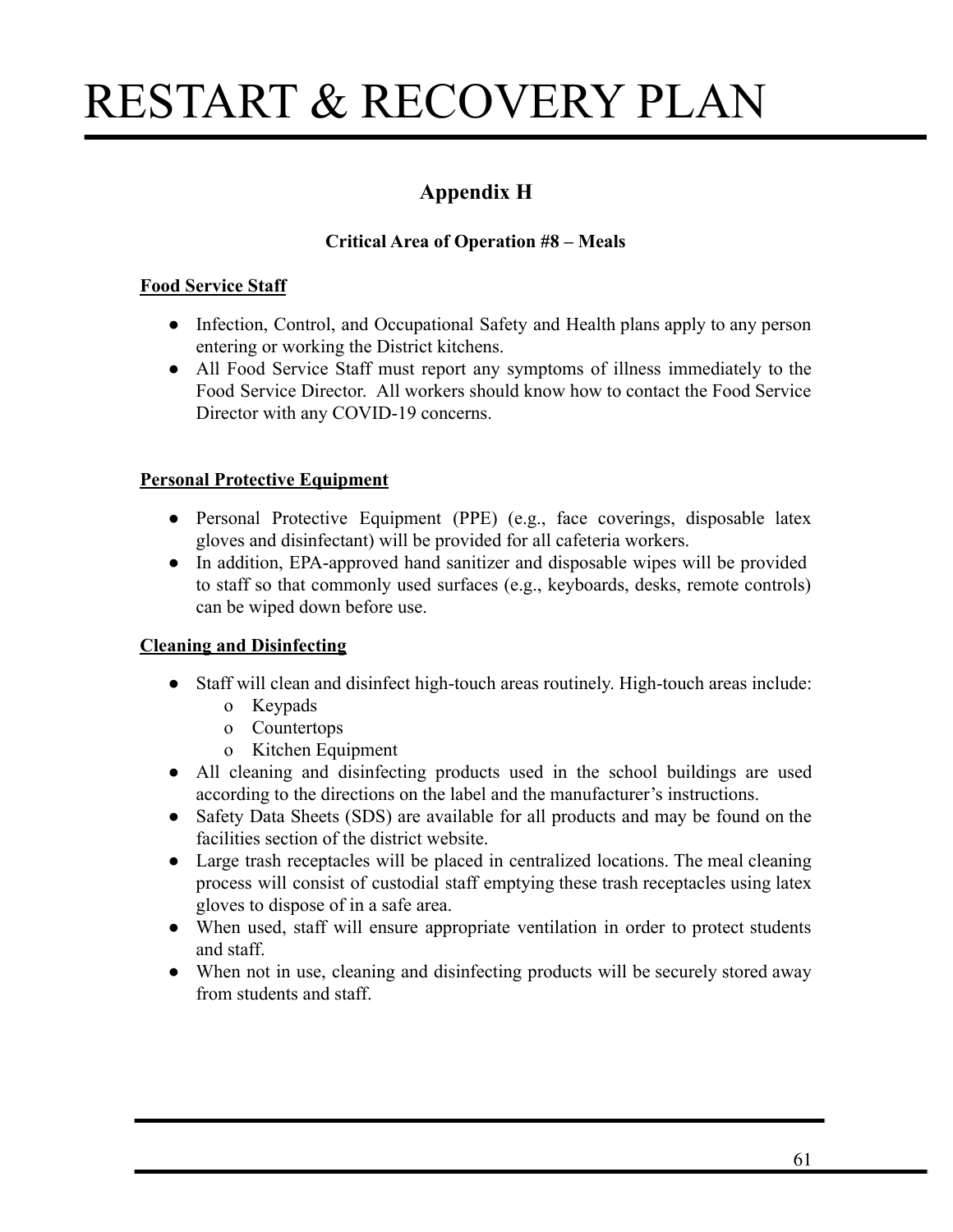### **Meal Preparation**

- All areas designated for food and/or beverage preparation are in conformance with applicable local, State, and Federal regulations.
- All staff are trained and certified in Safe Food Handling.
- All staff are responsible for abiding by the Cafeteria SOP, which outlines the regulations set forth by the Board of Health and USDA.
- Disposable latex gloves must be worn while preparing and delivering food.
- The Food Service Department (FSD) will limit capacity to a number that ensures all students and staff can remain socially distanced from all other students and staff at all times, except for those with whom they are sharing a table.
- The FSD will prohibit students and staff from entering the cafeteria because there will be no dining in the cafeterias.
- The FSD will prohibit any persons from entering the kitchen, except necessary personnel.
- No self-service or buffets will be permitted.

### **Continuity of Meal Programs**

- The USDA requires that meals must be available and accessible to all students, regardless of eligibility, and must be claimed at the applicable free, reduced or paid eligibility categories.
	- o Reimbursable meals may only be claimed for meals provided to students physically attending schools, students participating in virtual instruction throughout the week, and a combination of physical and virtual instruction.
	- o Meals cannot be claimed on weekends or on days where no instruction takes place.
- The School Food Authority (SFA) must continue to strive to prevent overt identification.
- The Lacey Township School District participates in the National School Breakfast Program and abides by the USDA Child Nutrition guidelines.
- The Lacey Township School District participates in the Special Milk Program and abides by the USDA Child Nutrition guidelines.
- The Lacey Township School District participates in the National School Lunch Program and abides by the USDA Child Nutrition guidelines.
- The Food Service Department will arrange for contactless pay whenever possible using PaySchools Central and the Parent Portal.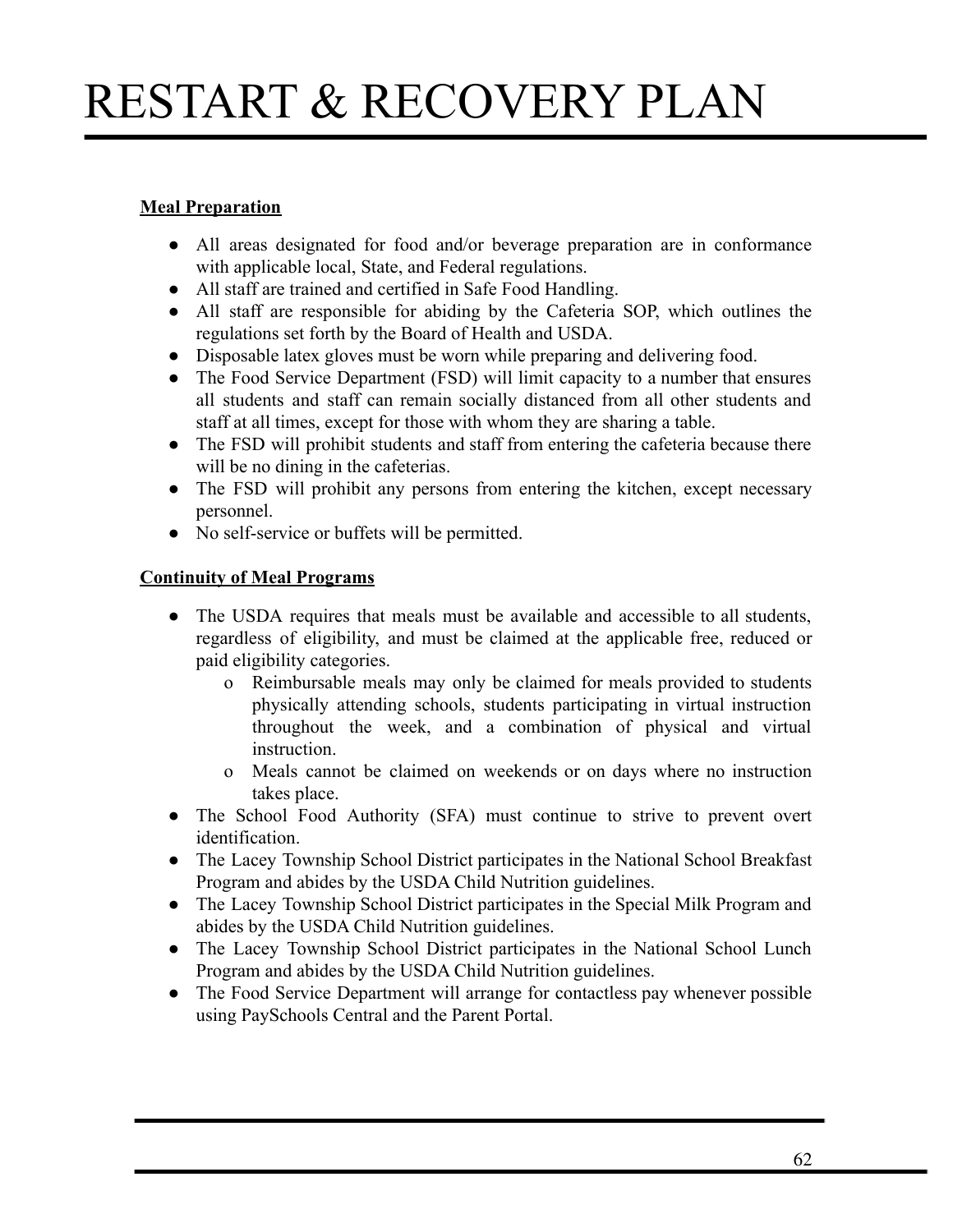### **Appendix I**

#### **Critical Area of Operation #9 – Recess/Physical Education**

#### **Physical Education (K-12)**

Physical Education is a critical part of a well-rounded education and an essential learning opportunity for young people. Physical education offers critical and unique learning experiences providing students with opportunities to learn motor skills and gain an understanding of the importance of physical activity. Our objective is to provide meaningful, safe, culturally responsive, and standards based physical education to our students while maintaining social distancing requirements. Teachers will focus their efforts on the progression of developing student skills and confidence in becoming physically literate.

To do so, an inventory of outdoor space will be completed, stations will be utilized, and areas will be marked off to ensure separation among classes, and avoid cohort mixing (when appropriate). Separate controlled entrance and exit points will be utilized. Physical education classes will be held outside, as long as possible.

All students, K-12, will be reminded to wear appropriate clothing for current weather conditions. Students should be encouraged to wear comfortable clothing and safe footwear to school that allows for safe movement and is appropriate for the weather and in order to participate in physical education.

Social distancing will be maintained when moving students to an outdoor space and/or in the classroom.

### **Appendix J**

#### **Critical Area of Operation #10 - Field Trips, Extra-Curricular Activities, and Use of Facilities Outside of School Hours**

We will ensure that all field trips and use of facilities will conform to the regulations that are in place at the time

• Field trips will be permitted and will follow social distancing regulations in place at that time.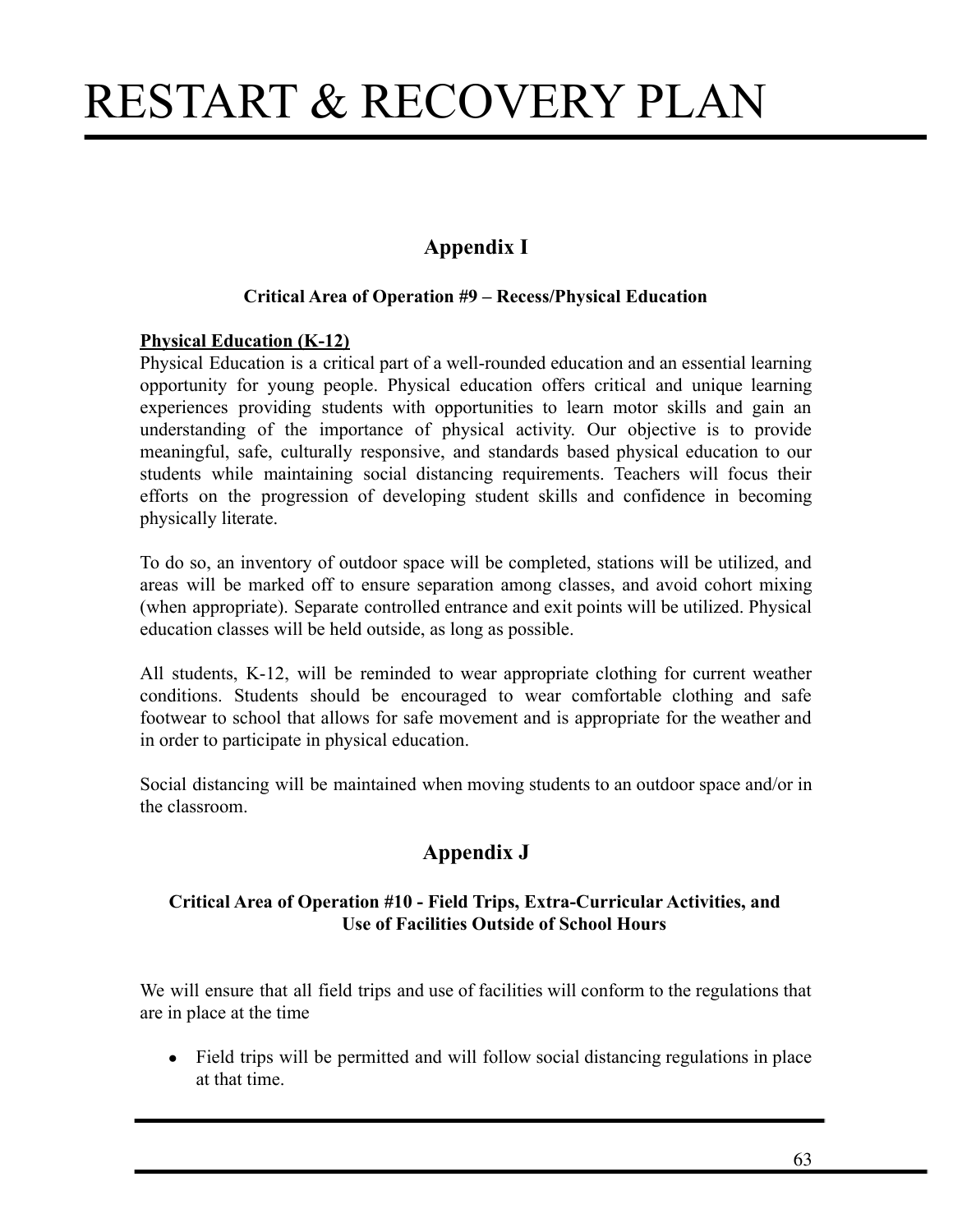- Public use of school facilities will be permitted in accordance with the COVID-19 regulations and protocols that are in place at the time.
- Public use of school facilities will adhere to hygiene standards in place at the time.
- A cleaning/ disinfecting schedule will be developed to allow for in person gathering outside school hours.

### **Appendix K**

### **Academic, Social, and Behavioral Supports**

- Multi-Tiered Systems of Supports (MTSS) is a systematic approach to prevention, intervention, and enrichment in grades Pre-K through twelve for academics and behavior that offers educators and families a mechanism to identify individual students who need extra support. The following programs will be implemented to ensure students receive extra support:
	- o Universal Screening Tools
	- o I&RS Teams
	- o Counseling (Academic, Social, Behavioral)
	- o Tiered Interventions
- Wraparound Supports
	- o Summer Enrichment Programs
	- o After School Academic Programs
	- o Family Engagement
	- o Quality Child Care
- Mental Health Supports for Staff (Educator Well-Being)
	- o Focus on Self-Care
		- [Care for the Caregiver Parents & Teachers](https://drive.google.com/file/d/1buiTIkDqfeszSqRbIwrdMY72s5cigMhU/view?usp=sharing)
		- **[Care for the Caregiver Administrators & Crisis Teams](https://drive.google.com/file/d/1nTJHKL_FJX7b8XiCouTkl5kHZ4KYOE9Q/view?usp=sharing)**
		- [5 Strategies for Teacher Self-Care](http://www.ascd.org/ascd-express/vol15/num13/5-strategies-for-teacher-self-care.aspx)
	- o Support for Secondary Trauma
		- **[Secondary Traumatic Stress](https://www.nctsn.org/sites/default/files/resources/fact-sheet/secondary_traumatic_stress_child_serving_professionals.pdf)**
- Mental Health Supports for Students
	- o Tier 1 Prevention and Universal Supports for All Students and Families
		- The district will provide access to resources to self-care, self-help, parent supports, and psychoeducational information.
			- Goals will be focused on:
				- o Strengthening skills for emotion regulation
				- o Promoting help seeking behaviors
				- o Promoting positive habits (self-care, hygiene, safety)
				- o Decreasing negative responses (fear, anxiety, etc.)
			- Lesson Plans/Activities ([Template](https://drive.google.com/file/d/1ZMgu8hh-po1J_7v6FMtplCL1urcVcz9v/view?usp=sharing))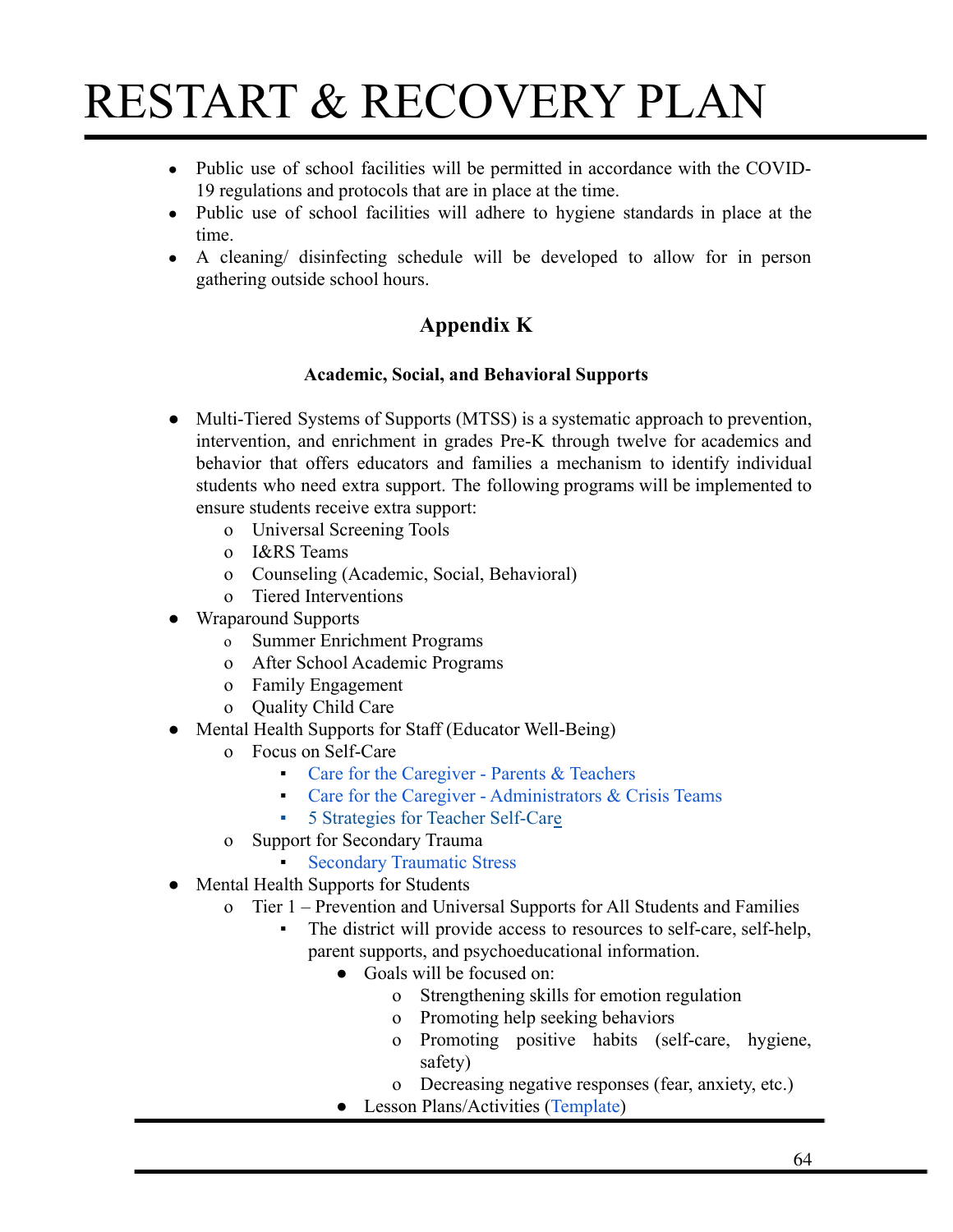- o Developing an understanding of the facts about COVID-19
- o Sharing and processing experiences during stay at home
- o Developing strategies to cope with fears, anxiety, etc.
- o Understanding safety measures
- *Caring School Community Curriculum* (Center for Collaborative Classroom)- K-6
- Panorama Education (social emotional learning platform)
- Continue to utilize a trauma-sensitive and culturally responsive approach to student engagement and support, especially regarding discipline
- SEL will be critical in re-engaging students, supporting adults, rebuilding relationships, and creating a foundation for academic learning. Each of the schools will continue or develop efforts to provide Social and Emotional Learning (SEL) programming.
	- NJ Social & Emotional Learning [Competencies](https://www.state.nj.us/education/students/safety/sandp/sel/SELCompetencies.pdf) and [Sub-Competencies](https://www.state.nj.us/education/students/safety/sandp/sel/SELCompetencies.pdf)
- Information will be shared with parents and educators regarding how to identify when a student may be struggling with a mental health issue.
- o Tier 2 More intensive supports (in addition to Tier 1) that will be provided to students who are identified as at-risk for mental health and/or substance abuse
	- School Psychologists, Social Workers, Guidance Counselors, and Student Assistance Counselors will provide support for groups of students who are identified as needing assistance.
	- Families of students identified as at-risk for mental health and/or substance abuse will be provided contact information for local community providers, county resources, and other organizations to enhance Tier 2 supports.
- o Tier 3 Individualized, intensive support for students who are identified as needing mental health and/or substance abuse interventions
	- School Psychologists, Social Workers, Guidance Counselors, and Student Assistance Counselors will provide support for individual students who are identified as needing intensive assistance.
	- Families and students will be connected to individual counseling, family therapy, out-patient programs, or addiction services as needed.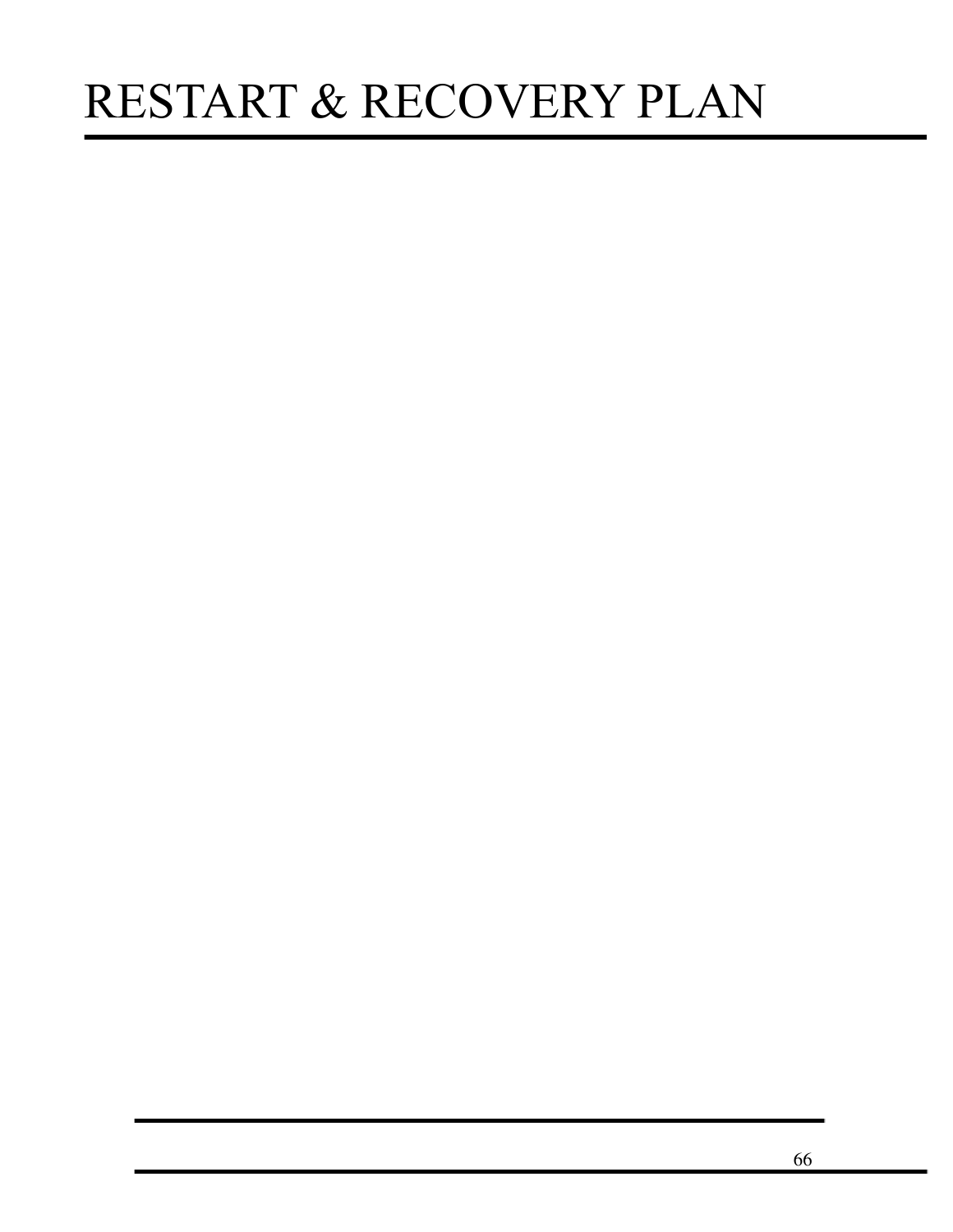### **Appendix L**

### **Restart Committee**

The New Jersey Department of Education released the *The Road Back – Restart and Recovery Plan for Education* (RRP Guidance) for schools to reopen in September 2020. The RRP provides guidance related to four key subject areas: *Conditions for Learning*; *Leadership and Planning*; *Policy and Funding*; and *Continuity of Learning*. Each key subject area has subsections that are addressed in the Lacey Township School District's plan to reopen.

Prior to the release of the RRP Guidance, the School Reopening Committee began meeting weekly to prepare for school reopening. This committee, led by the Superintendent and comprised of administrators, developed five subcommittee Focus Areas chaired as follows:

- 1. Operations and Governance Dr. Clark, Superintendent
- 2. Personalized Learning Mrs. Amos, District Supervisor
- 3. Finance Mr. DeGeorge, Business Administrator
- 4. Personnel Mr. Zylinski, District Supervisor
- 5. Physical and Mental Health Mr. Bond, Director of Special Services

Each Focus Area subcommittee was comprised of the following individuals:

- $\bullet$  BOE Member(s)
- 1 School Nurse
- $\bullet$  1-2 Principals
- Supervisor / Assistant Principal
- 2-3 Teachers
- 1 Guidance Counselor
- 1 CST Member

The objective of the subcommittee was to explore re-entry options and the implications of the RRP Guidelines related to each. The subcommittees were tasked with creating research-based recommendations, needs analysis, and major concerns for each of the LTSD re-entry models. The option that best meets the needs of the students of the Lacey Township School District is outlined in Appendix N.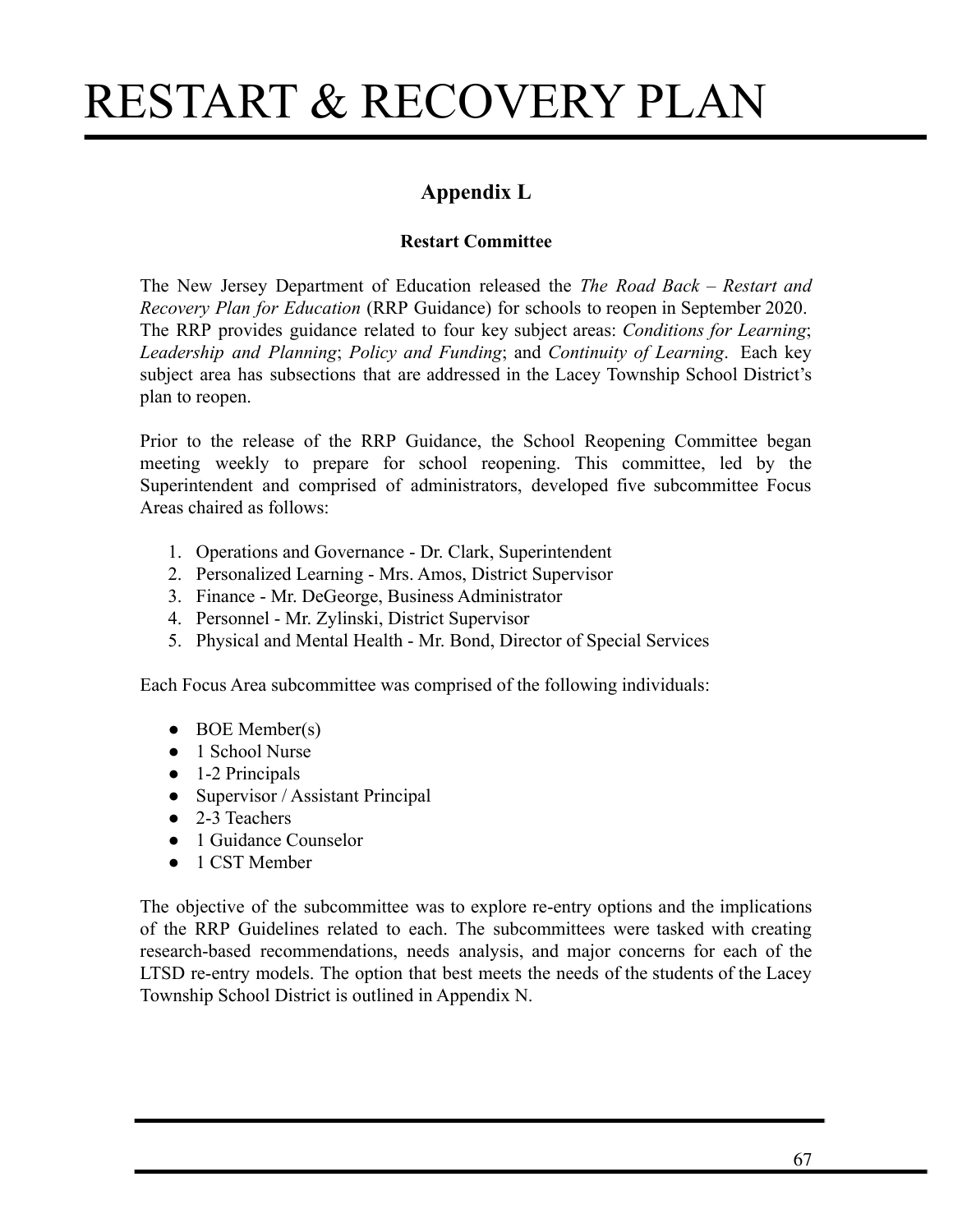### **Appendix M**

#### **Pandemic Response Teams**

The Lacey Township School District has established six school-based Pandemic Response Teams, which include a cross section of administrators, teachers and staff. The purpose of the school-based Pandemic Response Teams in each school will be to centralize, expedite, and implement COVID-19-related decision-making.

#### **Pandemic Response Team Chair - Mr. Zylinski, District Supervisor**

|                       | <b>Cedar Creek</b><br><b>School</b>            | <b>Forked River</b><br><b>School</b>   | Lanoka<br><b>Harbor</b><br><b>Schools</b> | <b>Mill Pond</b><br><b>School</b>                   | <b>Lacey Middle</b><br><b>School</b>                           | <b>Lacey High School</b>                         |
|-----------------------|------------------------------------------------|----------------------------------------|-------------------------------------------|-----------------------------------------------------|----------------------------------------------------------------|--------------------------------------------------|
| Principal<br>Lead     | Jackie<br>Ransuka                              | Eric Fiedler                           | Jeff Brewer                               | <b>Holly Niemiec</b>                                | Jason King                                                     | Greg Brandis                                     |
| <b>Nurse</b>          | Ashley<br>Mayberry                             | Kelly Valardi                          | Alicia<br>Crandall                        | Terri<br>DeGaetano                                  | Kristen<br>Patterson                                           | Shannon Morganti                                 |
| Supervisor/<br>AP     | Joanie<br>Donohue                              | Jessica Cellini                        | Theresa<br>Kilmurray                      | Paul O'Neill                                        | Ed Subokow<br>Margaret Molloy                                  | Mark Angelo<br>Donald Lintner<br>Aimee DelVento  |
| <b>Teachers</b>       | Lisa<br>Meelheim<br><b>Bethann</b><br>Barneman | Scott<br>Boedigheimer<br>Miranda Paris | Jody<br>MacDonald<br>Darlene Price        | Lori Savage<br>Stephanie<br>Danziger<br>Melissa Paz | James<br>Handschuch<br>Nick Madensky<br><b>Alison Brannick</b> | Melissa Bullock<br>Erin Papalia<br>Sally Dipaola |
| Guidance<br>Counselor | Jamie Pravata                                  | <b>Brittney Hintz</b>                  | Cristin<br>Conigliaro                     | Alissa Fisher                                       | Watson Heilala                                                 | Stephanie Law                                    |
| <b>CST Member</b>     | <b>Emily Leary</b>                             | Jodie Ringle                           | <b>Ashley Goral</b>                       | Cara Ruff                                           | Kelli<br>Marchitello                                           | Nicole Simas                                     |
| Custodian             | <b>Mark Stevens</b>                            | Ron Yoo                                | Don<br>Crawford                           | Eric LaPelusa                                       | Paul<br>Schlagenhaft                                           | John Dillon                                      |
| Secretarial           | Patti<br>Deuchler                              | Lisa Webb                              | Lori Parker                               | Kris Burger                                         | Marisa Speck                                                   | Renee Stephenson                                 |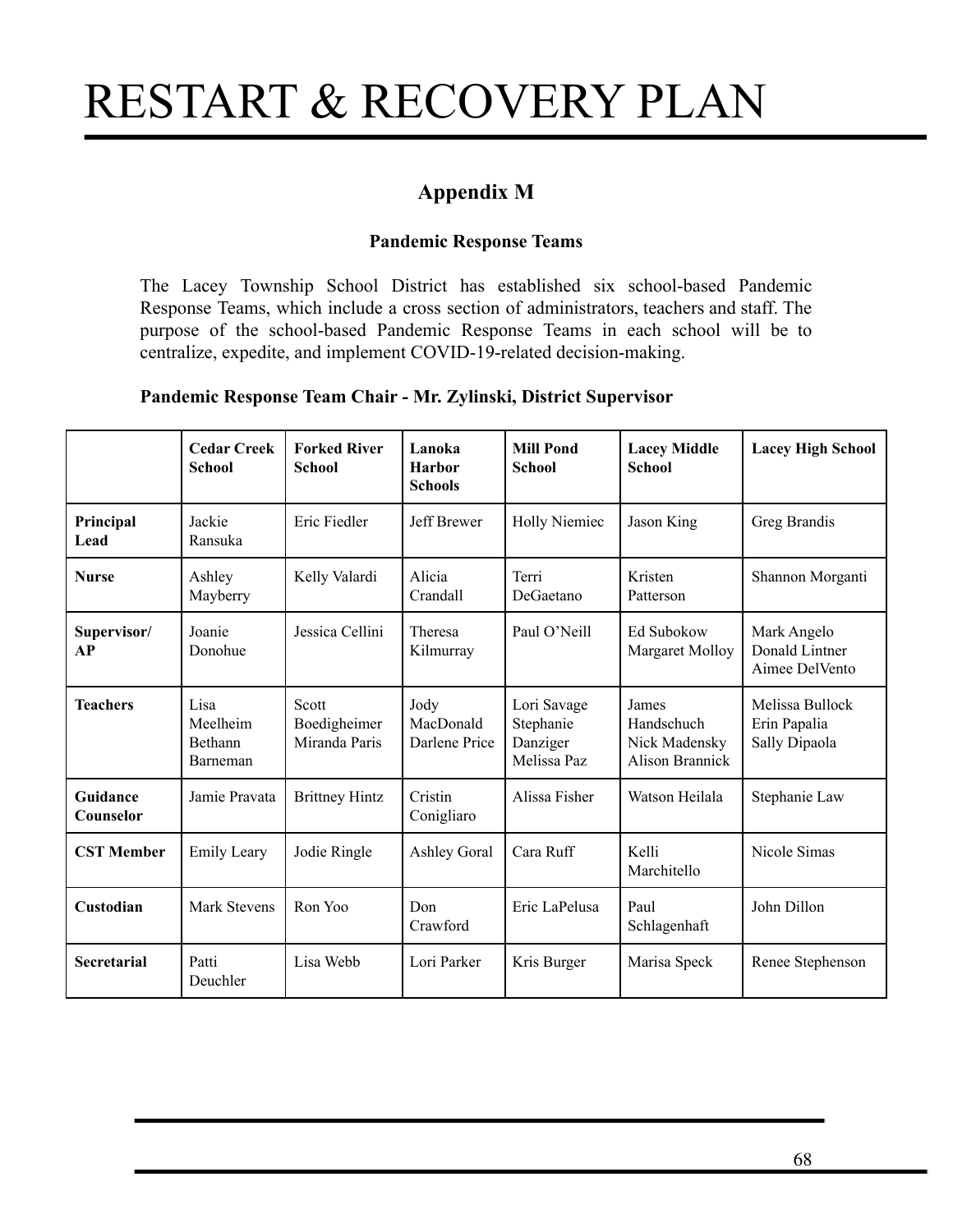The Pandemic Response Team is responsible for:

- Overseeing each school's implementation of the district's reopening plan, particularly health and safety measures, and providing safety and crisis leadership.
- Adjusting or amending school health and safety protocols as needed.
- Providing staff with needed support and training.
- Reviewing school level data regarding health and safety measures and the presence of COVID19 and reporting that data to the district as required.
- Developing and implementing procedures to foster and maintain safe and supportive school climates as necessitated by the challenges posted by COVID-19.
- Providing necessary communications to the school community and to the district.
- **●** Creating pathways for community, family, and student voices to continuously inform the Team's decision-making

### **Appendix N**

#### **Scheduling of Students**

| <b>The School Dav</b> |  |
|-----------------------|--|
|-----------------------|--|

| High School         | $7:05$ am $-1:35$ am              |  |  |
|---------------------|-----------------------------------|--|--|
| Middle School       | $7:30$ am $-2:00$ pm              |  |  |
| Mill Pond           | $8:00$ am $-2:30$ pm              |  |  |
| Lanoka Harbor       | 8:25 am - 2:55 pm                 |  |  |
| Cedar Creek         | $8:50$ am $-3:20$ pm              |  |  |
| <b>Forked River</b> | $9:15$ am $-3:45$ pm              |  |  |
| PreK                | 8:00 am - 10:30 pm                |  |  |
| PreK                | $11:30$ am $- 2:00$ am            |  |  |
| PreK                | $8:15$ am - 10:45 pm              |  |  |
| PreK                | 12:00pm -2:30pm                   |  |  |
| PreK                | $9:15 \text{pm} - 1:15 \text{pm}$ |  |  |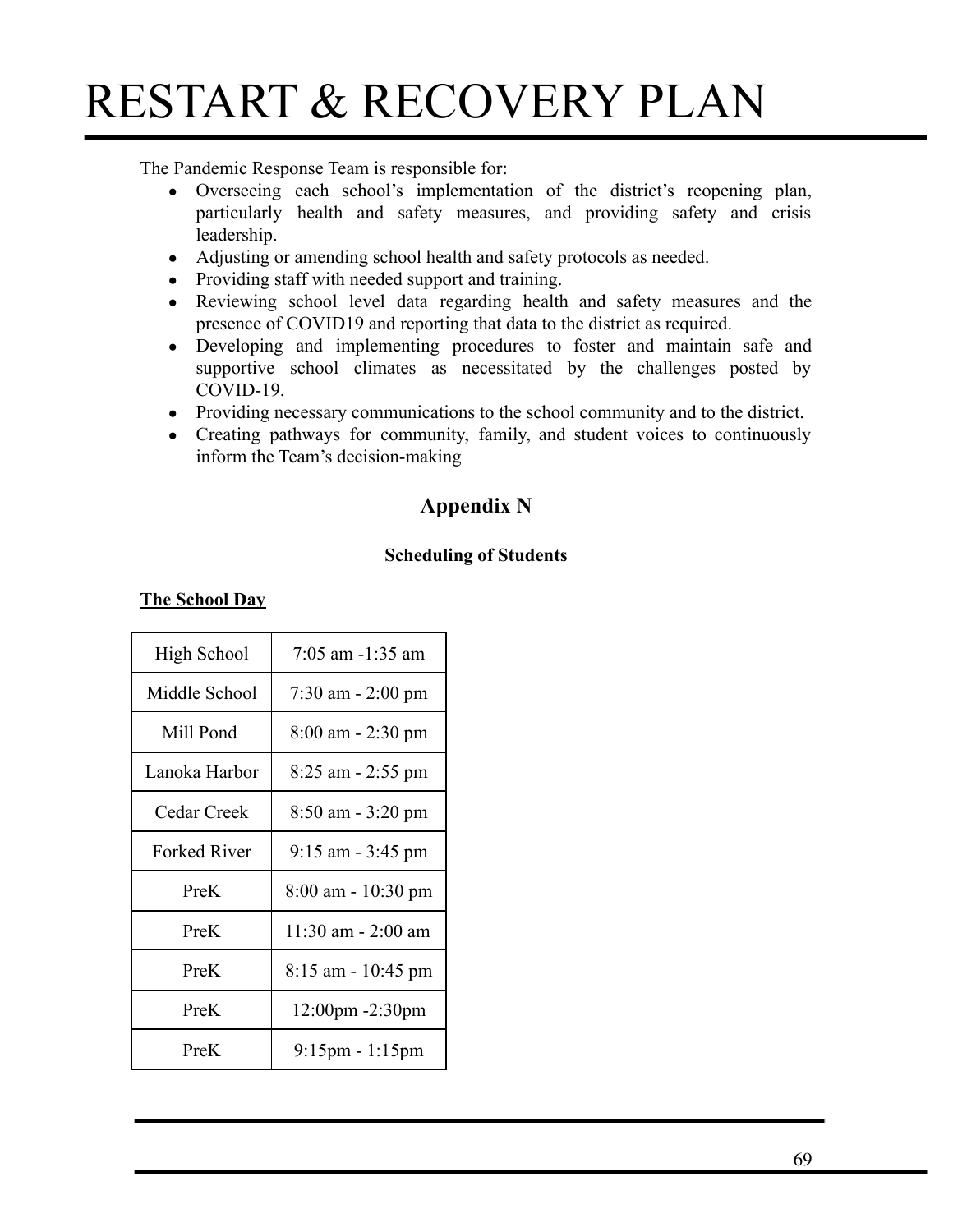### **The Educational Program**

**The Five Day a Week Cohort Model**

#### *Structure*

This model will provide students with face-to-face instruction. Elementary students will be cohorted according to their homeroom schedules. Middle and high school students will be cohorted according to their daily class schedules.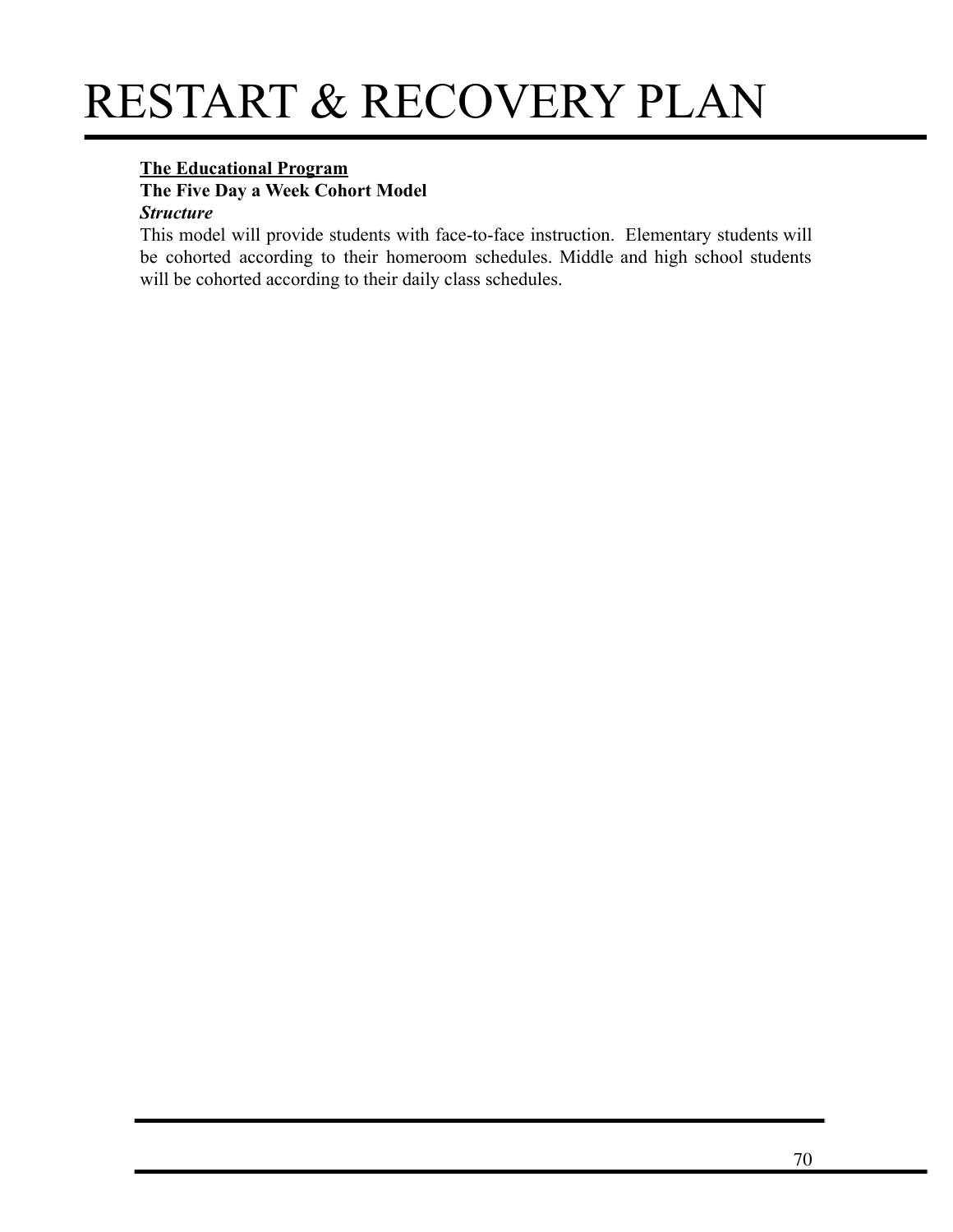### **Appendix O**

### **Staffing**

● **Roles and Responsibilities**: In a fully in-person learning environment the district will leverage staff to stand in doorways between classes to monitor student movement, as well as establish instructional staff and non- instructional support staff schedules to monitor hallway traffic and maintain safety according to guidelines.

### **● Instructional Staff Responsibilities:**

- o Reinforce social distancing protocol with students and co-teacher or support staff.
- o Limit group interactions to maintain safety.
- o Support school building safety logistics (entering, exiting, restrooms, etc.).
- o Become familiar with district online protocols and platforms.
- o Plan standards-based lessons to meet the needs of students at various levels.
- o Develop predictable routines and structures for students while maintaining student engagement through varied instructional strategies/modalities.
- o Provide regular feedback to students and families on expectations and progress.
- o Set clear expectations for students.
- o Assess student progress early and often and adjust instruction and/or methodology accordingly.
- o Develop opportunities for real-time interactions with students.
- o Instruct and maintain good practice in digital citizenship for all students and staff.
- o Instructional staff with additional capacity or limited time spent with students may assist with school building and safety logistics.
- o Teacher leaders or instructional coaches should support teachers in making necessary curricular adjustments and continuously improving the quality of instruction.
- o Providing materials, manipulatives and items for at-home activities at no cost to families (particularly in preschool).

### ● **Administrator Responsibilities:**

- o Consider roles for staff with health concerns, leveraging them to enhance and inform in-person instruction.
- o Provide time for staff collaboration and planning (team meetings).
- o Identify teachers and teacher leaders that may provide support to staff to continuously improve instruction (reading specialist, counselor, ELL teachers, case managers).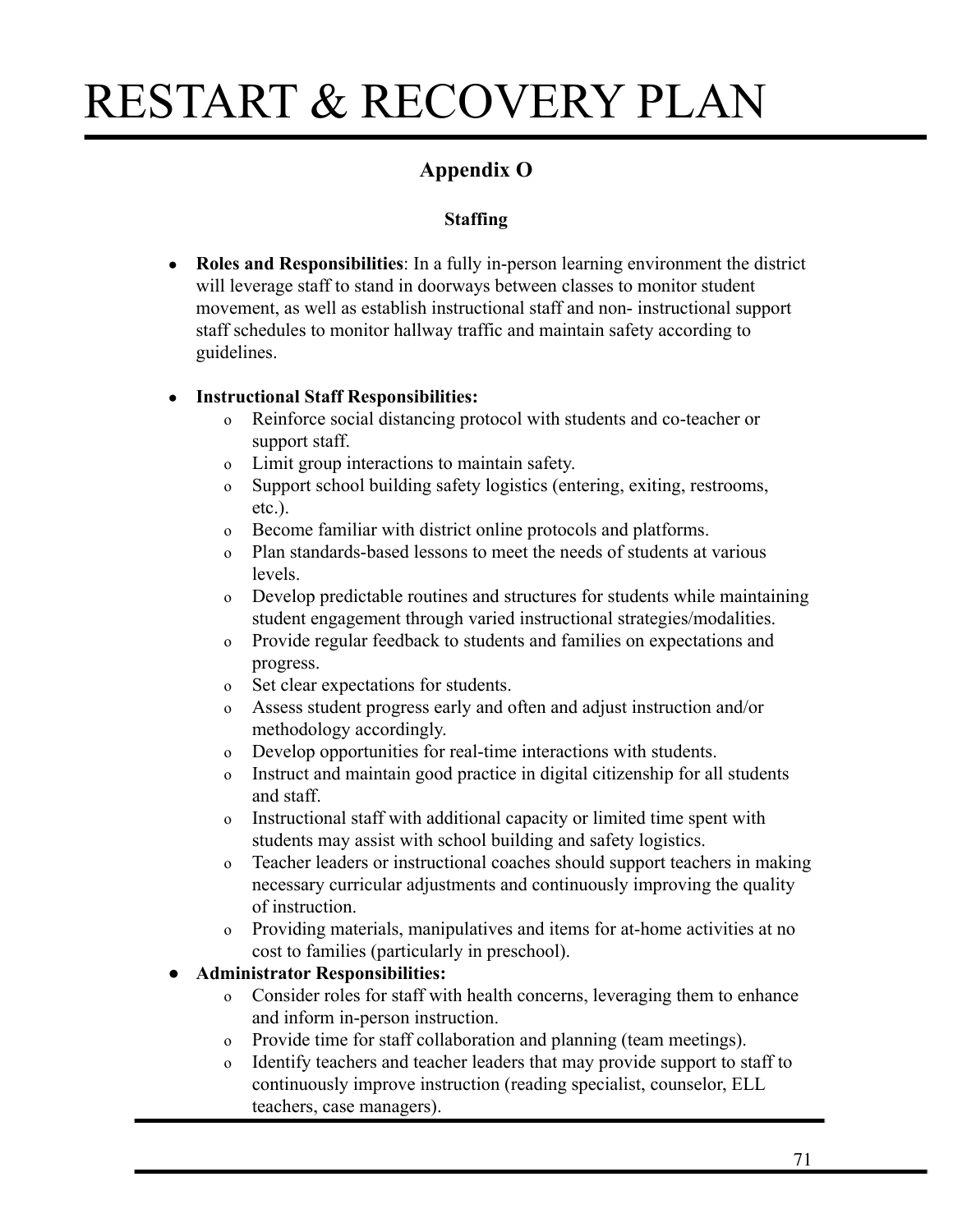- o Work with staff and faculty to ensure that teaching and learning, and all student services are effectively and efficiently developed, planned, and delivered.
- o Hone collaboration, cooperation and relationship building skills
- o Assess teacher, student, and parent needs regularly.
- o Ensure students and parents receive necessary supports to ensure access to instruction
- o Communicate expectations for delivering high-quality instruction, assessing, and monitoring student progress, in accordance with NJDOE's Professional Standards for Teachers and NJ Professional Standards for Leaders (N.J.A.C. 6A:9).
- o Plan a process to onboard students and reestablish the classroom environment through emphasizing relationships with students and parents and resetting routines.
- o Collaborate on curriculum planning and assessing student academic and social emotional well-being when they return to school.
- o Create feedback loops with parents and families about students' academic and social emotional health and well-being. Share a comprehensive account of academic interventions and social emotional and mental health support services available through the district.
- o Create and communicate realistic student schedules to increase student engagement.
- o Collaborate in determining expectations for differentiated instruction and rigor.
- o Support families in connecting with teachers and other services they need to be successful.
- o Ensure the Preschool Director/Contact person is involved in the planning so development activities and supports are in place for Preschool and supports transition to kindergarten.

### **● Educational Services Staff Responsibilities:**

- o Lead individual or small group instruction/therapies in person based on need.
- o All Child Study Team evaluations in person following safety protocols
- o Assist with the development and implementation of adjusted schedules
- o Support teachers with providing updates to students and families.
- o Support embedding of SEL into lessons.

### **● Support Staff Responsibilities:**

- o Reinforce social distancing and safety protocols with students and teachers
- o Support teachers and students.
- o Implementation of instructional lessons as advised by teacher
- o Support disinfecting/sanitizing of materials as needed
- o Support monitoring of students in hallways, entering, and exiting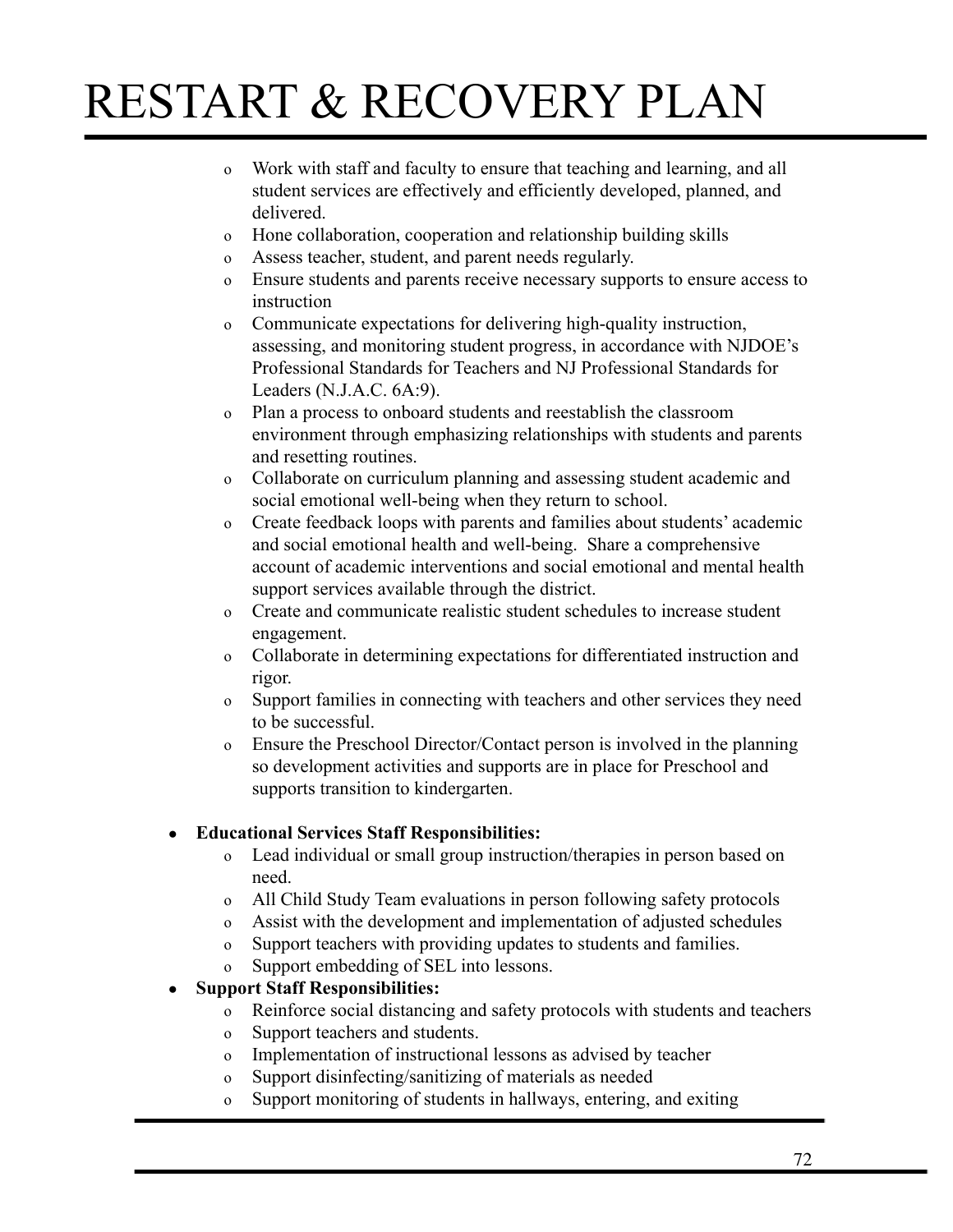#### **● Substitutes**

- o Develop contingency staffing plans in case of sudden long-term absences and/or vacancies.
- o Develop protocols, roles and responsibilities for substitute teachers.

#### **● Student Teacher Responsibilities:**

- o Survey potential student teachers over the summer to determine technology needs/access.
- o Provide district loaner devices (where possible) or work with partner institutions to provide loaner devices.
- o Prior to the start of the school year, provide district email addresses and access to online platforms
- o Train student teachers to use technology platforms.
- o Communicate district expectations/guidelines regarding professional online etiquette/ interactions with students.

#### **● District Responsibilities for Educator Technology Support:**

- o Designate staff members to provide ongoing support with technology to students, teachers and families.
- o Develop a schedule, assigning a technology point person to teachers.
- o Survey teachers and families to determine technology needs/access (consider those that have access, but may be sharing personal devices with others).
- o To the greatest extent possible, provide district one-to-one instructional devices and connectivity.
- o Prior to the start of the school year, provide district email addresses and access to online platforms (usernames/passwords/organizational credentials).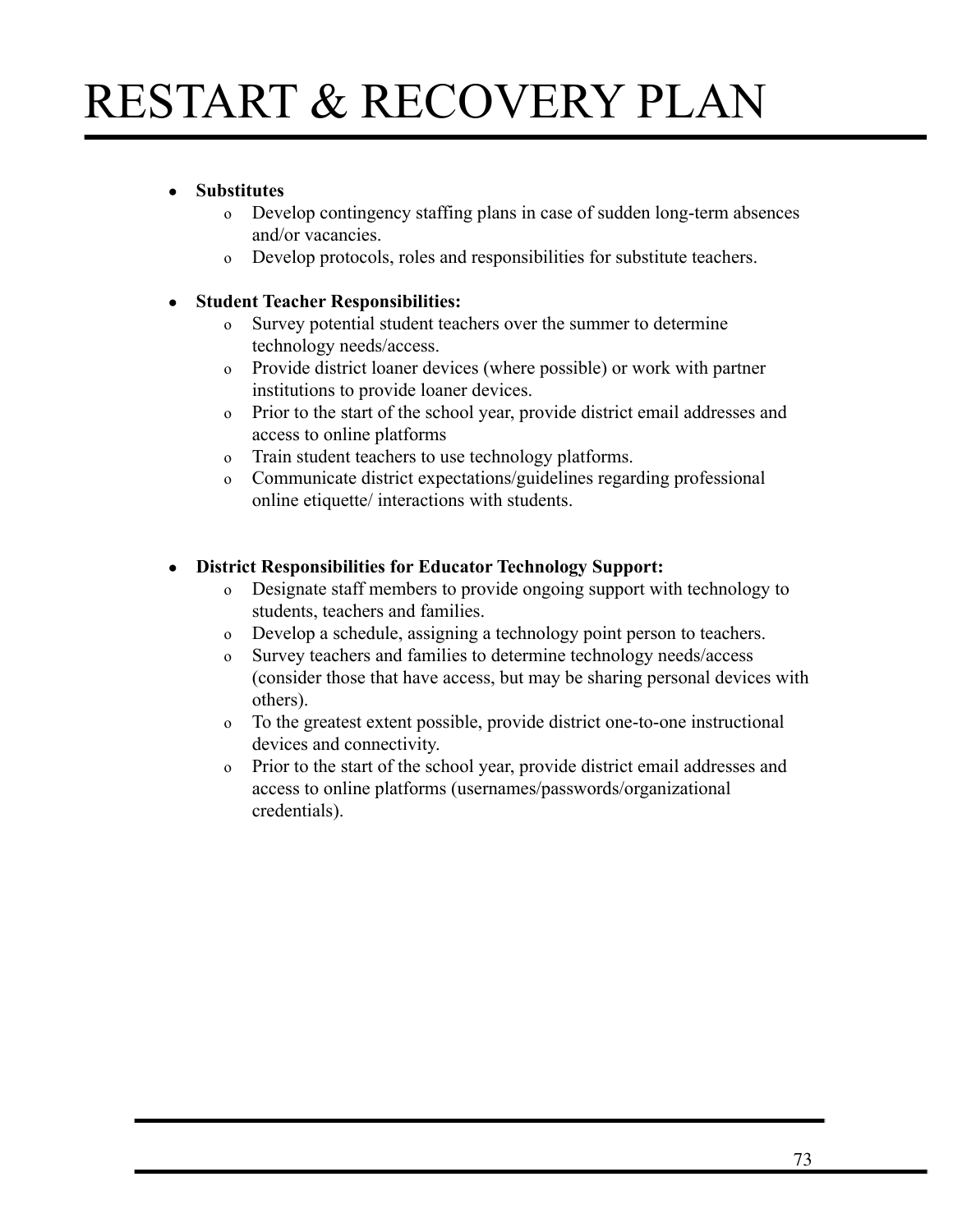### **Appendix P**

#### **Athletics**

The Lacey Township School District will follow and implement all protocols and procedures set forth by the NJSIAA.

| <b>Conditions for Learning</b>   |                                                                                                       |                                                                                                                                                                                                                                                |
|----------------------------------|-------------------------------------------------------------------------------------------------------|------------------------------------------------------------------------------------------------------------------------------------------------------------------------------------------------------------------------------------------------|
| <b>Section</b>                   | <b>Title</b>                                                                                          | Link                                                                                                                                                                                                                                           |
|                                  |                                                                                                       |                                                                                                                                                                                                                                                |
| Critical Area of<br>Operation #1 | Childcare, Schools, and Youth<br>Programs                                                             | https://www.cdc.gov/coronavirus/201<br>9-ncov/community/schools-childcare/<br>index.html                                                                                                                                                       |
|                                  | People Who Are at Increased Risk<br>for Severe Illness                                                | https://www.cdc.gov/coronavirus/201<br>9-ncov/need-extra-precautions/people<br>-at-increased-risk.html?CDC_AA_ref<br>Val=https%3A%2F%2Fwww.cdc.gov<br>%2Fcoronavirus%2F2019-ncov%2Fn<br>eed-extra-precautions%2Fpeople-at-h<br>igher-risk.html |
|                                  | <b>Considerations for Schools</b>                                                                     | https://www.cdc.gov/coronavirus/201<br>9-ncov/community/schools-childcare/<br>schools.html                                                                                                                                                     |
|                                  | Reopening Schools in the Context<br>of COVID-19: Health and Safety<br>Guidelines from Other Countries | https://learningpolicyinstitute.org/pro<br>duct/reopening-schools-covid-19-brie<br>f                                                                                                                                                           |
| Critical Area of<br>Operation #2 | <b>ASHRAE Offers COVID-19</b><br><b>Building Readiness/Reopening</b><br>Guidance                      | https://www.ashrae.org/about/news/2<br>020/ashrae-offers-covid-19-building-r<br>eadiness-reopening-guidance                                                                                                                                    |
|                                  | When and How to Wash Your<br>Hands                                                                    | https://www.cdc.gov/handwashing/w<br>hen-how-handwashing.html                                                                                                                                                                                  |
| Critical Area of<br>Operation #3 | Bullock announces phased<br>approach to reopen Montana                                                | https://nbcmontana.com/news/corona<br>virus/bullock-announces-phased-appr<br>oach-to-reopen-montana                                                                                                                                            |
|                                  | What Bus Transit Operators Need<br>to Know About COVID-19                                             | https://www.cdc.gov/coronavirus/201<br>9-ncov/community/organizations/bus-<br>transit-operator.html                                                                                                                                            |

### **CHART OF USEFUL LINKS**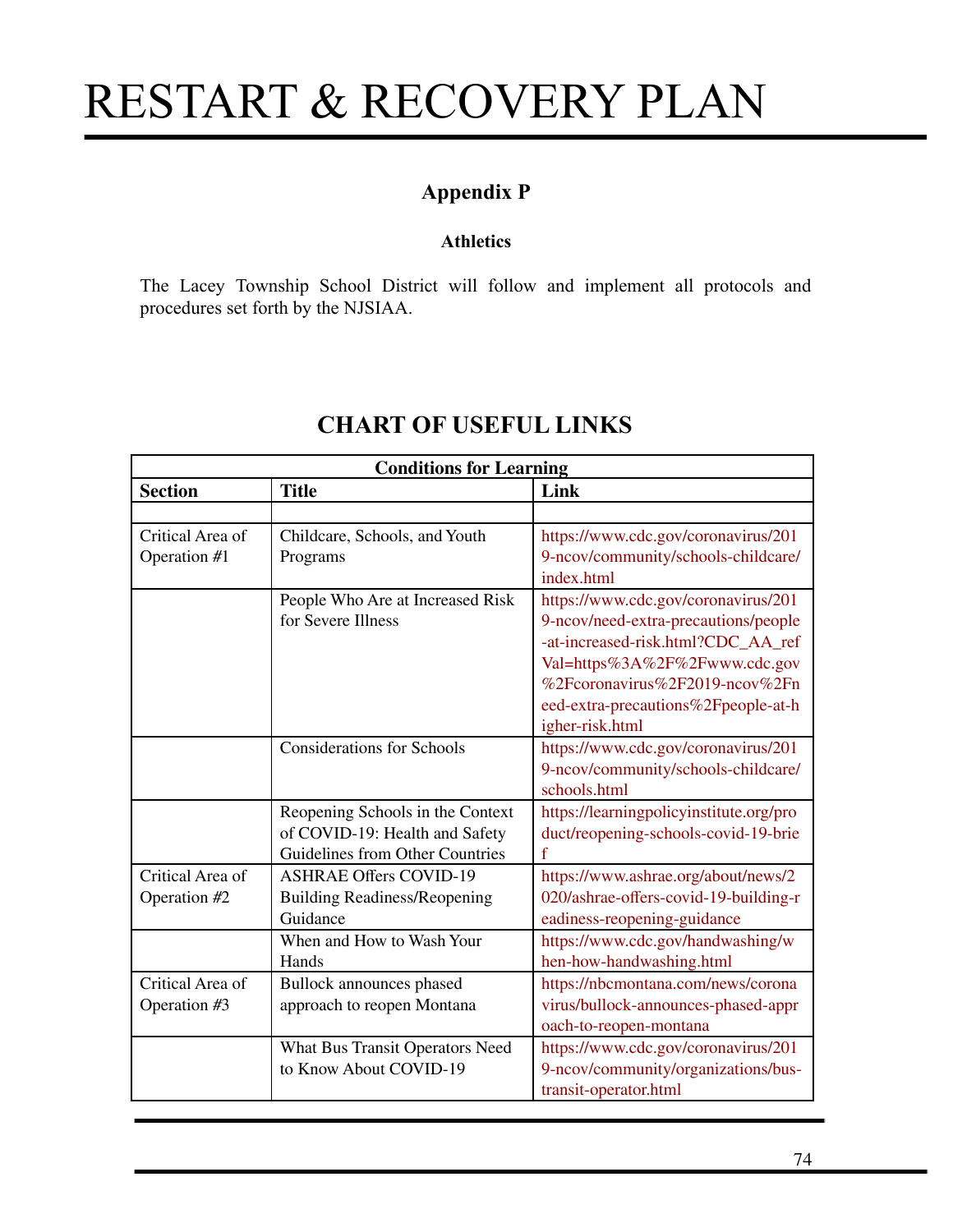| Critical Area of | Stop the Spread of Germs            | https://www.cdc.gov/coronavirus/201      |
|------------------|-------------------------------------|------------------------------------------|
| Operation #4     | (Printable Poster)                  | 9-ncov/downloads/stop-the-spread-of      |
|                  |                                     | $-germs-11x17-en.pdf$                    |
|                  | Handwashing (Printable Posters)     | https://www.cdc.gov/handwashing/po       |
|                  |                                     | sters.html                               |
| Critical Area of | Communicable Disease Service        | https://www.nj.gov/health/cd/            |
| Operation #5     |                                     |                                          |
| <b>Section</b>   | <b>Title</b>                        | Link                                     |
|                  | COVID-19: Information for           | https://www.state.nj.us/health/cd/topi   |
|                  | Schools                             | cs/covid2019_schools.shtml               |
|                  | Quick Reference: Discontinuation    | https://www.nj.gov/health/cd/docume      |
|                  | of Transmission-Based Precautions   | nts/topics/NCOV/COVID-QuickRef_          |
|                  | and Home Isolation for Persons      | Discont_Isolation_and_TBP.pdf            |
|                  |                                     |                                          |
|                  | Diagnosed with COVID-19             |                                          |
|                  | Guidance for Child Care Programs    | https://www.cdc.gov/coronavirus/201      |
|                  | that Remain Open                    | 9-ncov/community/schools-childcare/      |
|                  |                                     | guidance-for-childcare.html              |
|                  | <b>General Business Frequently</b>  | https://www.cdc.gov/coronavirus/201      |
|                  | <b>Asked Questions</b>              | 9-ncov/community/general-business-f      |
|                  |                                     | aq.html                                  |
| Critical Area of | Guidance for Cleaning and           | https://www.epa.gov/sites/production/    |
| Operation #7     | Disinfecting                        | files/2020-04/documents/316485-c_re      |
|                  |                                     | openingamerica_guidance_4.19_6pm.        |
|                  |                                     | pdf                                      |
|                  | EPA Approved Disinfectants for      | https://www.epa.gov/pesticide-registr    |
|                  | Use Against SARS-CoV-2              | ation/list-n-disinfectants-use-against-s |
|                  | $(COVID-19)$                        | ars-cov-2-covid-19                       |
| Critical Area of | EPA Approved Disinfectants for      | https://www.epa.gov/pesticide-registr    |
| Operation #8     | Use Against SARS-CoV-2              | ation/list-n-disinfectants-use-against-s |
|                  | $(COVID-19)$                        | ars-cov-2-covid-19                       |
| Social Emotional | A Trauma-Informed Approach to       | https://www.tolerance.org/magazine/a     |
| Learning and     | <b>Teaching Through Coronavirus</b> | -trauma-informed-approach-to-teachi      |
|                  |                                     |                                          |
| School Climate   |                                     | ng-through-coronavirus                   |
| and Culture      |                                     |                                          |
|                  | CASEL - An Initial Guide to         | https://casel.org/wp-content/uploads/    |
|                  | Leveraging the Power of Social      | 2020/05/CASEL_Leveraging-SEL-as          |
|                  | and Emotional Learning as You       | -You-Prepare-to-Reopen-and-Renew.        |
|                  | Prepare to Reopen and Renew         | pdf                                      |
|                  | Your School Community               |                                          |
| Multi-Tiered     | New Jersey Tiered System of         | https://www.nj.gov/education/njtss/gu    |
| Systems of       | Supports (NJTSS) Implementation     | idelines.pdf                             |
| Support (MTSS)   | Guidelines                          |                                          |
|                  | <b>RTI Action Network</b>           | http://www.rtinetwork.org/               |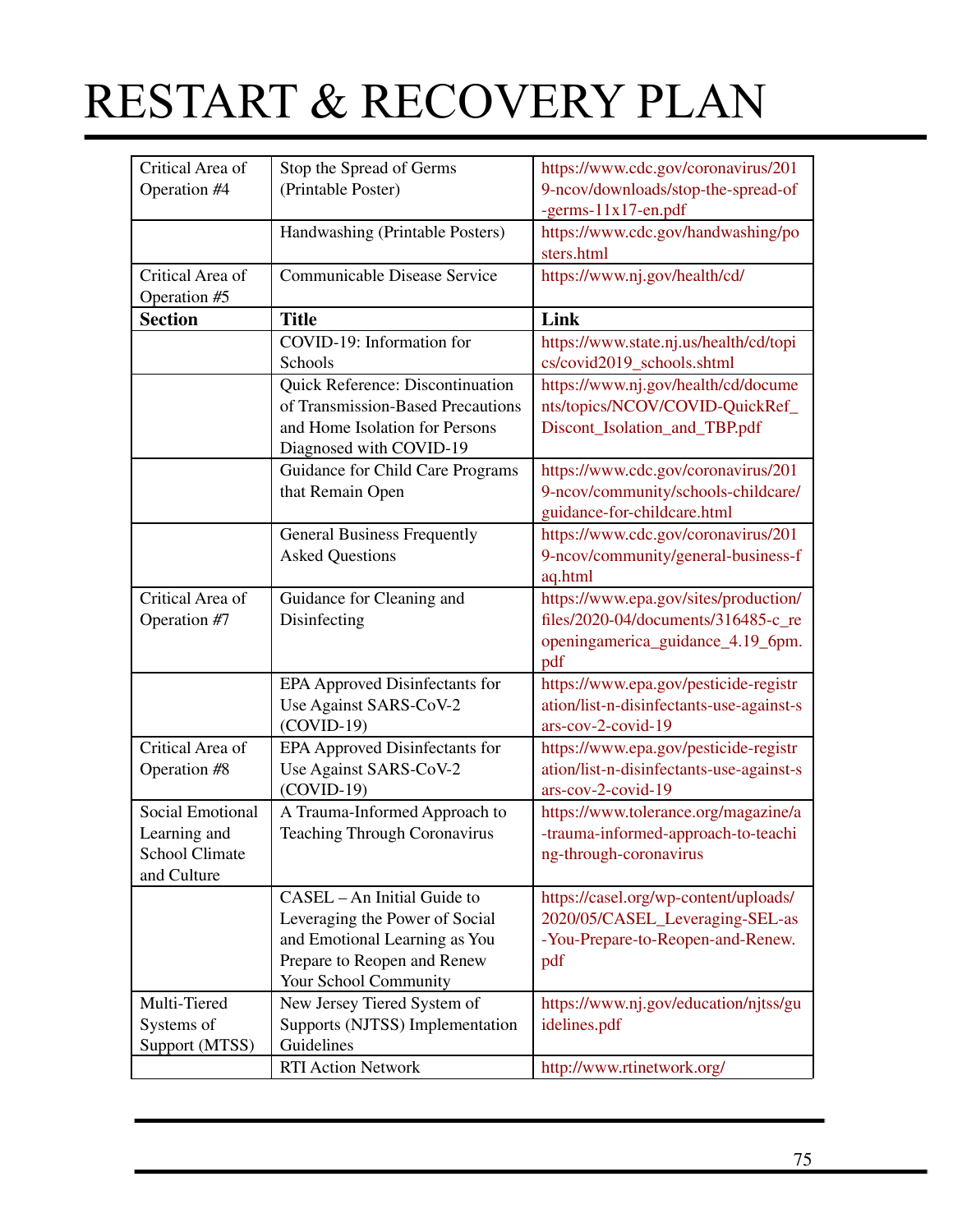|                      | The Pyramid Model: PBS in Early      | https://challengingbehavior.cbcs.usf.e                        |
|----------------------|--------------------------------------|---------------------------------------------------------------|
|                      | Childhood Programs and its           | du/docs/Pyramid-Model_PBS-early-c                             |
|                      | Relation to School-wide PBS          | hildhood-programs_Schoolwide-PBS.                             |
|                      |                                      | pdf                                                           |
| Wraparound           | <b>SHAPE</b>                         | http://www.schoolmentalhealth.org/S                           |
| Supports             |                                      | <b>HAPE/</b>                                                  |
|                      | Child Care Resource and Referral     | https://www.childcarenj.gov/Parents/                          |
|                      | Agencies                             | Child-Care-Resource-and-Referral-A                            |
|                      |                                      | gencies.aspx                                                  |
|                      | Coronavirus Resources for            | https://nationalmentoringresourcecent                         |
|                      |                                      |                                                               |
|                      | Mentoring                            | er.org/                                                       |
| <b>Section</b>       | <b>Title</b>                         | Link                                                          |
| Food Service and     | <b>Benefits of School Lunch</b>      | https://frac.org/programs/national-sch                        |
| Distribution         |                                      | ool-lunch-program/benefits-school-lu                          |
|                      |                                      |                                                               |
|                      |                                      | nch                                                           |
| <b>Quality Child</b> | Child Care Resource and Referral     | https://www.childcarenj.gov/Parents/                          |
| Care                 | Agencies                             | Child-Care-Resource-and-Referral-A                            |
|                      |                                      | gencies.aspx                                                  |
|                      | Division of Early Childhood          | https://www.nj.gov/education/ece/hs/                          |
|                      | Education                            | agencies.htm                                                  |
|                      | <b>Leadership and Planning</b>       |                                                               |
|                      | <b>Title</b>                         |                                                               |
| <b>Section</b>       |                                      | Link                                                          |
| Scheduling           | New Jersey Specific Guidance for     |                                                               |
|                      | <b>Schools and Districts</b>         | https://www.nj.gov/education/covid1                           |
|                      |                                      | 9/sped/guidance.shtml                                         |
| Staffing             | Mentoring Guidance for               | https://www.nj.gov/education/covid1                           |
|                      | <b>COVID-19 Closures</b>             | 9/teacherresources/mentguidance.sht<br>ml                     |
|                      |                                      |                                                               |
|                      | <b>Educator Evaluation During</b>    | https://www.nj.gov/education/covid1                           |
|                      | Extended School Closure as a         | 9/teacherresources/edevaluation.shtml                         |
|                      | Result of COVID-19                   |                                                               |
|                      | Performance Assessment               | https://www.nj.gov/education/covid1                           |
|                      | Requirement for Certification        | 9/teacherresources/edtpaguidance.sht                          |
|                      | <b>COVID-19 Guidance</b>             | ml                                                            |
|                      | <b>Educator Preparation Programs</b> | https://www.nj.gov/education/covid1                           |
|                      | and Certification                    | 9/teacherresources/eppcert.shtml                              |
| Athletics            | Executive Order No. 149              | http://d31hzlhk6di2h5.cloudfront.net/                         |
|                      |                                      | 20200530/7d/e6/d1/5c/09c3dc4d1d17                             |
|                      |                                      | c4391a7ec1cb/EO-149.pdf                                       |
|                      | NJSIAA COVID-19 Updates              | https://www.njsiaa.org/njsiaa-covid-1                         |
|                      |                                      | 9-updates                                                     |
|                      |                                      |                                                               |
|                      | NJSIAA provides return-to-play       | https://www.njsiaa.org/events-news-                           |
|                      | guidelines - Phase 1                 | media/news/njsiaa-provides-return-pl<br>ay-guidelines-phase-1 |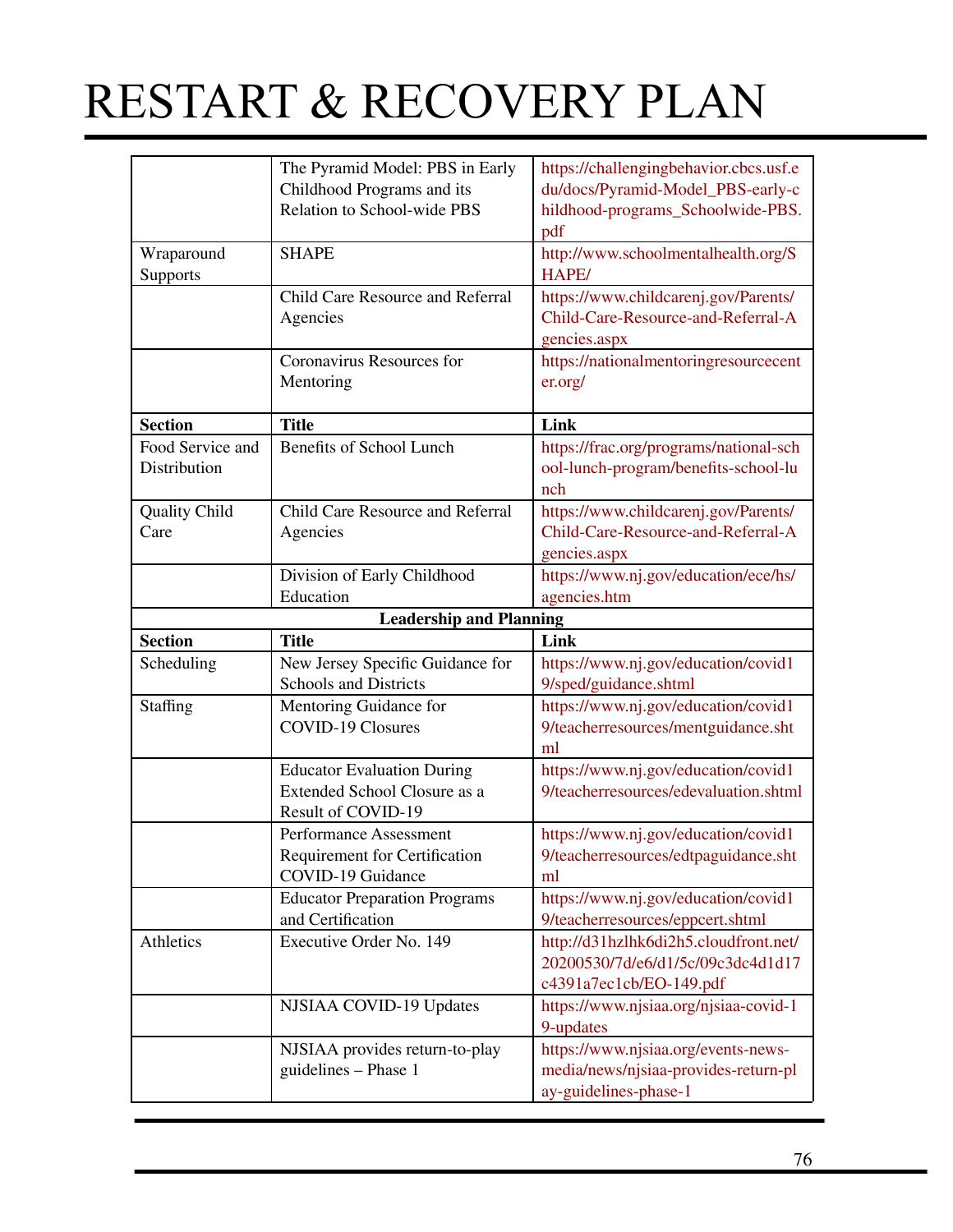|                         | Guidance for Opening up High           | https://www.nfhs.org/media/3812287/     |
|-------------------------|----------------------------------------|-----------------------------------------|
|                         | <b>School Athletics and Activities</b> | 2020-nfhs-guidance-for-opening-up-h     |
|                         |                                        | igh-school-athletics-and-activities-nfh |
|                         |                                        | s-smac-may-15_2020-final.pdf            |
|                         | <b>Policy and Funding</b>              |                                         |
| <b>Section</b>          | <b>Title</b>                           | Link                                    |
| Elementary and          | <b>CARES</b> Act Education             | https://www.nj.gov/education/covid1     |
| Secondary               | <b>Stabilization Fund</b>              | 9/boardops/caresact.shtml               |
| School                  |                                        |                                         |
| Emergency               |                                        |                                         |
| <b>Relief Fund</b>      |                                        |                                         |
|                         | <b>NJDOE EWEG</b>                      | https://njdoe.mtwgms.org/NJDOEG         |
|                         |                                        | MSWeb/logon.aspx                        |
| FEMA - Public           | <b>Request for Public Assistance</b>   | https://njemgrants.org/site/rpasubmiss  |
| Assistance              | (RPA) Process                          | ion.cfm                                 |
|                         |                                        |                                         |
| <b>Section</b>          | <b>Title</b>                           | Link                                    |
| Purchasing              | New Jersey School Directory            | https://homeroom5.doe.state.nj.us/dir   |
|                         |                                        | ectory/district.php?districtname=educ   |
|                         |                                        | ational+services+commission             |
|                         | <b>NJSTART</b>                         | https://www.njstart.gov/bso/            |
|                         | Division of Local Government           | https://www.nj.gov/dca/divisions/dlgs   |
|                         | Services                               |                                         |
|                         | Local Finance Notice -                 | https://www.nj.gov/dca/divisions/dlgs   |
|                         | Coronavirus Response: Emergency        | /lfns/20/2020-06.pdf                    |
|                         | Procurement and Use of Storm           |                                         |
|                         | <b>Recovery Reserves</b>               |                                         |
|                         | Local Finance Notice - COVID-19        | https://www.nj.gov/dca/divisions/dlgs   |
|                         | - Supplemental Emergency               | /lfns/20/2020-10.pdf                    |
|                         | <b>Procurement Guidance</b>            |                                         |
| Costs and               | E-rate                                 | https://www.usac.org/e-rate/            |
| Contracting             |                                        |                                         |
|                         | Technology for Education and           | https://www.njsba.org/services/school   |
|                         | Career (NJSBA TEC)                     | -technology/                            |
|                         | <b>Continuity of Learning</b>          |                                         |
| <b>Section</b>          | <b>Title</b>                           | Link                                    |
| Ensuring the            | <b>IDEA</b>                            | https://sites.ed.gov/idea/              |
| Delivery of             |                                        |                                         |
| Special                 |                                        |                                         |
| <b>Education</b> and    |                                        |                                         |
| <b>Related Services</b> |                                        |                                         |
| to Students with        |                                        |                                         |
| Disabilities            |                                        |                                         |